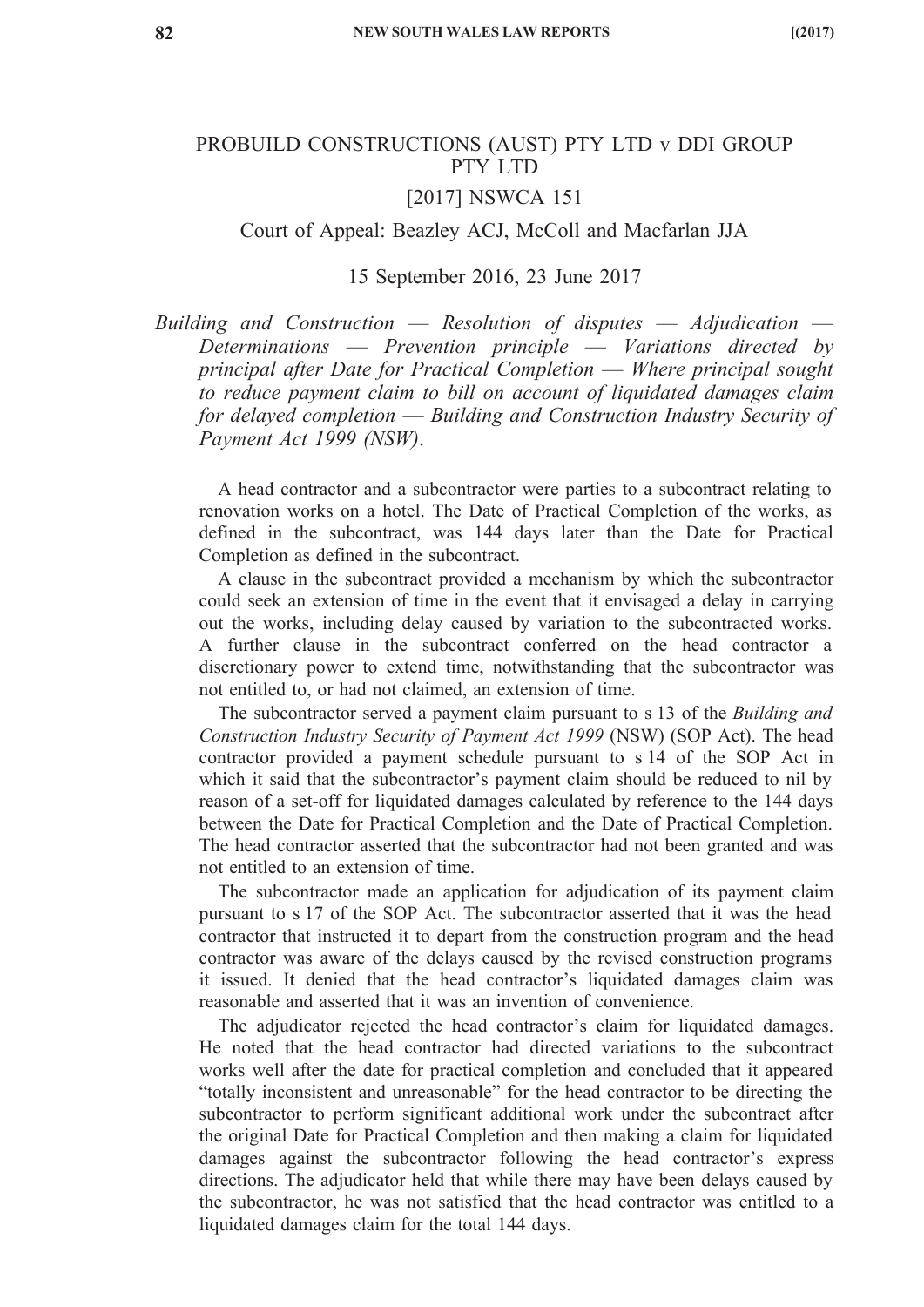The head contractor commenced proceedings in the Supreme Court by way of summons seeking an order in the nature of certiorari quashing the adjudicator's purported determination. The head contractor argued that the determination was infected by a denial of procedural fairness because underpinning the adjudicator's rejection of its liquidated damages claim was the application of the prevention principle and the adjudicator had not notified either party of his intention to apply that principle. The head contractor asserted that if the adjudicator intended to apply the prevention principle, he should have invited the parties to make further submissions, as he was empowered to do under s 21(4) of the SOP Act.

The primary judge dismissed the head contractor's summons, finding that there had been no denial of procedural fairness and that the adjudicator had "dealt with [the head contractor's] arguments as made".

*Held* (dismissing the appeal): (1) The essence of the prevention principle is that a party cannot insist on the performance of a contractual obligation by the other party if it itself is the cause of the other party's non-performance. ([1]; [114]; [146])

*Spiers Earthworks Pty Ltd v Landtec Projects Corporation Pty Ltd (No 2)* (2012) 287 ALR 360; (2012) 28 BCL 282; [2012] WASCA 53, followed.

(2) The prevention principle applied to delays in practical completion caused by variations resulting from the act or default of the principal. In the context of delaying variations, whether ordered before or after the due date for completion, the prevention principle is grounded upon considerations of fairness and reasonableness. ([1]; [115]; [146])

*Spiers Earthworks Pty Ltd v Landtec Projects Corporation Pty Ltd (No 2)* (2012) 287 ALR 360; (2012) 28 BCL 282; [2012] WASCA 53, applied.

(3) The prevention principle may preclude an owner recovering liquidated damages for delay in the completion of works by the contractor where that delay has been caused by an act or omission of the owner in breach of the contract. ([1]; [116]; [146])

(4) The operation of the prevention principle can be modified or excluded by contract. ([1]; [117]; [146])

(5) A reserve power to grant an extension of time must be exercised honestly and fairly, having regard to the underlying rationale of the prevention principle. ([1]; [128]; [146])

*Peninsula Balmain Pty Ltd v Abigroup Contractors Pty Ltd* (2002) 18 BCL 322; [2002] NSWCA 211; *Spiers Earthworks Pty Ltd v Landtec Projects Corporation Pty Ltd (No 2)* (2012) 287 ALR 360; (2012) 28 BCL 282; [2012] WASCA 53; *620 Collins Street Pty Ltd v Abigroup Contractors Pty Ltd (No 2)* [2006] VSC 491, applied.

*Discussion* on the operation of the *Building and Construction Industry Security of Payment Act 1999* (NSW).

#### CASES CITED

The following cases are cited in the judgments:

*620 Collins Street Pty Ltd v Abigroup Contractors Pty Ltd (No 2)* [2006] VSC 491 *Abel Point Marina (Whitsundays) Pty Ltd v Uher* [2006] QSC 295 *Alcatel Australia Ltd v Scarcella* (1998) 44 NSWLR 349 *Built Environs Pty Ltd v Tali Engineering Pty Ltd* [2013] SASC 84 *Cardinal Project Services Pty Ltd v Hanave Pty Ltd* (2011) 81 NSWLR 716; [2011] NSWCA 399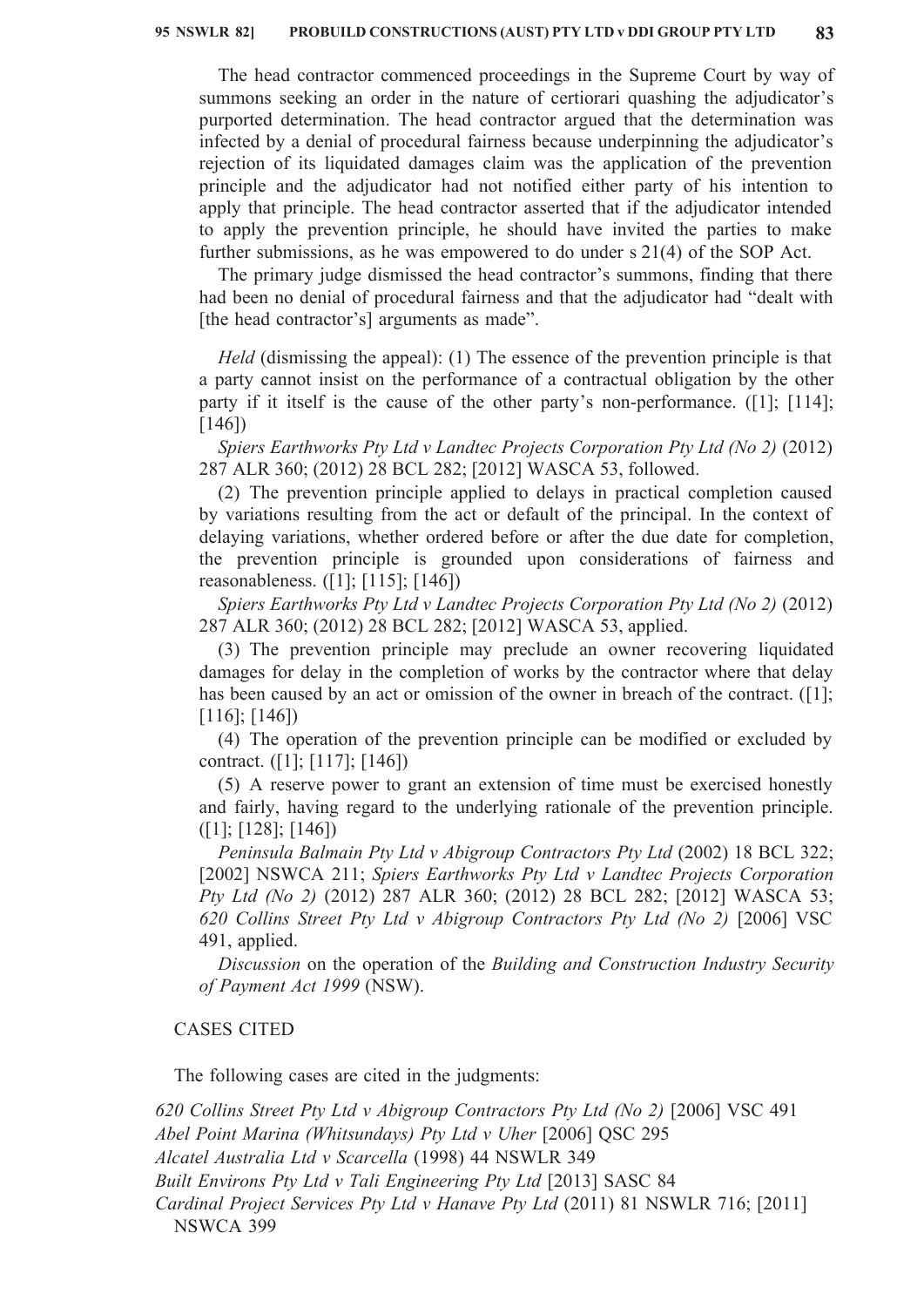| Chase Oyster Bar Pty Ltd v Hamo Industries Pty Ltd (2010) 78 NSWLR 393; [2010]<br>NSWCA 190                                       |
|-----------------------------------------------------------------------------------------------------------------------------------|
| Clarence Street Pty Ltd v Isis Projects Pty Ltd (2005) 64 NSWLR 448; [2005]<br>NSWCA 391                                          |
| Falgat Constructions Pty Ltd v Equity Australia Corporation Pty Ltd (2005)<br>62 NSWLR 385; [2005] NSWCA 49                       |
| Gaymark Investments Pty Ltd v Walter Construction Group Ltd (1999) 16 BCL 449;<br>[1999] NTSC 143                                 |
| Gipping Construction Ltd v Eaves Ltd [2008] EWHC 3134 (TCC)                                                                       |
| Grocon Constructors Pty Ltd v Planit Cocciardi Joint Venture (No 2) (2009)<br>26 VR 172; [2009] VSC 426                           |
| Hawkins Construction (Australia) Pty Ltd v Mac's Industrial Pipework Pty Ltd [2002]<br>NSWCA 136                                  |
| Holme v Guppy (1838) 3 M&W 387; 150 ER 1195                                                                                       |
| John Holland Pty Ltd v Roads and Traffic Authority of New South Wales (2007)<br>23 BCL 434; [2007] NSWCA 140                      |
| Kioa v West (1985) 159 CLR 550; [1985] HCA 81                                                                                     |
| Minister for Immigration and Multicultural Affairs, Re; Ex parte Lam (2003)<br>214 CLR 1; [2003] HCA 6                            |
| Multiplex Constructions Pty Ltd v Luikens [2003] NSWSC 1140                                                                       |
| Multiplex Constructions (UK) Ltd v Honeywell Control Systems Ltd (No 2) [2007]<br>EWHC 447 (TCC); [2007] BLR 195                  |
| Musico v Davenport [2003] NSWSC 977                                                                                               |
| Nepean Engineering Pty Ltd v Total Process Services Pty Ltd (in liq) (2005)<br>64 NSWLR 462; [2005] NSWCA 409                     |
| Northbuild Construction Pty Ltd v Central Interior Linings Pty Ltd [2012]<br>1 Qd R 525; [2011] QCA 22                            |
| Peak Construction (Liverpool) Ltd v McKinney Foundations Ltd [1970] 1 BLR 111                                                     |
| Peninsula Balmain Pty Ltd v Abigroup Contractors Pty Ltd (2002) 18 BCL 322;<br>[2002] NSWCA 211                                   |
| Probuild Constructions (Aust) Pty Ltd v DDI Group Pty Ltd [2016] NSWSC 462                                                        |
| Refugee Review Tribunal, Re; Ex parte Aala (2000) 204 CLR 82; [2000] HCA 57                                                       |
| RJ Neller Building Pty Ltd v Ainsworth [2009] 1 Qd R 390; [2008] QCA 397                                                          |
| Secured Income Real Estate (Australia) Ltd v St Martins Investments Pty Ltd (1979)<br>144 CLR 596; [1979] HCA 51                  |
| Shade Systems Pty Ltd v Probuild Constructions (Aust) Pty Ltd (No 2) (2016)<br>95 NSWLR 157; [2016] NSWCA 379                     |
| Shellbridge Pty Ltd v Rider Hunt Sydney Pty Ltd [2005] NSWSC 1152                                                                 |
| SMK Cabinets v Hili Modern Electrics Pty Ltd [1984] VR 391                                                                        |
| Southern Han Breakfast Point Pty Ltd (in liq) v Lewence Construction Pty Ltd (2016)<br>91 ALJR 233; [2016] HCA 52                 |
| Spiers Earthworks Pty Ltd v Landtec Projects Corporation Pty Ltd (No 2) (2012)<br>287 ALR 360; (2012) 28 BCL 282; [2012] WASCA 53 |
| Stead v State Government Insurance Commission (1986) 161 CLR 141; [1986]<br><b>HCA 54</b>                                         |
| TransGrid v Walter Construction Group Ltd [2004] NSWSC 21                                                                         |
| Turner Corp Pty Ltd (rec and mgr apptd) v Austotel Pty Ltd (1994) 13 BCL 378                                                      |
| Turner Corporation Ltd (in prov lig) $v$ Co-ordinated Industries Pty Ltd (1994)<br>11 BCL 202                                     |
| Turner Corporation Ltd (in prov lig) $v$ Co-ordinated Industries Pty Ltd (1995)<br>12 BCL 33                                      |
| <i>Watpac Constructions v Austin Corp</i> [2010] NSWSC 168                                                                        |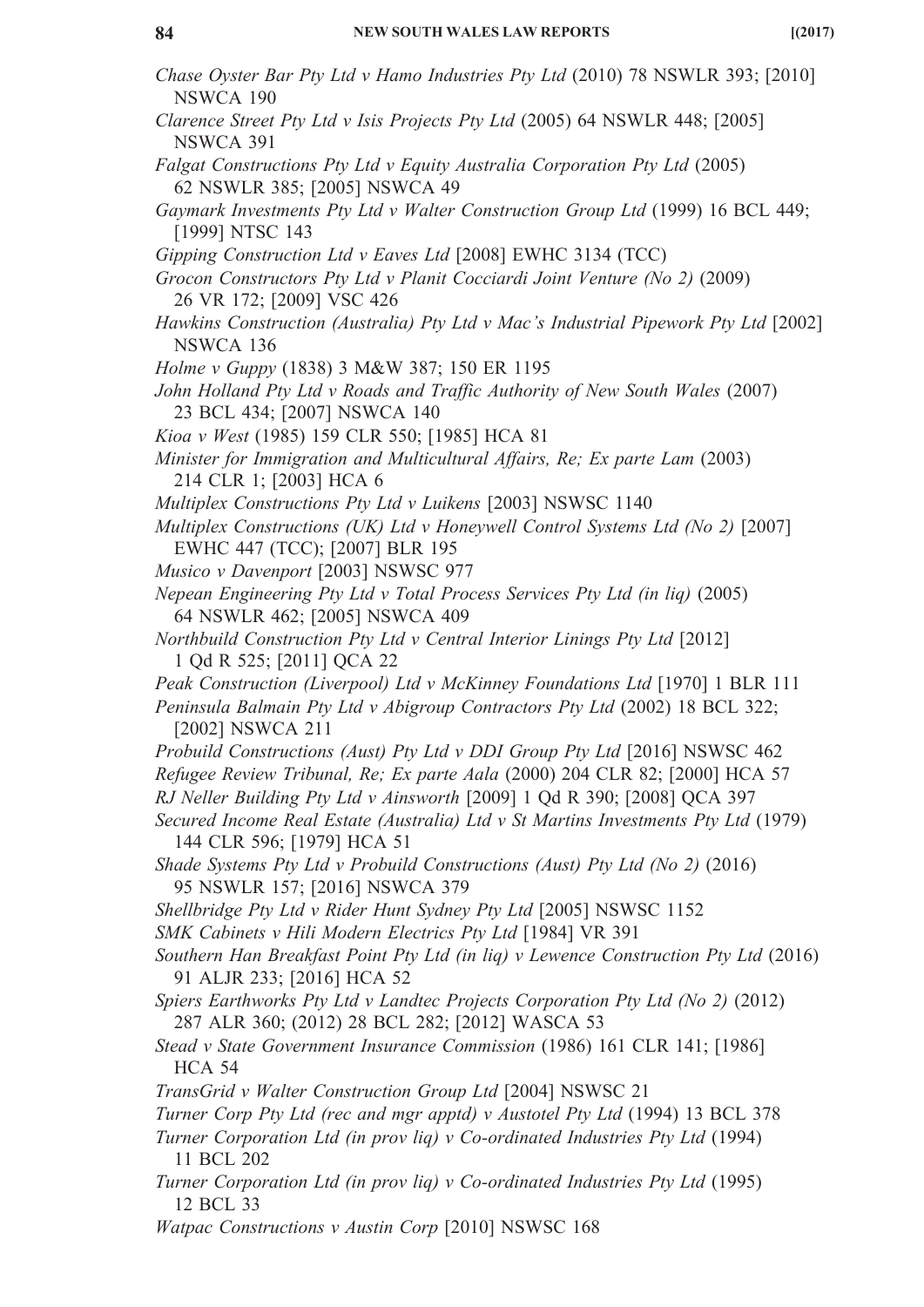## APPEAL

This was an appeal against a decision refusing an application to quash an adjudication determination made under the *Building and Construction Industry Security of Payment Act 1999* (NSW).

*S Robertson* and *PF Santucci*, for the appellant.

*M Galvin* and *B Douglas-Baker*, for the first respondent.

The second respondent filed a submitting appearance.

*Judgment reserved*

23 June 2017

1

2

3

4

5

6

**BEAZLEY ACJ.** I have had the advantage of reading in draft the reasons of McColl JA. I agree with her Honour's reasons and proposed order.

**McCOLL JA.** The appellant, Probuild Constructions (Aust) Pty Ltd (Probuild), appeals against Meagher JA's decision refusing its application to quash an adjudication determination (Determination) made under the *Building and Construction Industry Security of Payment Act 1999* (NSW) (SOP Act) by the second respondent, Ian Hillman (the adjudicator), in favour of the first respondent, DDI Group Pty Ltd (DDI).<sup>1</sup> Probuild contends Meagher JA erred in determining that the adjudicator did not deny Probuild procedural fairness (natural justice) in relation to the making of the Determination.

For the reasons that follow, I would dismiss the appeal with costs.

# **Statutory framework**

The Determination was made as part of the process for which the SOP Act provides to ensure that any person who undertakes to carry out construction work (or who undertakes to supply related goods and services) under a construction contract is entitled to receive, and is able to recover, progress payments in relation to the carrying out of that work and the supplying of those goods and services. $2$ 

The SOP Act ensures a person is entitled to receive those progress payments by granting a statutory entitlement to such a payment regardless of whether the relevant construction contract makes provision for progress payments, $3$  and by establishing the procedure to which I refer in greater detail below.<sup>4</sup> The SOP Act does not limit any other entitlement that a claimant may have under a construction contract, or any other remedy that a claimant may have for recovering any such other entitlement.<sup>5</sup>

Construction contract is defined in  $s(41)$  to "mea[n] a contract or other arrangement under which one party undertakes to carry out construction work, or to supply related goods and services, for another party". Construction work is extensively defined in s 5 and includes, relevantly, "the construction, alteration, repair, restoration … or dismantling of buildings … forming … part

<sup>&</sup>lt;sup>1</sup> *Probuild Constructions (Aust) Pty Ltd v DDI Group Pty Ltd* [2016] NSWSC 462.

<sup>&</sup>lt;sup>2</sup> SOP Act, s  $3(1)$ .

SOP Act,  $s$  3(2).

SOP Act,  $s$  3(3).

SOP Act,  $s$  3(4).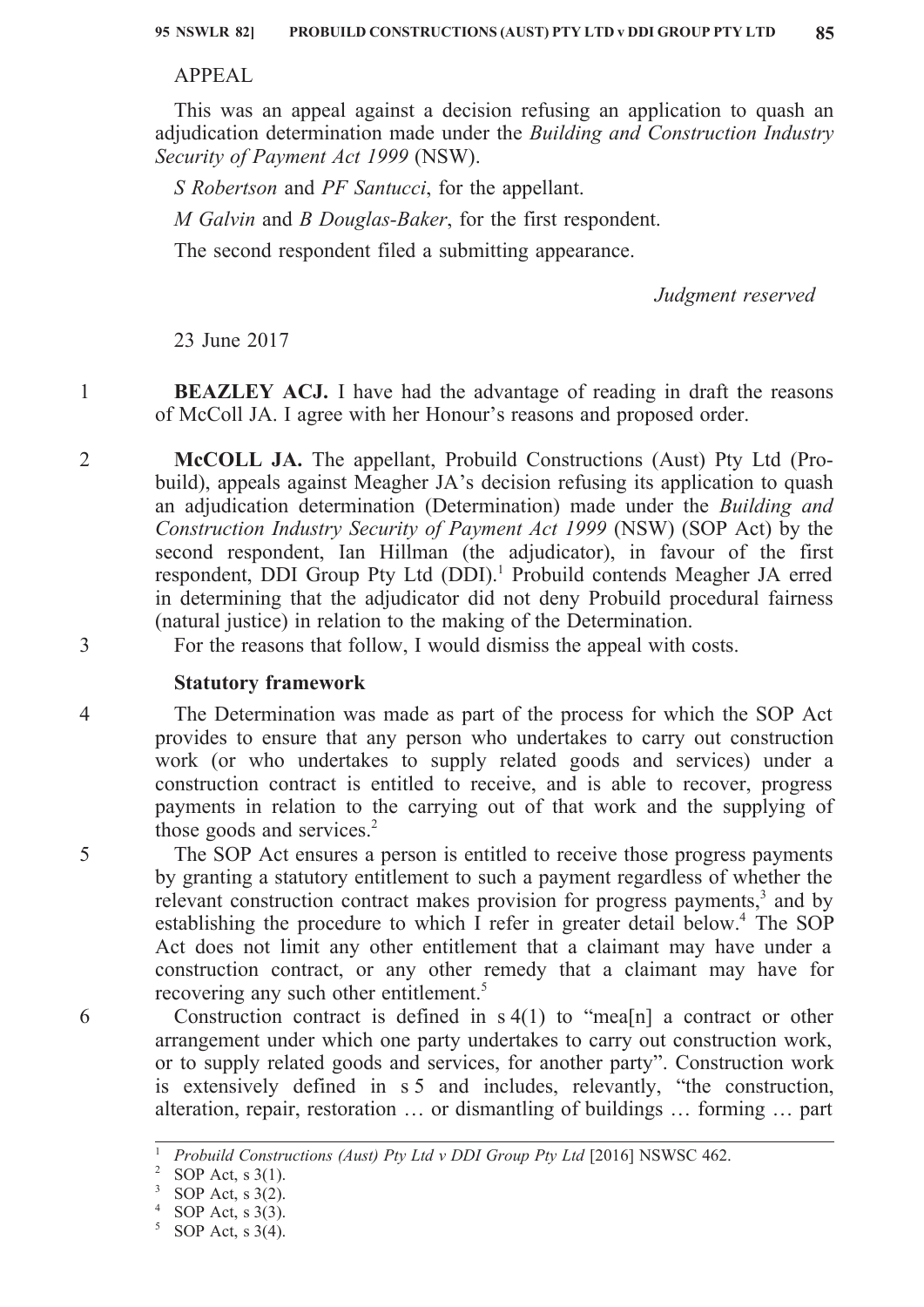7

8

9

10

of land (whether permanent or not)".6 There is no controversy that the contract between the parties was a construction contract pursuant to which DDI carried out construction work.

Part 3 of the SOP Act deals with the procedure for recovering progress payments. Division 1 (Payment claims and payment schedules) relevantly enables a person as referred to in s 8(1) who is or who claims to be entitled to a progress payment (the claimant) to serve a payment claim on the person who, under the construction contract concerned, is or may be liable to make the payment (s  $13(1)$ ).<sup>7</sup> A payment claim must, relevantly, identify the construction work (or related goods and services) to which the progress payment relates, and must indicate the amount of the progress payment that the claimant claims to be due (the claimed amount) (s  $13(2)(a)$  and (b)). A payment claim may be served only within the period determined by or in accordance with the terms of the construction contract, or the period of 12 months after the construction work to which the claim relates was last carried out (or the related goods and services to which the claim relates were last supplied), whichever is the later  $(s 13(4))$ .

A person on whom a payment claim is served (the respondent) may reply to the claim by providing a payment schedule to the claimant  $(s 14(1))$ . A payment schedule must identify the payment claim to which it relates, and must indicate the amount of the payment (if any) that the respondent proposes to make (the scheduled amount) (s 14(2)). If the scheduled amount is less than the claimed amount, the schedule must indicate why the scheduled amount is less and (if it is less because the respondent is withholding payment for any reason) the respondent's reasons for withholding payment (s 14(3)). If a claimant serves a payment claim on a respondent, and the respondent does not provide a payment schedule to the claimant within the time required by the relevant construction contract, or within 10 business days after the payment claim is served, whichever time expires earlier, the respondent becomes liable to pay the claimed amount to the claimant on the due date for the progress payment to which the payment claim relates (s 14(4)).

Part 3 Div 2 deals with the adjudication of disputes. Relevantly, a claimant may apply for adjudication of a payment claim (an adjudication application) if the respondent provides a payment schedule under Div 1 but the scheduled amount indicated in the payment schedule is less than the claimed amount indicated in the payment claim  $(s\ 17(1)(a)(i))$ . That was the basis of the adjudication application in this case as, rather than advising acceptance of any part of the progress claim, the payment schedule claimed DDI was indebted to Probuild in the amount of \$2,635,725 by way of liquidated damages.

An adjudication application must be in writing, and must be made to an authorised nominating authority chosen by the claimant and, in the case of an

 $\frac{6}{7}$  SOP Act, s 5(1)(a).

The effect of the definition of "progress payment" in  $s$  4 is that  $s$  8(1) creates a statutory entitlement not only to a payment in the nature of an instalment but also to a final payment under a construction contract, to a single or one-off payment under a construction contract and to a payment of a type known in the construction industry as a "milestone payment" making it "clear that the Act is not concerned only with providing a statutory mechanism for securing payments that are to occur during the currency of an existing construction contract [but also] … that a claim for a progress payment might be made after the contract has expired": *Southern Han Breakfast Point Pty Ltd (in liq) v Lewence Construction Pty Ltd* (2016) 91 ALJR 233; [2016] HCA 52 at [65] per curiam (Kiefel, Bell, Gageler, Keane and Gordon JJ).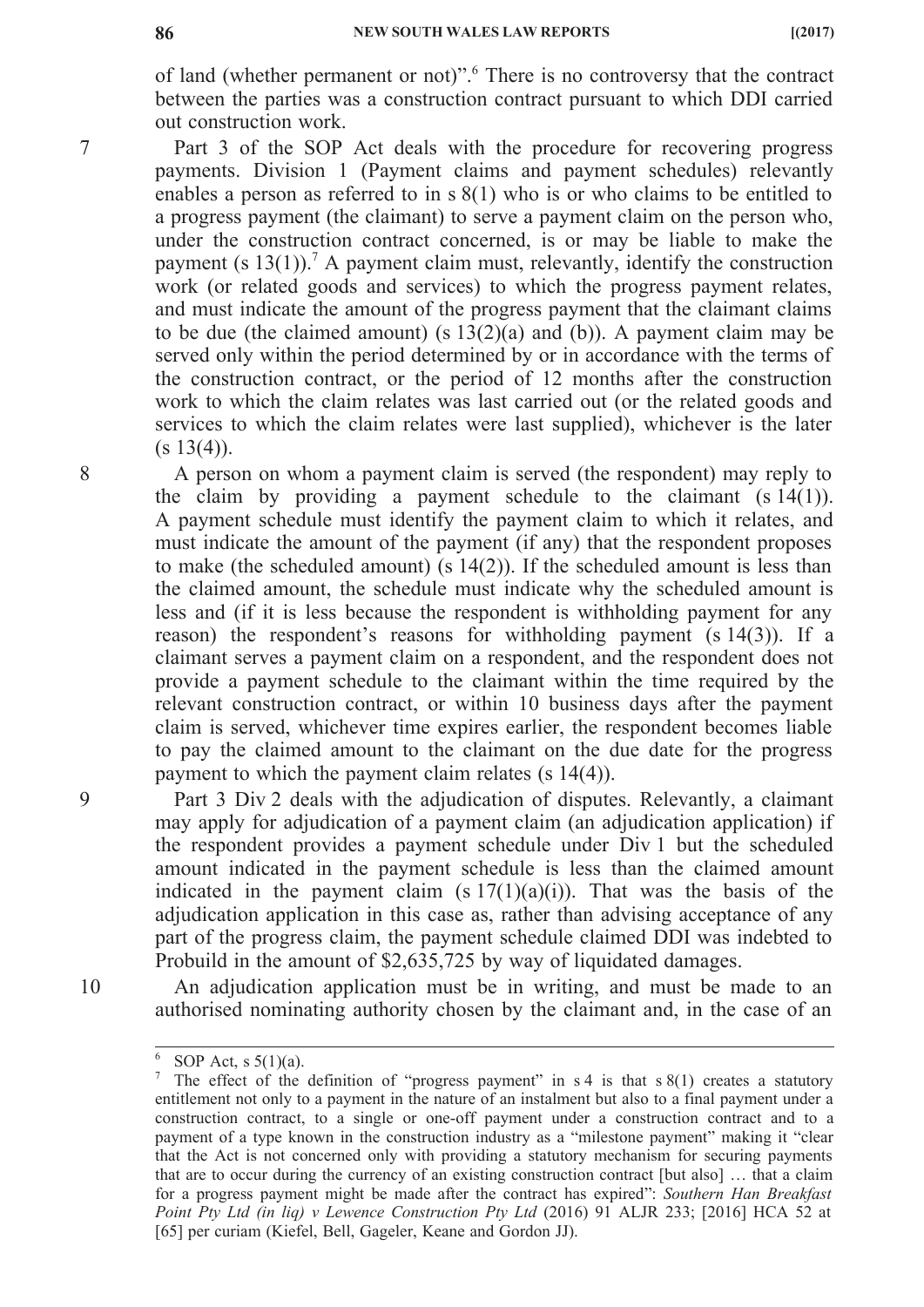#### **PROBUILD CONSTRUCTIONS (AUST) PTY LTD v DDI GROUP PTY LTD 95 NSWLR 82] 87 (McColl JA)**

application under s  $17(1)(a)(i)$ , must be made within 10 business days after the claimant receives the payment schedule, must identify the payment claim and the payment schedule (if any) to which it relates, and must be accompanied by such application fee (if any) as may be determined by the authorised nominating authority, and may contain such submissions relevant to the application as the claimant chooses to include  $(s\ 17(3))$ . A copy of an adjudication application must be served on the respondent concerned (s 17(5)).

It is the duty of the authorised nominating authority to which an adjudication application is made to refer the application to an adjudicator (being a person who is eligible to be an adjudicator as referred to in s 18) as soon as practicable (s 17(6)).

Section 18 deals with eligibility criteria for adjudicators. The only one specified is that the adjudicator be a natural person  $(s 18(1)(a))$ . Other eligibility criteria were able to be prescribed by regulation  $(s 18(1)(b))$  but no regulation to that effect has been made. An adjudicator to whom the adjudication application is referred may accept the adjudication application by causing notice of the acceptance to be served on the claimant and the respondent (s  $19(1)$ ).

Section 20 deals with adjudication responses. It relevantly provides that, only if the respondent has provided a payment schedule to the claimant within the time specified in s  $14(4)$  or s  $17(2)(b)$  the respondent may lodge with the adjudicator a response to the claimant's adjudication application (the adjudication response) at any time within five business days after receiving a copy of the application, or two business days after receiving notice of an adjudicator's acceptance of the application, whichever time expires later (s 20(1) and (2A)). The adjudication response must be in writing, and must identify the adjudication application to which it relates, and may contain such submissions relevant to the response as the respondent chooses to include (s 20(2)). The respondent cannot include in the adjudication response any reasons for withholding payment unless those reasons have already been included in the payment schedule provided to the claimant (s 20(2B)). A copy of the adjudication response must be served on the claimant (s 20(3)).

Pursuant to s 21 (Adjudication procedures), an adjudicator is not to determine an adjudication application until after the end of the period within which the respondent may lodge an adjudication response, nor unless it was made before the end of the period within which the respondent may lodge such a response (s 21(1) and (2)). Subject to those subsections, an adjudicator is to determine an adjudication application as expeditiously as possible and, in any case, within 10 business days after the date on which the adjudicator notified the claimant and the respondent as to his or her acceptance of the application, or within such further time as the claimant and the respondent may agree (s 21(3)). For the purposes of any proceedings conducted to determine an adjudication application, an adjudicator may request further written submissions from either party and must give the other party an opportunity to comment on those submissions, may set deadlines for further submissions and comments by the parties, and may call a conference of the parties (s 21(4)). If any such conference is called, it is to be conducted informally and the parties are not entitled to any legal representation (s 21(4A)). The adjudicator's power to determine an adjudication application is not affected by the failure of either or both of the parties to make a submission or comment within time or to comply with the adjudicator's call for a conference of the parties (s 21(5)).

12

13

11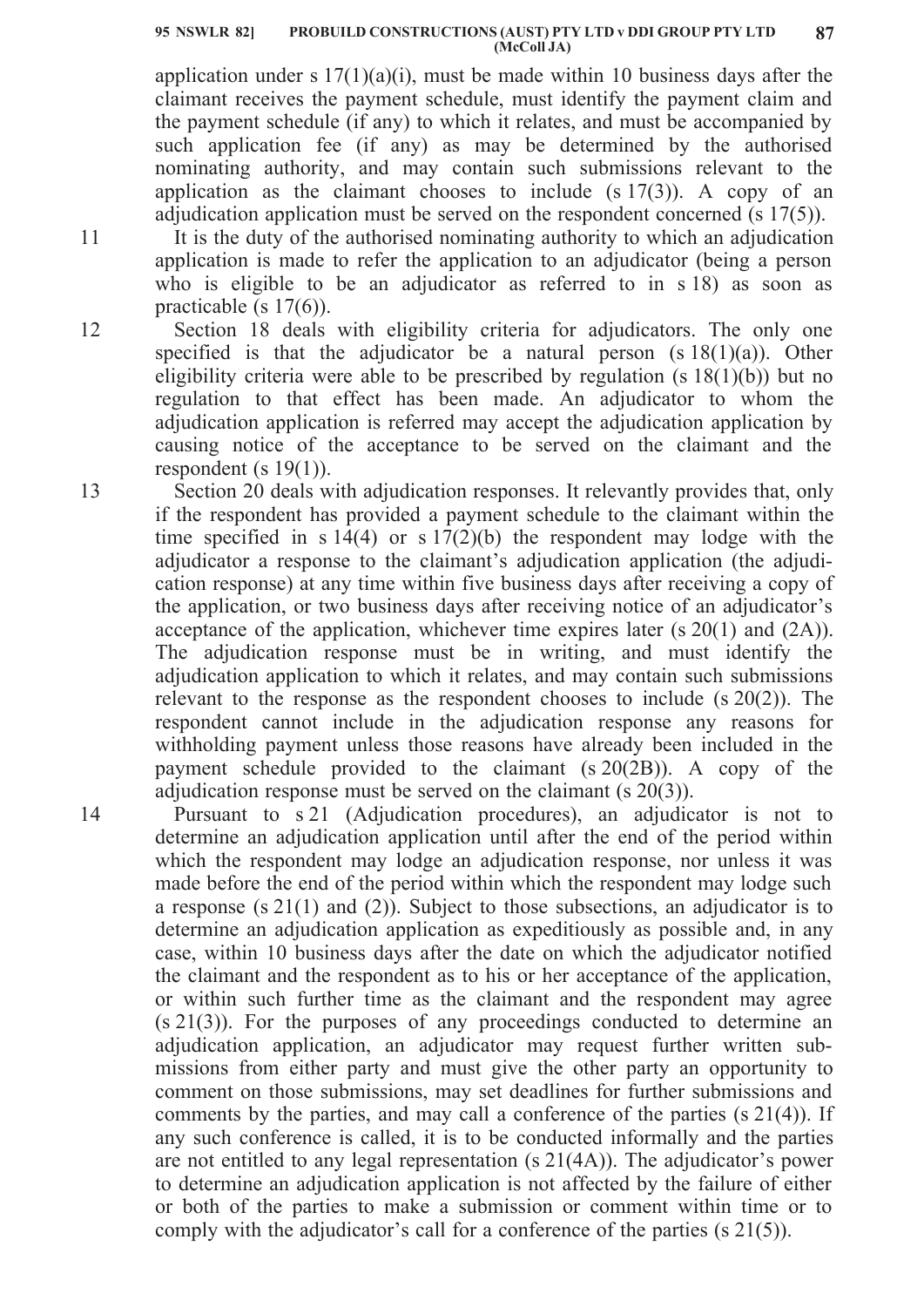An adjudicator is to determine the amount of the progress payment (if any) to be paid by the respondent to the claimant (the adjudicated amount), and the date on which any such amount became or becomes payable, and the rate of interest payable on any such amount (s 22(1)). In determining an adjudication application, the adjudicator is only to consider the provisions of this Act, the provisions of the construction contract from which the application arose, the payment claim to which the application relates, together with all submissions (including relevant documentation) that have been duly made by the claimant in support of the claim, the payment schedule (if any) to which the application relates, together with all submissions (including relevant documentation) that have been duly made by the respondent in support of the schedule, and the results of any inspection carried out by the adjudicator of any matter to which the claim relates (s 22(2)).

The adjudicator's determination must be in writing, and include the reasons for the determination (unless the claimant and the respondent have both requested the adjudicator not to include those reasons in the determination) (s 22(3)). If the adjudicator's determination contains a clerical mistake, or an error arising from an accidental slip or omission, or a material miscalculation of figures or a material mistake in the description of any person, thing or matter referred to in the determination, or a defect of form, the adjudicator may, on the adjudicator's own initiative or on the application of the claimant or the respondent, correct the determination (s 22(5)).

If an adjudicator determines that a respondent is required to pay an adjudicated amount, the respondent must pay that amount to the claimant on or before either the date occurring five business days after the date on which the adjudicator's determination is served on the respondent concerned, or if the adjudicator determines a later date under s  $22(1)(b)$  — that later date (s 23).

If the respondent fails to pay the whole or any part of the adjudicated amount to the claimant in accordance with s 23, the claimant may, among other matters, request the authorised nominating authority to whom the adjudication application was made to provide an adjudication certificate under s 24.

An adjudication certificate may be filed as a judgment for a debt in any court of competent jurisdiction and is enforceable accordingly (s 25(1)). If the respondent commences proceedings to have the judgment set aside, the respondent is not, in those proceedings, entitled to bring any cross-claim against the claimant, or to raise any defence in relation to matters arising under the construction contract, or to challenge the adjudicator's determination, and is required to pay into the court as security the unpaid portion of the adjudicated amount pending the final determination of those proceedings  $(s 25(4))$ .

Pursuant to s 34, the statutory right to progress payments created by s 8 and s 9 of the SOP Act cannot be modified by contract.<sup>8</sup> Subject to s 34, nothing in Pt 3 affects any right that a party to a construction contract may have under the contract, or may have under Pt 2 in respect of the contract, or may have apart from this Act in respect of anything done or omitted to be done under the contract (s 32(1)). Nothing done under or for the purposes of Pt 3 affects any civil proceedings arising under a construction contract, whether under Pt 3 or

15

18

19

<sup>8</sup> *Chase Oyster Bar Pty Ltd v Hamo Industries Pty Ltd* (2010) 78 NSWLR 393; [2010] NSWCA 190 at [4] (Spigelman CJ).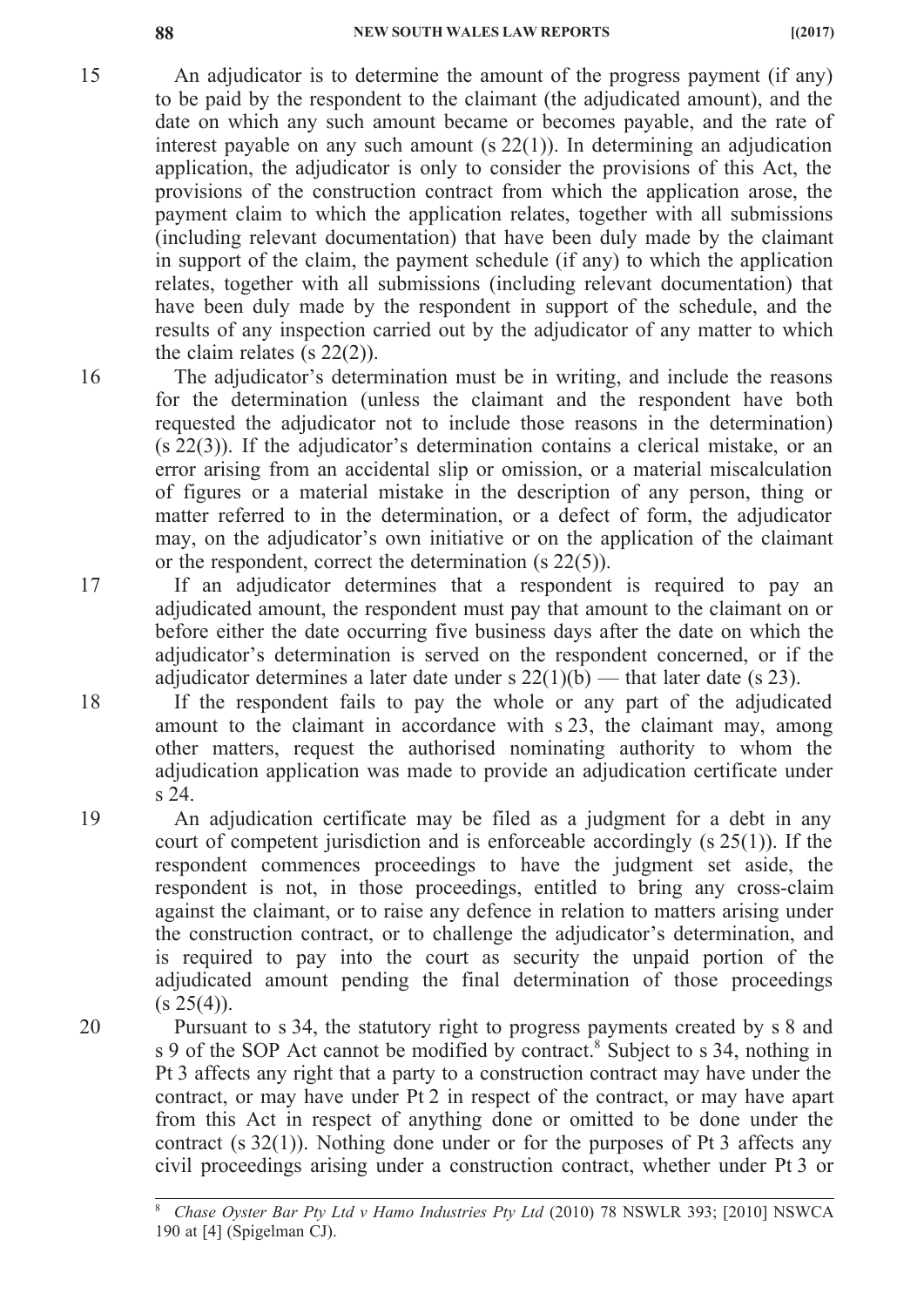**PROBUILD CONSTRUCTIONS (AUST) PTY LTD v DDI GROUP PTY LTD 95 NSWLR 82] 89 (McColl JA)**

otherwise, except as provided by s 32(3) (s 32(2)). A court or tribunal which hears any matter arising under a construction contract must allow for any amount paid to a party to the contract under or for the purposes of Pt 3 in any order or award it makes in those proceedings  $(s 32(3)(a))$ , and may make such orders as it considers appropriate for the restitution of any amount so paid, and such other orders as it considers appropriate, having regard to its decision in those proceedings (s  $32(3)(b)$ ).

# **Factual background**

21 Probuild was the head contractor for the renovation of the Tank Stream Hotel in Hunter Street, Sydney. The work involved the refurbishment of the existing 10-level building and works to add levels 11 to 14. On 19 May 2014 Probuild subcontracted with DDI to carry out works comprising the installation of ceiling and wall plasterboard.9 The Subcontract was an amended form of the General Conditions of Subcontract for Design and Construct (AS4303–1995). It provided for a fixed lump sum price of \$3,378,970 (excluding GST) for an agreed scope of works, to be undertaken in discrete blocks of time pursuant to a Construction Program annexed to the Subcontract.

Date for Practical Completion of the works was defined by reference to Annexure A of the Subcontract as 5 January 2015. Date of Practical Completion was defined to mean either the date certified by the Head Contractor in a Certificate of Practical Completion to be the date upon which Practical Completion was reached, or where another date was allowed pursuant to cl 41 as the date upon which Practical Completion was reached, that other date. Practical Completion was, relevantly, defined to mean that stage in the execution of the work under the Subcontract when the Subcontract Works were complete except for minor Omissions and minor Defects which did not prevent the Subcontract Works from being reasonably capable of being used for their stated or intended purposes.

Probuild contended that the Date of Practical Completion was 28 May 2015, 144 days late. DDI did not dispute that date.

24 Delaying Event was relevantly defined to mean "a *Variation* to the *Subcontract Works* (other than a *Variation* for the convenience of the *Subcontractor*)".

25 Clause 41 dealt with times for commencement and practical completion. Pursuant to  $cl$  41.2, and without limiting the operation of  $cl$  38,<sup>10</sup> the Subcontractor was required to execute the work under the Subcontract to Practical Completion by the Date for Practical Completion.

26 27

28

23

22

Various provisions of the Subcontract dealt with extensions of time.

Clause 41.5 (Notice of Delays) provided a mechanism for DDI to give Probuild notice of any delay in the progress of the Subcontract works and to claim an extension of time to the Date for Practical Completion. Clause 41.5(b)–(i) set out a list of the matters DDI was required to set out in a Delay Notice.

Clause 41.6 (Preconditions to Extension of Time) required DDI to comply strictly with the obligations cl 41 imposed (cl  $41.6(b)(iv)$ ). The effect of that obligation was that DDI was required to give Probuild notice as soon as

The Subcontract was executed on 2 June 2014, but backdated to 19 May 2014.

<sup>&</sup>lt;sup>10</sup> Clause 38 dealt with the Progress and Programming of the Works.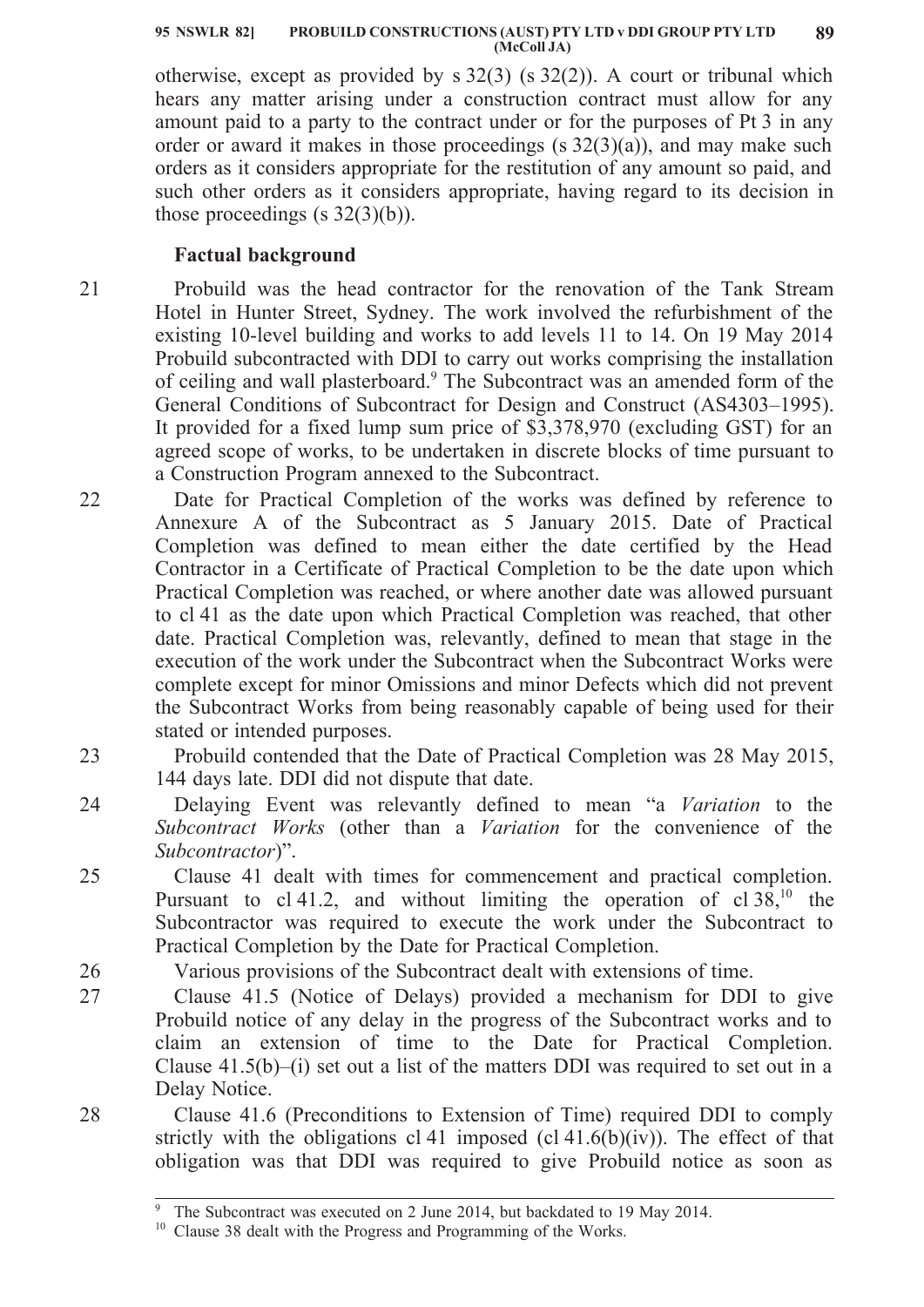practicable if it considered "a delay in the progress of the *Subcontract Works* is likely to occur or has occurred" (Delay Notice) (see cl 41.5(a)).

- Clause 41.6(b) described the "only" circumstances in which DDI was entitled to an extension of time. Pursuant to the clause, such an entitlement only arose where, among other matters, a delay was directly caused by a Delaying Event, DDI was or would be delayed in progressing the Subcontract Works such that it would not reach Practical Completion by the Date for Practical Completion, and DDI had not caused or contributed to the delay and had complied strictly with all obligations imposed on it by cl 41 (including giving Probuild notice of the delay). Clause 41.6(c) provided that the Head Contractor would not be liable on any Claim (including for an extension of time) which had not been made strictly in accordance with cl 41 and any such Claim was barred.
	- Clauses 41.8–41.10, also dealt with the extensions of time and provided:

## "**41.8 Extension of Time Sole Remedy**

(a) The right of the *Subcontractor* to make a *Claim* for an extension of time pursuant to this clause is the *Subcontractor's* sole remedy under this *Subcontract* in respect of any delay or delays. The *Subcontractor* is not entitled to any increase or adjustment to the *Subcontract Sum* or any other monetary compensation or damages (including damages for breach of contract in respect of any such delay).

### **41.9 Extension of Time Otherwise**

(a) Notwithstanding that the *Subcontractor* is not entitled to or has not claimed an extension of time, the *Head Contractor* may at any time and from time to time before the issue of the *Final Certificate* under this *Subcontract* by notice in writing to the *Subcontractor* extend the time for *Practical Completion* for any reason.

### **41.10 Time Not Set at Large**

- (a) A delay or failure by the *Head Contractor* to grant a reasonable, or any, extension of time shall not cause the *Date for Practical Completion* to be set at large."
- Clause 42 dealt with liquidated damages for delay in reaching Practical Completion. Clause 42.1(a)(ii) provided that if the Subcontractor failed to reach Practical Completion by the Date for Practical Completion, then the Subcontractor was indebted to the Head Contractor for liquidated damages at the rate stated in Annexure A to the Subcontract for every day after the Date for Practical Completion to and including the Date of Practical Completion or the date the Subcontract was terminated pursuant to the Subcontract or otherwise whichever first occurred. The rate stated in Annexure Part A was \$15,000 per calendar day. Clause 42.2(a)(i) entitled the Head Contractor to deduct from moneys otherwise due to the Subcontractor the amount in respect of which the Subcontractor was indebted to the Head Contractor for liquidated damages.

Clause 45.1 provided that work should not be varied except as directed by Probuild pursuant to cl 45. Such variations were to be made by the issue of a Variation Direction. If such a Direction was not issued in circumstances where DDI considered a communication to include a direction to commence works constituting a variation, it could make a Variation Claim to which Probuild was required to respond, including where appropriate by the issue of a Variation Direction (cl 45.3). Clause 45.2 also permitted Probuild to request that DDI prepare a Variation Effect Notice in relation to a proposed Variation.

30

29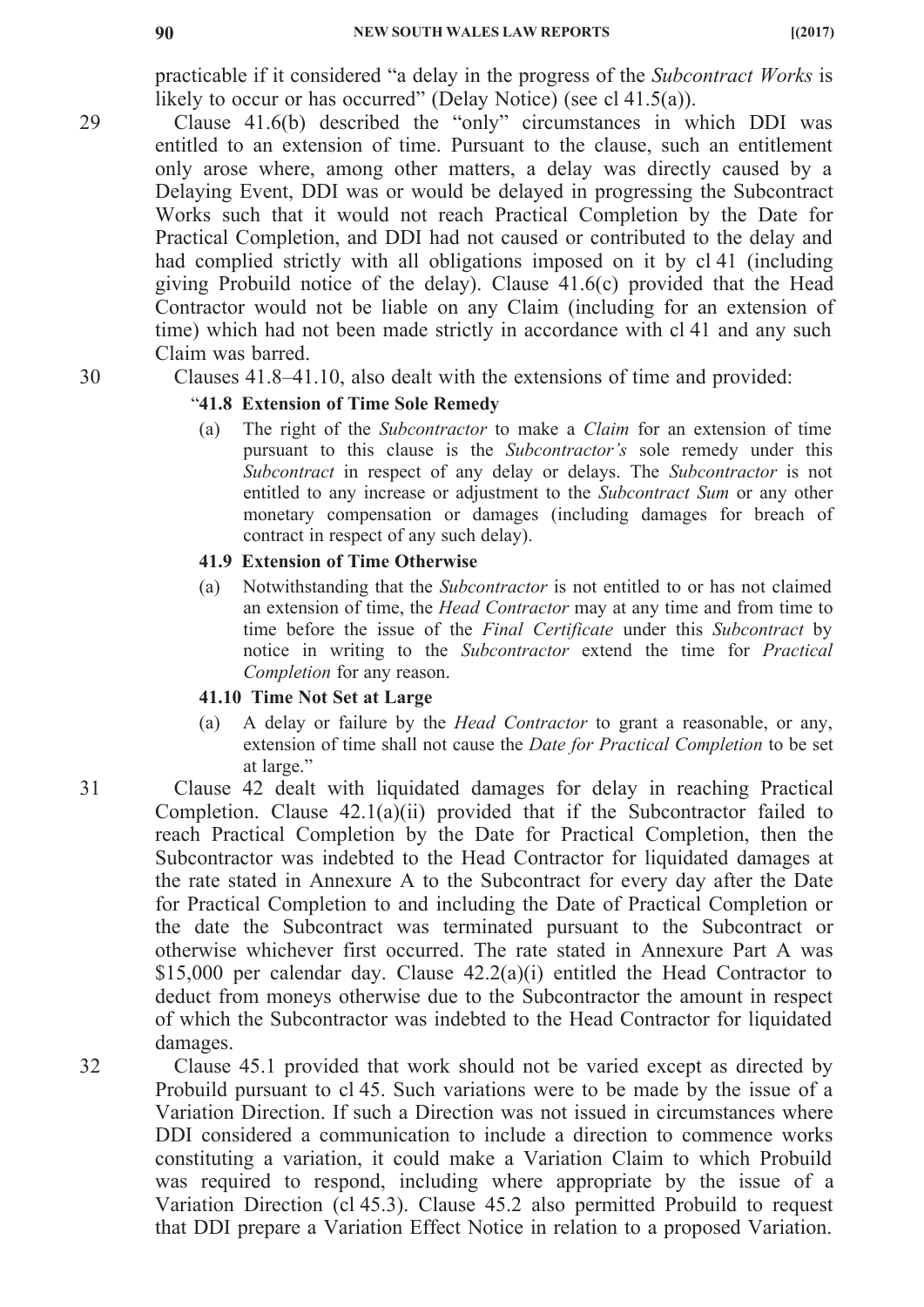Such a variation was required to explain, among other matters, the effect the Subcontractor anticipated the variation would have on the Date for Practical Completion (cl 45.2(a)(i)(B)). On receipt of that Notice, Probuild could issue a Variation Direction or withdraw any informal direction.

33

34

Pursuant to cl 45.8, the Subcontractor acknowledged and agreed, relevantly, that the Subcontractor would be absolutely and conclusively barred from making any Claim (including in respect of a Variation to the Subcontract Works) unless the Subcontractor had complied with cl 45.3(a) and the Head Contractor had issued a Variation Direction in respect of that Variation and that the Subcontractor's sole remedy for delays arising from, or in connection with, a Variation was a Claim under cl 41.

Clause 48.6 (Set Offs by the Head Contractor) provided that subject to a provision of Queensland legislation which the court was informed was not relevant, the Head Contractor may deduct from moneys due to the Subcontractor or from the retention money or from any security any money due or which may become due from the Subcontractor to the Head Contractor including amounts on account of anticipated liquidated damages.

# **The adjudication process**

35 On 27 July 2015 DDI served a Payment Claim on Probuild for an amount of \$2,175,267 (including GST) pursuant to s 13 of the SOP Act. That amount represented the Subcontract value (\$3,378,970) plus variations of \$2,715,243, less payments Probuild had already made. \$1,413,872.89 of the variations (V43–V210A) related to work undertaken after the Date for Practical Completion. V210A (described as extra/over labour, profit and overheads on V43–V210) was for the difference between the sum of variations V43–V210 and the total cost of labour and materials (including profit and overhead) as incurred in relation to all work done after 5 January  $2015$ .<sup>11</sup>

As the adjudicator noted, Probuild failed to provide a payment schedule within the time allowed in s 14 of the SOP Act.<sup>12</sup> DDI did not seek to rely on s 14(4) to hold Probuild liable for the amount claimed in the Payment Claim. Rather, on 23 September 2015 it notified Probuild of its intention to apply for adjudication of the Payment Claim.<sup>13</sup>

On 30 September 2015 Probuild provided a Payment Schedule to DDI pursuant to s 14 of the SOP Act in reply to DDI's Payment Claim, reducing the claimed amount to nil and claiming \$2,328,998 by way of set-offs. Probuild claimed the works were not completed until 29 May 2015, 144 days  $late.<sup>14</sup>$ 

38 Probuild's Payment Schedule took the form of a letter addressed to DDI in response to DDI's progress claim of 22 July 2015. The payment schedule asserted, among other matters, that DDI's submissions "set out a confusingly structured argument in support of its entitlement to a variation claim" and that, accordingly, Probuild provided general reasons for withholding payment in addition to those provided within a more detailed section of its Payment Schedule. The general reasons included:

"9.7 Not once during the progress of the subcontract works did DDI inform Probuild (informally or otherwise) that it was being delayed by events that would

37

 $11$  Primary judgment at [5].

<sup>&</sup>lt;sup>12</sup> Determination at [8].

 $13$  Determination at [9].

 $14$  Primary judgment at [4].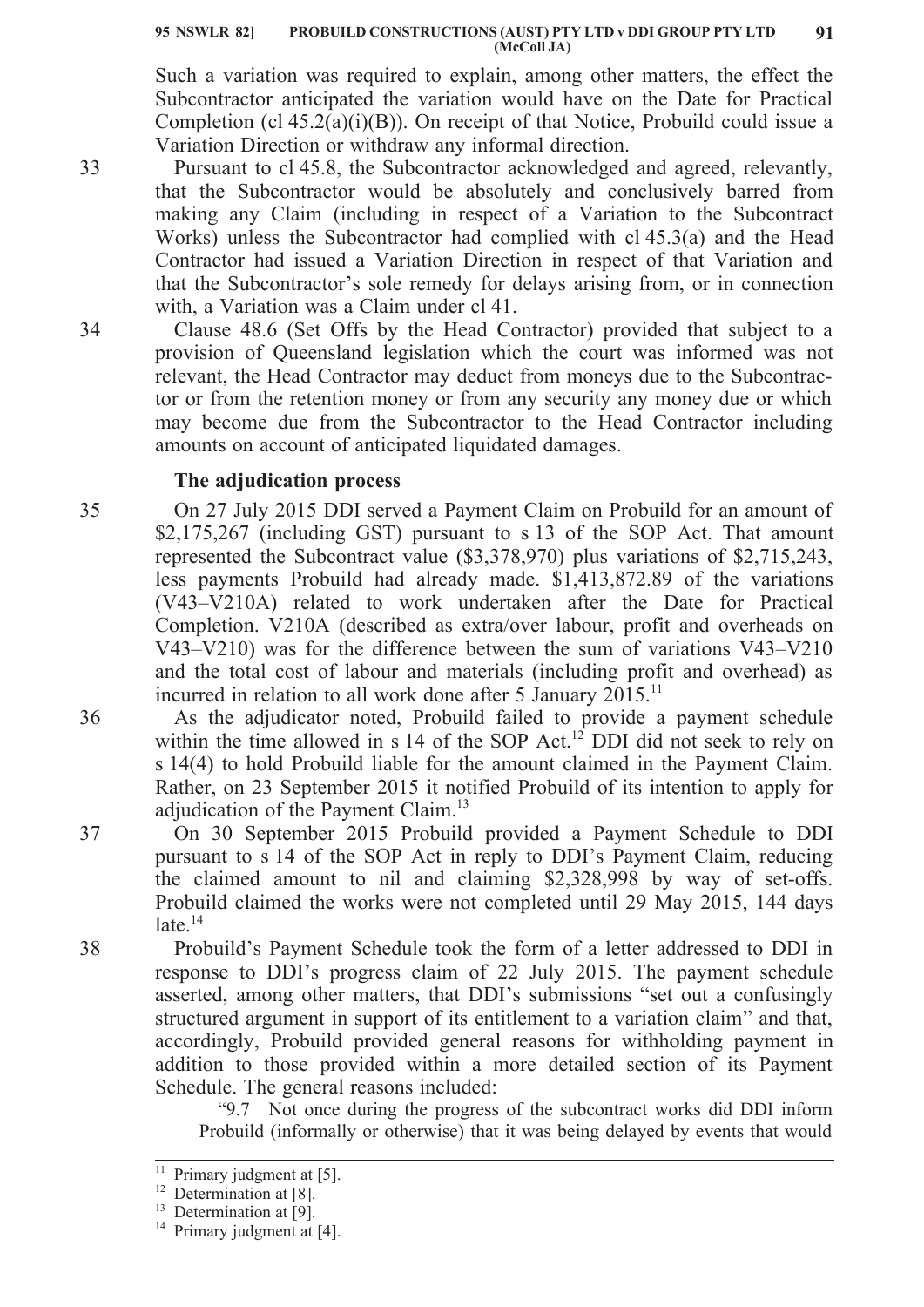entitle it to an extension of time. Further, in the payment schedule [sic] DDI has not evidenced that it was delayed in a manner which would entitle it to an extension of time, it has merely asserted that it ran late. DDI has not adhered to the terms of the Subcontract regarding procedures for claiming extensions of time being the sole remedy under the agreement in respect of delays. The Subcontractor has not provided Probuild with a notice of delay nor has it been granted an extension of time.

9.8 Should Probuild not provide an extension of time to DDI the parties have agreed by virtue of Cl 11.10 that time is not set at large."<sup>15</sup>

Probuild annexed a document also described as "Payment Schedule" to its letter. On the first page, it asserted it was entitled to set-offs of \$2,328,998 being credits as per an attached progress claim working sheet. That working sheet included a table (Payment Schedule Table) in which Probuild set out the set-offs to which it contended it was entitled pursuant to cl 48.6, including a set-off or deduction (CC14) of \$2,160,000 for "[DDI's] failure to meet [Subcontract] programme dates." Against this entry and under the heading "Reason Scheduled amount differs from Claimed Amount" Probuild inserted the following:

"LDs applied at \$15,000 per calendar day as stipulated in Annexure A of the subcontract for [DDI's] failure to meet the subcontract programme dates. Damages calculated from [DDI's] subcontract programme completion date of 5th Jan 2015 to Probuild's PC date 29th May 2015 which is 144 days. *DDI has not complied with Cl 45.2 of the Subcontract with regard to its obligation to notify the Contractor of any extensions of time for works related to variations.* The Subcontractor has not complied with Cl 41.5 in its obligation to notify the Contractor should it believe that it is in delay. DDI has not been granted nor is it entitled to any extension of time. DDI is not entitled to any extension of time under Cl 41.10. Probuild has suffered loss and damage as a result of DDI's delay and failure to meet its contractual obligations." (Emphasis added)

# **The adjudication application**

- On 15 October 2015 DDI made an application for adjudication of its Payment Claim pursuant to s 17 of the SOP Act. In support of the application, DDI served three folders comprising the Payment Claim and supporting documents, and four folders comprising the adjudication application and supporting documents. It also relied on three affidavits. Finally, it served four documents described as contract submissions, synopsis of issues (Synopsis), reply to Payment Schedule (Reply) and rebuttal to Payment Schedule (Rebuttal).
	- In the contract submissions (which were set out in tabular form), box 15 stated:

### "15. **Notices under the Contract**

In addition and without prejudice the [sic, to the] Adjudication Application, The Claimant provides notice that his [sic, this] document and the supporting documents comprises:

- (i) a Notice of Delay pursuant to Clause 41.5 of the contract;
- (ii) Extension of time claim pursuant to Clause 41.8 of the contract."16

In the Reply, DDI set out and responded to paragraphs contained in the Payment Schedule.

39

40

41

<sup>&</sup>lt;sup>15</sup> The reference to cl 11.10 should clearly be a reference to cl 41.10 of the Subcontract.

<sup>&</sup>lt;sup>16</sup> It was submitted in the course of the hearing that the reference to cl 41.8 should have been a reference to either cl 41.6 (Probuild) or cl 41.9 (DDI).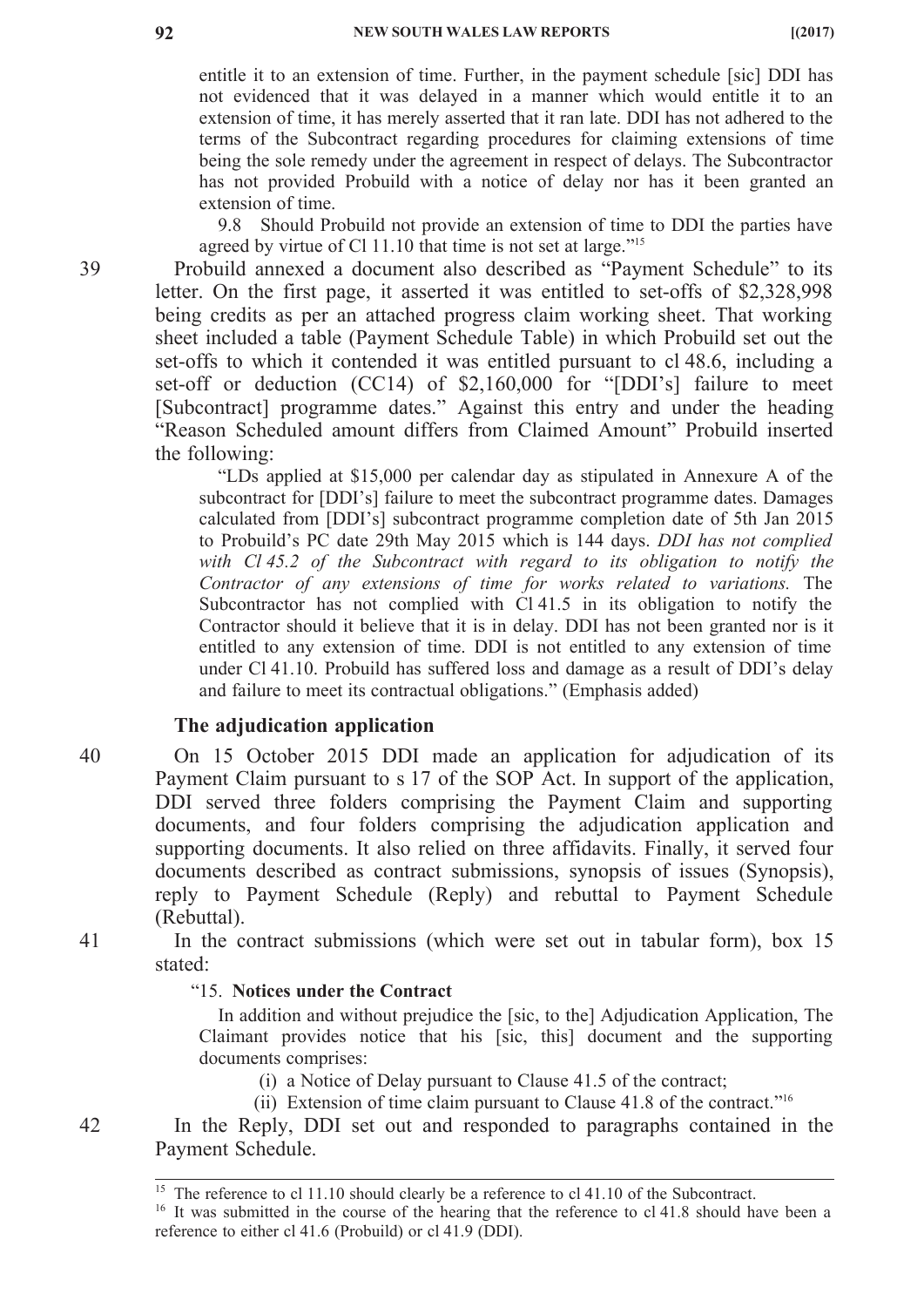43

# Paragraphs 10 and 12 of Probuild's letter, and DDI's Reply, were as follows:

## "**10 Probuild Payment Schedule:**

The Subcontract notes at  $0138^{17}$  that the Subcontractor must ensure the work under the Subcontract is scheduled and carried out to be completed on or before the scheduled completion dates for the corresponding item or items of work in the Construction Program. DDI continuously failed to meet program dates and ultimately completed its works 144 days after it was obliged to in accordance with the Subcontract terms. At no time did DDI advise Probuild that it was being delayed. This delay is evidenced in the notices which were served on DDI in accordance with the Subcontract throughout the course of the works, Probuild has suffered loss and damage as a result of DDI's delay and as such has elected to apply liquidated damages in the payment schedule. This in [sic] accordance with Probuild's right to do so under Cl 42 of the Subcontract 'Liquidated Damages for Delay in Reaching Practical Completion'.

## **DDI response to payment schedule 10:**

- (i) DDI could not complete the works because of the large areas of inaccessible area on the levels.
- (ii) Refer to outline of events in statutory declaration of Doug Ivanek.
- (iii) DDI agrees with Probuild that works were late and that is the basis of the claim. Probuild continues to ignore the issue that the construction program does not address the in ability [sic] for DDI to proceed on the 'A, B, C' methodology set out in paragraph 39 to 42 of the Chronology.
- (iv) DDI could never have completed the works in accordance with the program. Probuild did not disclose that the access to the level 1 to 14 would not be in accordance with the representations in the construction program.
- (v) DDI does not know and cannot know whether Probuild has suffered damage and loss. Probuild has not particularised its alleged damages and had not identified any correspondence from Citadel Hotels Pty Ltd (Probuild's client).
- (vi) Probuild makes generalised allegations but has not particularised its allegations by way of calculations. Probuild is disentitled to rely upon any reason for withholding payment under section 20(2B).
- …

# **12 Probuild Payment Schedule:**

Probuild's valuation of DDI's claim has resulted in a liability from DDI to Probuild in the amount of \$2,635,725 (incl GST). Probuild has included a tax invoice with this payment schedule for this amount and demands that DDI provide payment in full within 10 business days.

## **DDI response to paragraph 12.0**

…

- (i) Probuild's claim is an invention for convenience to offset DDI's claim. There is no prior correspondence for a liquidated damages claim from Probuild until DDI issued the payment claim.
- (ii) DDI denies that it has delayed the works.
- (iii) DDI denies that it is indebted to Probuild in the amount of \$2,635,725 or any amount at all.
- (vii) DDI does not know and cannot know whether Probuild has suffered damage and loss. Probuild has not particularised its alleged damages

<sup>&</sup>lt;sup>17</sup> Probuild accepted this was intended to be a reference to cl 38.1 of the Subcontract.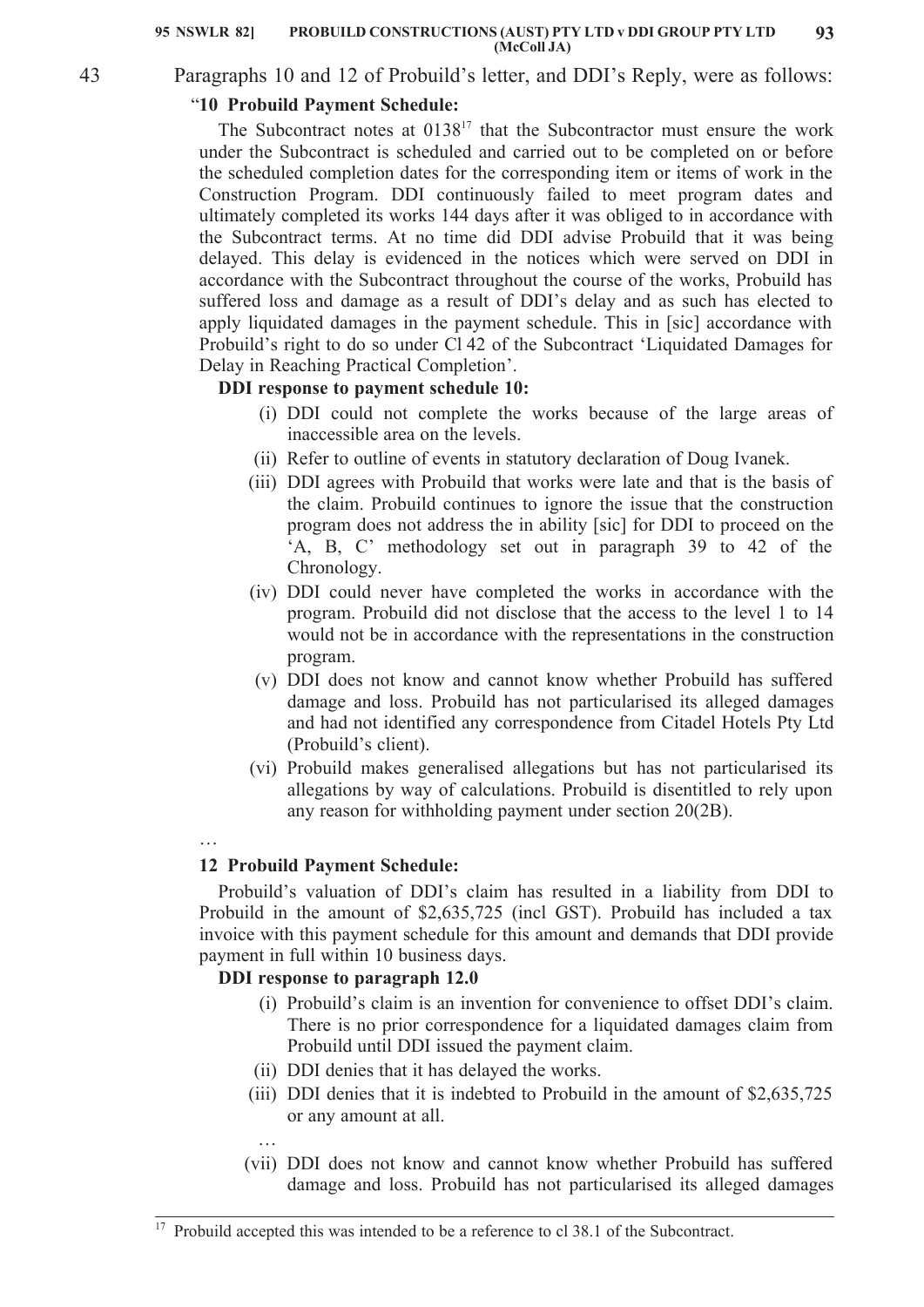and had not identified any correspondence from Citadel Hotels Pty Ltd (Probuild's client)."18

DDI also made the following claims in the Synopsis:

"10. Almost immediately on being provided access to the works, [Probuild] restricted [DDI's] access to areas of the floor plates in which [DDI] was to install dry linings for walls and ceilings because those areas were allocated for toilets, materials storage, and landing points for materials and labour.

11. Also [Probuild] required [DDI] to undertake work on an ad hoc basis and not follow the construction program. This caused [DDI] to have to apply additional labour resources to the site because specific teams had been allocated for the three stages of dry lining works being: (1) erect wall and ceiling framing; (2) fix plasterboard sheets for dry lining; and (3) setting plasterboard and sanding for the following painting trade.

12. In addition to varying the programmed works and thereby requiring additional labour resources, [Probuild] expanded [DDI's] scope of works to include hanging doors (both internal doors and fire rated doors (totalling 412 doors)[)] and some insulation and feature timber walls on level 10.

13. The varied scope of work comprising the ad hoc work, arising from: (1) the interruption to works on the floors owing to vertical transport for (2) materials and (3) workers, (4) floor areas allocated for storage of materials, and (5) washout and toilets and (6) backpropping on site (delays from formworkers insolvency), caused [DDI] to be delayed in completing its scope fop [sic] contract works. …

22. [DDI] submits that the departure from the Contract construction program and the likelihood of delays was axiomatic to [Probuild] when *it was [Probuild] that instructed [DDI] to depart from the Contract construction program in the first instance*.

23. *[Probuild] issued further revised construction programs and so [Probuild] clearly was aware of the delays because it was [Probuild] that issued the revised construction programs.*

27. [Probuild] claims liquidated damages of \$2,635,725.00 where there is no supporting evidence by way of letters from [Probuild's] client (the Owner of the development) or prior notice.

- (i) The amount appears to be the claim of \$2,370,540 including GST  $(S2, 155, 036.36 + $215, 503.64)$
- (ii) DDI understands the arithmetic but denies that Probuild's claim is reasonable. DDI states here, as it has stated elsewhere, that Probuild's claim is an invention of convenience." (Emphasis added)<sup>19</sup>

In the Rebuttal, DDI in substance claimed that Probuild had abandoned the variation procedure set out in cl 45 (and inferentially cll 41.5 and 41.6) as "they deemed that the process of issuing DDI for [sic, with] a variation price for extra works … [was] to [sic] lengthy of a process and it would delay works in site [sic]". It also responded in detail to the Payment Schedule by reference to the variation numbers originally used in its Payment Claim. Insofar as the liquidated damages claim (item CC14 in the Payment Schedule Table) was concerned, DDI repeated its submission that this was an "invention of convenience" and added that it was "disingenuous".

On 21 October 2015 the second respondent was appointed as adjudicator.

…

…

<sup>&</sup>lt;sup>18</sup> The primary judge referred to these passages in the Reply at [15].

<sup>&</sup>lt;sup>19</sup> The primary judge referred to these extracts from DDI's Synopsis at [6] and [14].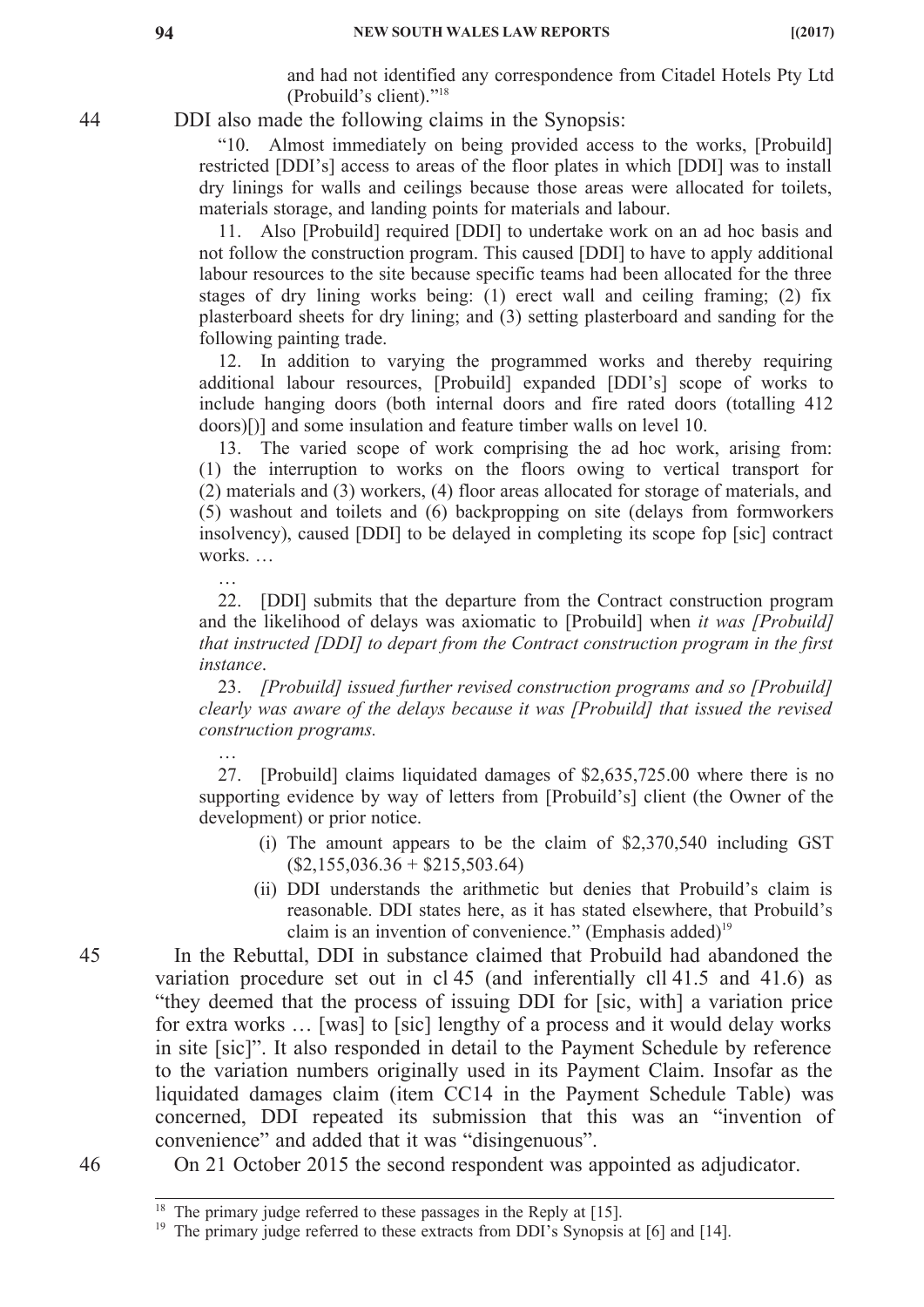Probuild lodged its adjudication response on 23 October 2015 (Adjudication Response). It supported its response with documents described as the First Adjudication Response (three folders), its Adjudication Response Submissions (including two folders of supporting documents) and three statutory declarations (one of which included a folder of annexures).

Under the heading "Time and Delay", which addressed DDI's claim under V210A for costs incurred after the Date for Practical Completion, Probuild stated:

"5.51 The Subcontract provides a detailed mechanism for [DDI] to make claims in relation to time related issues. This mechanism is set out in clause 41.0 of the Subcontract. In relation to prolonged project time periods, [DDI] may make a claim for an extension of time to mitigate the impacts on [DDI] which result from delays to the completion of the project and to protect itself from any exposure to liquidated damages.

5.52 Under the Subcontract, the Date for Practical Completion can be extended by an Extension of Time (EOT) granted under clause 41. Pursuant to clause 41.8:

'*The right of the Subcontractor to make a Claim for an extension of time pursuant to this clause is the subcontractor's sole remedy under this Subcontract in respect of any delay or delays. The Subcontractor is not entitled to any increase or adjustment to the Subcontract Sum or any other monetary compensation or damages (including damages for breach of contract) in respect of such delay)*.' (Emphasis added)

5.53 As such, if [DDI] was delayed it had the right to claim an EOT (which would provide relief from liquidated damages) and, if it was able to demonstrate that a delay had been suffered as contemplated by clause 41, it would be entitled to an EOT.

5.57 In its Adjudication Application submission [DDI] again admits to having failed to issue a Notice of Delay prior to the making of the Payment Claim by stating at paragraph 15 … [of the Contract Submissions] … [the paragraph then set out the claim DDI made for an extension of time in box 15 of the contract submissions]."

The balance of that entry addressed reasons why Probuild contended DDI had failed to comply with various provisions of the Subcontract relating to extensions of time, and concluded with the assertion that DDI "has no entitlement to an EOT and is otherwise barred under the Subcontract from making a claim for an EOT."

The Adjudication Response addressed Probuild's claim to liquidated damages under cl 42.1 and its entitlements under cll 48.6 and 42.2(a) to deduct that amount from moneys otherwise due to DDI. The submissions repeated the contention that DDI had delayed completion past the Date for Practical Completion and continued:

"11.9 To date, [DDI] was not awarded any [extension of time] and [DDI] is not entitled to an extension to the Date for Practical Completion under the Subcontract, being 5 January 2015.

11.10 Clause 41.8 of the Subcontract states that *'[t]he right of the Subcontractor to make a Claim for an extension of time pursuant to this clause is the Subcontractor's sole remedy under this Subcontract in respect of any delay or delays'.*

11.11 In the absence of any claim made by [DDI] for an extension of time in accordance with clause 41 of the Subcontract, [DDI] has no entitlement to extend the Date for Practical Completion.

50

49

…

48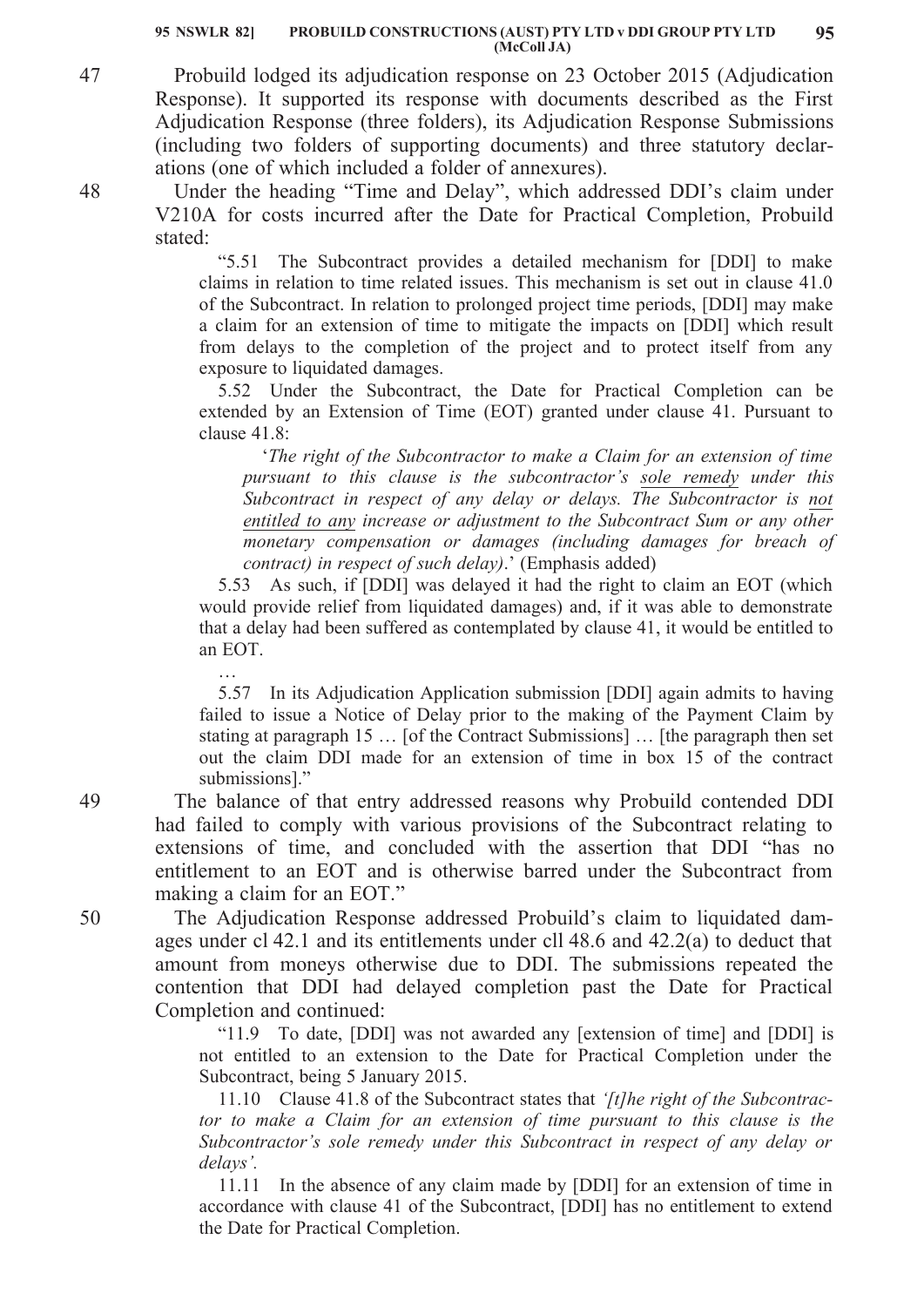11.12 As set out above, at paragraph 1.28 of these submissions, [DDI] has not made and does not intend to make a claim for an extension of time to the Date for Practical Completion under the Subcontract.<sup>20</sup>

11.13 Even if [DDI] had made an extension of time claim (which is denied) such claim would be time barred under clause 41.6(c) of the Subcontract because [DDI] did not give notice to [Probuild] within 48 hours of the commencement of any event which may or has given rise to a perceived delay which provided the nature, cause and likely extent of the delay and failed to comply with the obligations under clause 41 of the Subcontract.

11.14 Clause 41.6(b)(iv) of the Subcontract clearly states that

'*Without limiting the operation of clause 41.6(a), the Subcontractor is only entitled to an extension of time to the Date for Practical Completion of the Subcontract Works if:*

[…]

*the Subcontractor has, in respect of the delay, complied strictly with all of the obligations imposed on it by this clause 41* […]'.

11.15 [DDI] has not complied with its obligations under clause 41 of the Subcontract and any claim or entitlement under clause 41 of the Subcontract for an extension of time to the Date for Practical Completion is time barred under clause 41.6(c) of the Subcontract which states:

'*The Head Contractor will not be liable on any Claim (including for an extension of time) which has not been made strictly in accordance with clause 41 and any such Claim will be barred*'."21

#### **The Determination**

The adjudicator published the Determination on 1 December 2015. He addressed in detail the disputed variation claims including those made for work DDI undertook after the Date for Practical Completion. At the conclusion of his reasons he rejected Probuild's claim for liquidated damages. After setting out Probuild's reasons for that claim, $^{22}$  he made the following findings:

"[185] Both parties have made significant, detailed and repetitive submissions on this issue. Whilst I have reviewed and considered the submissions I shall not be making reference to each and every aspect of those submissions. [Probuild] has claimed liquidated damages (LDs) from the original Date for Practical Completion being 5 January 2015 to the alleged Date of Practical Completion being 29 May 2015.

[Probuild] makes the above statement:

'*DDI has not complied with Cl 45.2 of the Subcontract with regard to its obligation to notify the Contractor of any extensions of time for works related to variations.*'

[Probuild] is claiming LDs up to 29 May 2015 and yet based on [DDI's] variation submissions there were contract variations being directed by [Probuild] and submitted for approval by [DDI] as late as 9 June 2015.

Based on the submissions it appears that 80% of the contract variations (approximately \$1.4m) were directed by [Probuild] and executed by [DDI] after 5 January 2015. As the bulk of the contract variations were approved by [Probuild] it is assumed [DDI] performed the work as directed by [Probuild].

It appears totally inconsistent and unreasonable for [Probuild] to be directing [DDI] to perform significant additional work under the Subcontract after the

<sup>&</sup>lt;sup>20</sup> There was no paragraph  $1.28$  in these submissions.

<sup>&</sup>lt;sup>21</sup> The primary judge set out these passages at  $[16]$ .

<sup>&</sup>lt;sup>22</sup> See [39] above.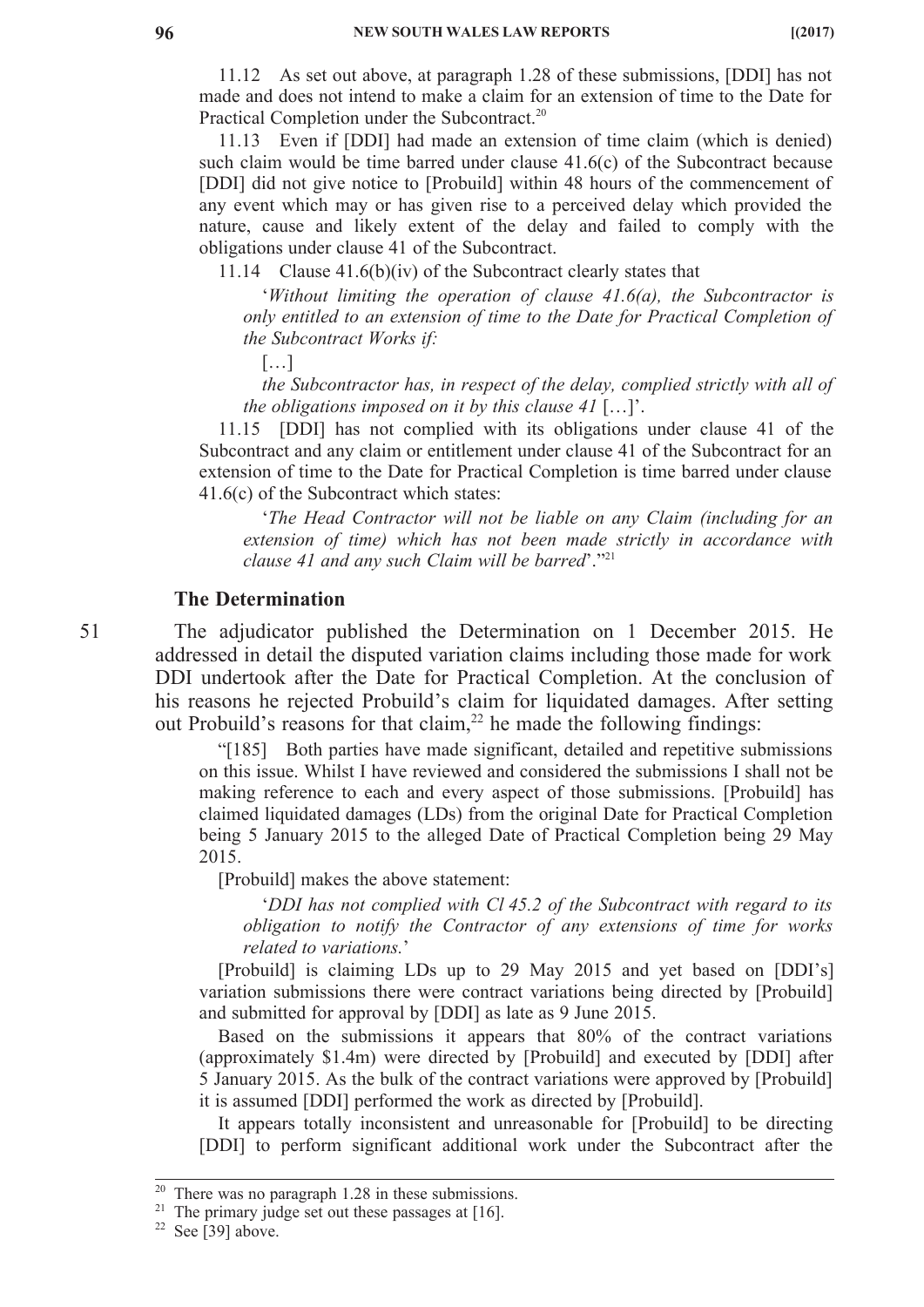original Date for Practical Completion and then making a claim for LDs against [DDI] for following [Probuild's] express directions.

[Probuild] also states:

'*DDI has not been granted nor is it entitled to any extension of time*.'

Under the Subcontract [Probuild] has the ability to extend time for any reason. Based on the significance of the volume of additional work being directed it is unreasonable of [Probuild] not to [have] granted additional time.

Whilst there may have been [DDI] caused delays I am not satisfied [Probuild] is entitled to a claim for the total 144 days.

In the absence of an alternative [Probuild] position I find in favour of [DDI]."

The adjudicator determined that Probuild was liable to DDI for payment of an amount of \$475,716.20 (including GST), plus interest.

# **Primary judgment**

On 10 December 2015 Probuild commenced proceedings in the Equity Division of the Supreme Court of New South Wales, by way of summons seeking an order in the nature of certiorari quashing the adjudicator's purported determination.<sup>23</sup> Probuild's essential complaint was that the Determination was infected by a denial of natural justice to Probuild.

It was not in dispute before the primary judge that the requirements of procedural fairness applied to the adjudicator's decision-making process. In respect of the content of those requirements in the context of an adjudication under the SOP Act, each party referred to the following statement of McDougall J in *Musico v Davenport*: 24

> "[108] … where an adjudicator determines an adjudication application upon a basis that neither party has notified to the other or contended for, and that the adjudicator has not notified to the parties, there is a breach of the fundamental requirement of natural justice that a party to a dispute have 'a reasonable opportunity of learning what is alleged against him and of putting forward his own case in answer to it'. (See Lord Diplock in *O'Reilly* [*v Mackman* [1983] 2 AC 237] at 279.)"

The primary judge set out the history of the adjudication process, including recounting the explanation DDI proffered to the adjudicator for its delay in completing the works as set out in the Synopsis to which I have earlier referred.<sup>25</sup> His Honour also set out the relevant provisions of the Subcontract, the Payment Schedule, and the various extracts from the Synopsis, the Reply and the Adjudication Response as I have earlier explained.<sup>26</sup>

After setting out paragraphs 11.9–11.15 of the Adjudication Response, the primary judge observed that Probuild's submissions did not otherwise address DDI's "much less focussed submissions" to the effect that Probuild's claim to liquidated damages was not "reasonable" and that it was not possible for it to have completed the works by the Date for Practical Completion because of changes to the construction program and to the scope of the Subcontract works. His Honour also noted Probuild did not address why, taking account of those matters, it maintained that DDI was not entitled to an extension of time. $27$ 

52

53

54

55

<sup>&</sup>lt;sup>23</sup> On the same day, Probuild paid into court \$495,473.20 being the amount for which it had been determined liable under the Determination and the costs of the adjudication.

 $24$  [2003] NSWSC 977 at [108]; cited in the primary judgment at [3].

<sup>&</sup>lt;sup>25</sup> Primary judgment at [6]; see [44] above.

<sup>&</sup>lt;sup>26</sup> Primary judgment at  $[11]$ – $[16]$ .

<sup>&</sup>lt;sup>27</sup> Primary judgment at  $\overline{17}$ .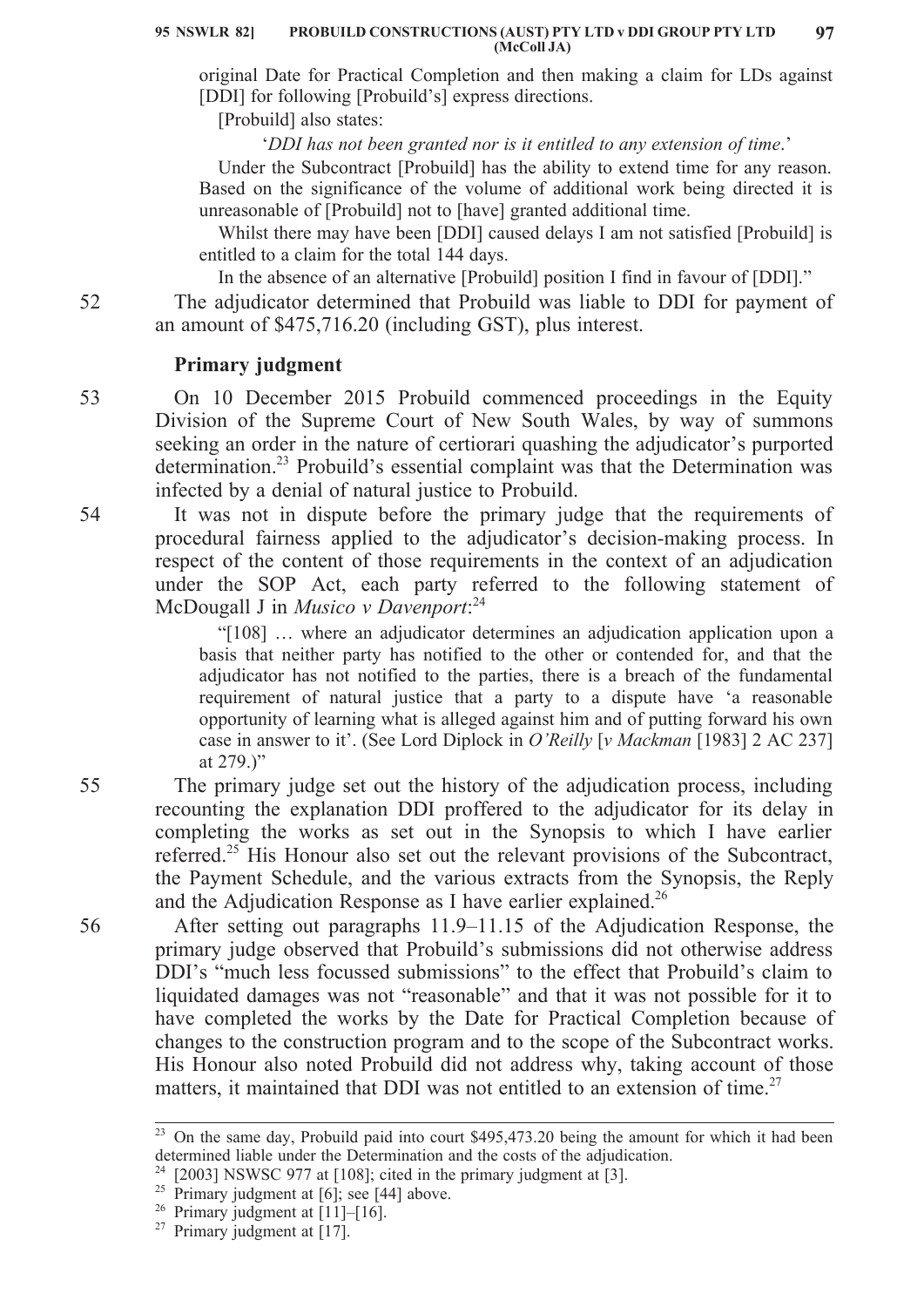58

59

60

61

**98 NEW SOUTH WALES LAW REPORTS** [(2017)

57 His Honour then summarised the Determination.<sup>28</sup>

- Probuild contended before the primary judge that in paragraph [185] of the Determination, the adjudicator gave two reasons for rejecting its claim to a setoff for liquidated damages: first, that it appeared totally inconsistent and unreasonable for Probuild to be directing DDI to perform significant additional work under the Subcontract after the original Date for Practical Completion and then making a claim for liquidated damages against DDI for following those express directions; and secondly, that under the Subcontract Probuild had the ability to extend time for any reason, and based on the significance of the volume of additional work being directed, it was unreasonable of it not to have granted DDI additional time.<sup>29</sup> It also complained that the adjudicator had identified another basis on which Probuild might have been able to claim unliquidated damages caused by DDI's delay, but did not give it the opportunity to make submissions in that respect. $30$ 
	- Probuild also submitted that the adjudicator's first reason invoked aspects of what was referred to by Brooking J in *SMK Cabinets v Hili Modern Electrics Pty Ltd*<sup>31</sup> as the "doctrine of prevention". The primary judge summarised that doctrine in the context of a claim under a liquidated damages clause in a building contract, as being said to disentitle the principal from relying on the clause in the face of delay caused by its own acts or omissions. The second reason given by the adjudicator was said to imply that Probuild's power to grant extensions of time was to be exercised in good faith and reasonably.<sup>32</sup> Probuild argued that neither of those reasons was advanced by DDI or otherwise notified to or addressed between the parties and that, in those circumstances, procedural fairness required that the adjudicator invite Probuild to address those possible reasons before rejecting its claim.<sup>33</sup>

Probuild maintained that because the adjudicator did not raise these matters before making his Determination, it did not have a fair opportunity to address them by way of submission. Had it been given that opportunity and made further submissions, Probuild argued the adjudicator may well have accepted that it had an entitlement to a set-off in relation to damages for delay.<sup>34</sup>

DDI contended before the primary judge that the adjudicator had proceeded on the basis that 80% of the value of the variations it claimed concerned work directed by Probuild and executed by DDI, in each case after 5 January 2015. It noted that the adjudicator accepted that DDI must have performed those additional works as directed. DDI accepted that neither party specifically addressed the adjudicator as to the consequences of Probuild having directed variation work after the Date for Practical Completion. However, it denied it was liable for liquidated damages for any such delay. It argued that Probuild's claim was "unreasonable", "disingenuous" and "not … believable". DDI submitted that the facts upon which it relied for its assertion that the claim was unreasonable were obvious and were stated in support of its claimed variations:

<sup>&</sup>lt;sup>28</sup> Primary judgment at  $[18]$ - $[22]$ .

<sup>&</sup>lt;sup>29</sup> Primary judgment at  $[23]$ ,  $[25]$ .

<sup>&</sup>lt;sup>30</sup> Primary judgment at [24].

<sup>31</sup> [1984] VR 391 at 395 (Starke and Kaye JJ agreeing).

<sup>32</sup> The primary judge referred at [26] to *Peninsula Balmain Pty Ltd v Abigroup Contractors Pty Ltd* (2002) 18 BCL 322; [2002] NSWCA 211 at [79]–[81] (Hodgson JA; Mason P and Stein JA agreeing).

 $33$  Primary judgment at [27].

<sup>&</sup>lt;sup>34</sup> Primary judgment at [27].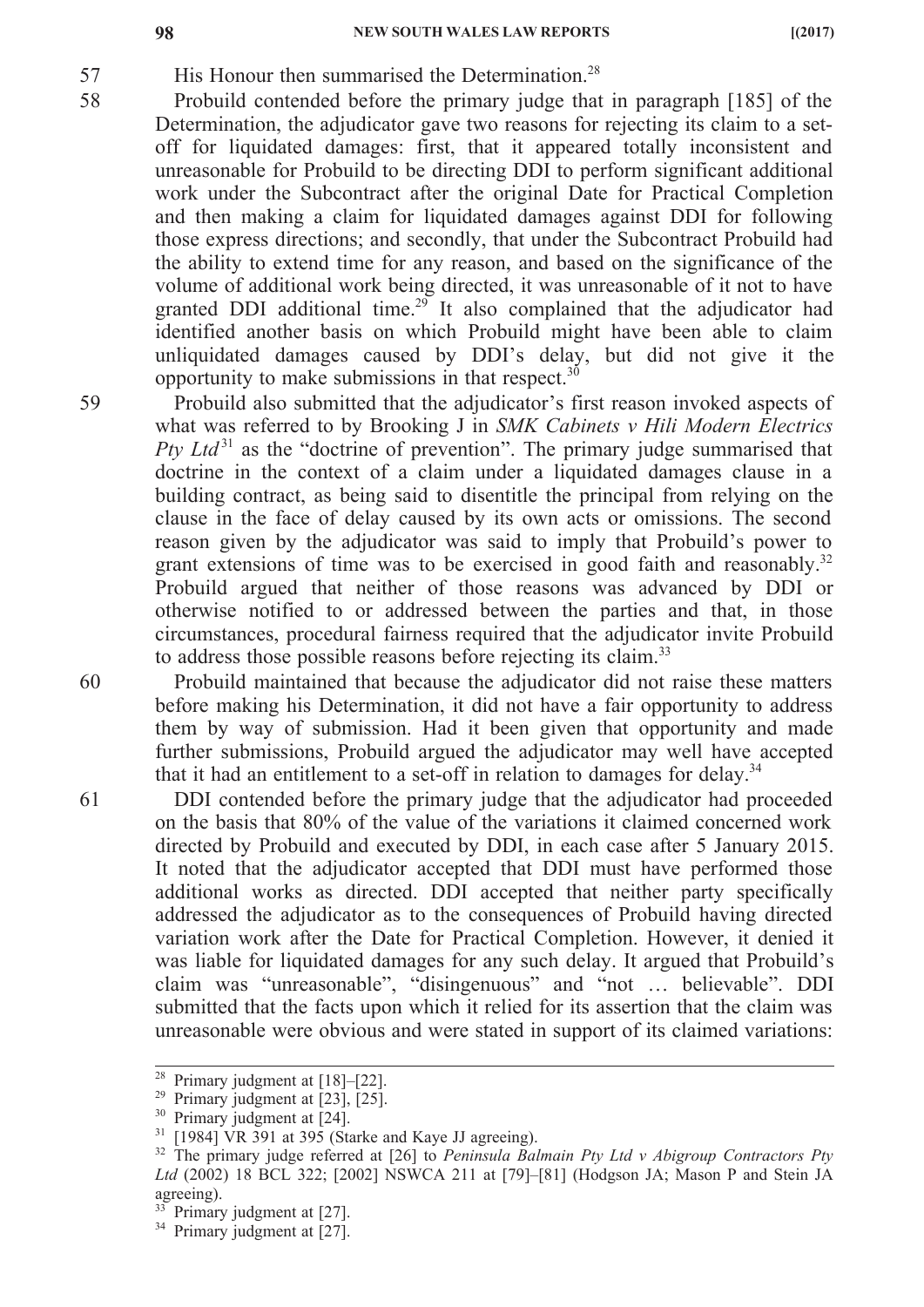#### **PROBUILD CONSTRUCTIONS (AUST) PTY LTD v DDI GROUP PTY LTD 95 NSWLR 82] 99 (McColl JA)**

it had been delayed in completing the works because it was denied the access anticipated by the construction program and directed to undertake additional work, in most cases, after the Date for Practical Completion.<sup>35</sup>

62

The primary judge succinctly disposed of Probuild's arguments as follows:

"[29] In my view there was no denial of procedural fairness with respect to the way in which the adjudicator addressed and determined whether Probuild was entitled to a set-off for liquidated damages as claimed. That follows from a consideration of the argument made in support of that claim in the payment schedule, DDI's response to that argument and the adjudicator's reasons at paragraph 185. In short, Probuild argued that DDI had not been granted *and* was not entitled to any extension of time. The adjudicator considered otherwise, concluding that having regard to the 'volume of the additional work being directed', it was 'unreasonable' for Probuild not to have granted DDI 'additional time'. In so concluding the adjudicator was addressing whether DDI was entitled to the grant of an extension of time under cl 41.9, a matter expressly raised and denied by Probuild in support of its entitlement to liquidated damages.<sup>36</sup>

[30] Probuild's argument for that entitlement being an answer to DDI's payment claim (see [12] above) proceeded as follows. First, there was a failure by DDI to complete the sub-contract works by the original Date for Practical Completion. Secondly, DDI had not complied with cl 45.2. It is likely this was intended to be a reference to cl  $45.3(a)(iii)$  which required, in relation to any direction as to additional work which was not the subject of a Variation Direction, that DDI give notice as to any effect the asserted variation would have in delaying the Date for Practical Completion. Thirdly, DDI had not complied with cl 41.5 in relation to the notification of likely or actual delay, that notification being a precondition to any entitlement to an extension of time under cl 41.6. Fourthly, DDI had not been granted nor was it entitled to any extension of time. The reference to an extension of time being 'granted' is reasonably to be understood as including an extension of time granted under cl 41.9. That clause provides for the grant of an extension in circumstances were [sic, where] no entitlement arises under cl 41.6. Finally, it is said that 'DDI is not entitled to any extension of time under Cl 41.10'. That clause is not the source of any power to grant an extension of time. Rather it provides that any delay or failure by Probuild 'to grant a reasonable, or any, extension of time shall not cause the *Date for Practical Completion* to be set at large'. In context this last statement is to be understood as maintaining that DDI was not entitled to any extension of time by reason of any delay or failure on the part of Probuild to grant an extension of time.<sup>37</sup>

[31] By making that argument Probuild acknowledged that it would be an answer to its liquidated damages claim that DDI was entitled to an extension of time. In reply DDI denied that claim was 'reasonable'; denied it had delayed the works; denied it was indebted to Probuild for liquidated damages; and asserted that because of the difficulties with access and the variations required it could never have completed the works by the original Date for Practical Completion. Each of those replies was made in documents served on Probuild with the adjudication application.<sup>38</sup>

<sup>&</sup>lt;sup>35</sup> Primary judgment at [28].

<sup>&</sup>lt;sup>36</sup> Once it is understood that the reference to cl 41.10 in the Payment Schedule Table was clearly to cl 41.9, it can be seen that the last sentence of [29] refers to the penultimate sentence of Probuild's liquidated damages claim.

 $37$ <sup>37</sup> As is apparent, his Honour's analysis in [30] was undertaken by reference to each sentence in Probuild's exposition of its liquidated damages claim in the Payment Schedule Table.

<sup>&</sup>lt;sup>38</sup> Probuild accepted that paragraph [31] purported to be a summary of the material before the adjudicator, but submitted it was incorrect.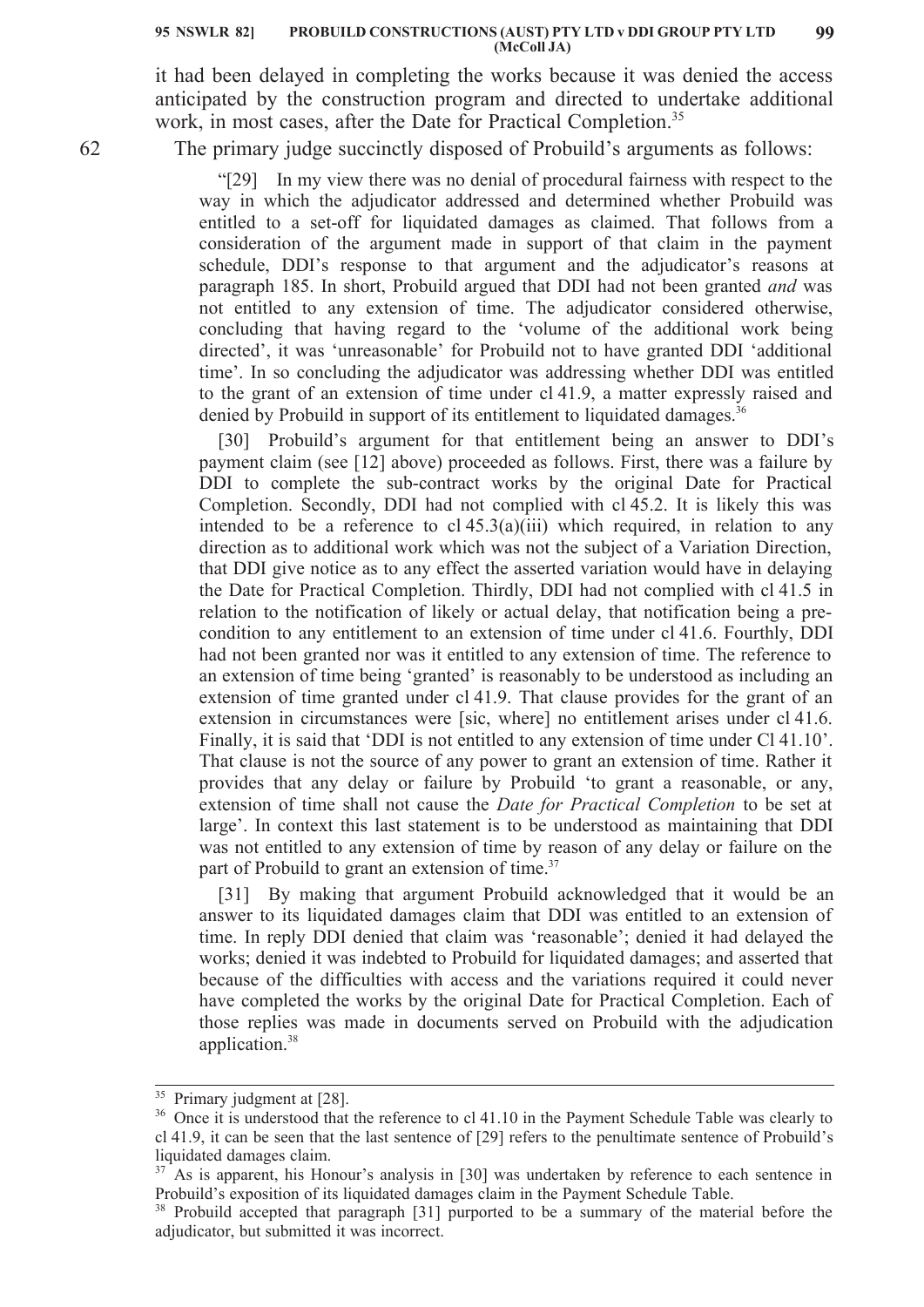[32] The adjudicator dealt with Probuild's argument as made. He noted that DDI had not requested any extensions of time on account of the variations. He considered it unreasonable for Probuild, on the one hand, to direct DDI to perform significant additional work after the original Date for Practical Completion and, on the other, to claim liquidated damages on the basis that those and the other works had not been completed by that date. I do not read the adjudicator's reasons to this point as indicating any separate or freestanding reason for rejecting the liquidated damages claim. Rather, the conclusion that Probuild's position was 'totally inconsistent and unreasonable' informs the next step in the adjudicator's reasoning, namely, that it was 'unreasonable' of Probuild not to have granted DDI additional time in accordance with its 'ability to extend time for any reason'; that being a reference to its power to do so under cl 41.9. That conclusion was also directed to, and rejected, Probuild's assertion that DDI was not 'entitled' to any extension of time.

[33] Thus, Probuild maintained, as part of its argument, that DDI was not entitled to any extension of time, under cl 41.9 or otherwise. It did so seeking to discharge its onus of persuading the adjudicator of its right to a set-off. In response DDI denied that claim, at least partly on the basis that Probuild's position was unreasonable, although no argument was developed explaining why unreasonableness on the part of Probuild might provide an answer to its assertion that DDI was not entitled to any extension of time under cl 41.9. The adjudicator rejected the set-off claim for reason [sic, the reason] that DDI was entitled to an extension of time under that provision. *There was, in the circumstances, no denial of procedural fairness. Probuild's argument acknowledged that its set-off claim depended on DDI not having an entitlement to an extension of time under cl 41.9. That set-off claim was denied and Probuild had a reasonable opportunity to put forward its case as to why there was no entitlement under that clause.*

[34] The third matter raised by Probuild can be dealt with briefly. The observation that there may have been an 'alternative' position which Probuild might have put in relation to unliquidated damages for delay was just that. Probuild did not make any alternative claim or raise an alternative reason for withholding payment in the payment schedule: s 14(3). In the absence of its having done so, Probuild was not entitled to rely upon such a reason before the adjudicator: s 20(2B). Nor was the adjudicator entitled to consider any argument supporting such a reason: s  $22(2)(d)$ ." (Emphasis added)

The primary judge dismissed Probuild's application with costs and ordered that the amount of \$495,473.20 paid into court by Probuild be paid to DDI. That occurred on 25 May 2016.

#### **Issues on appeal**

64 65 Probuild contends the primary judge erred in holding that the adjudicator's Determination was not made in circumstances amounting to breach of the rules of natural justice, and that in so holding, his Honour proceeded on the false premise that the adjudicator had "dealt with Probuild's argument as made".

Probuild contends the primary judge should have:

- (a) held that the Determination was purportedly decided upon a basis which neither party had notified to the other or contended for, and which the adjudicator had not notified to the parties;
- (b) concluded that, in the circumstances, the Determination was made in circumstances amounting to a breach of the rules of natural justice;
- (c) concluded that the Determination was void (in the sense of not being a valid determination for the purposes of s 22 of the SOP Act); and
- (d) made an order in the nature of certiorari quashing the Determination.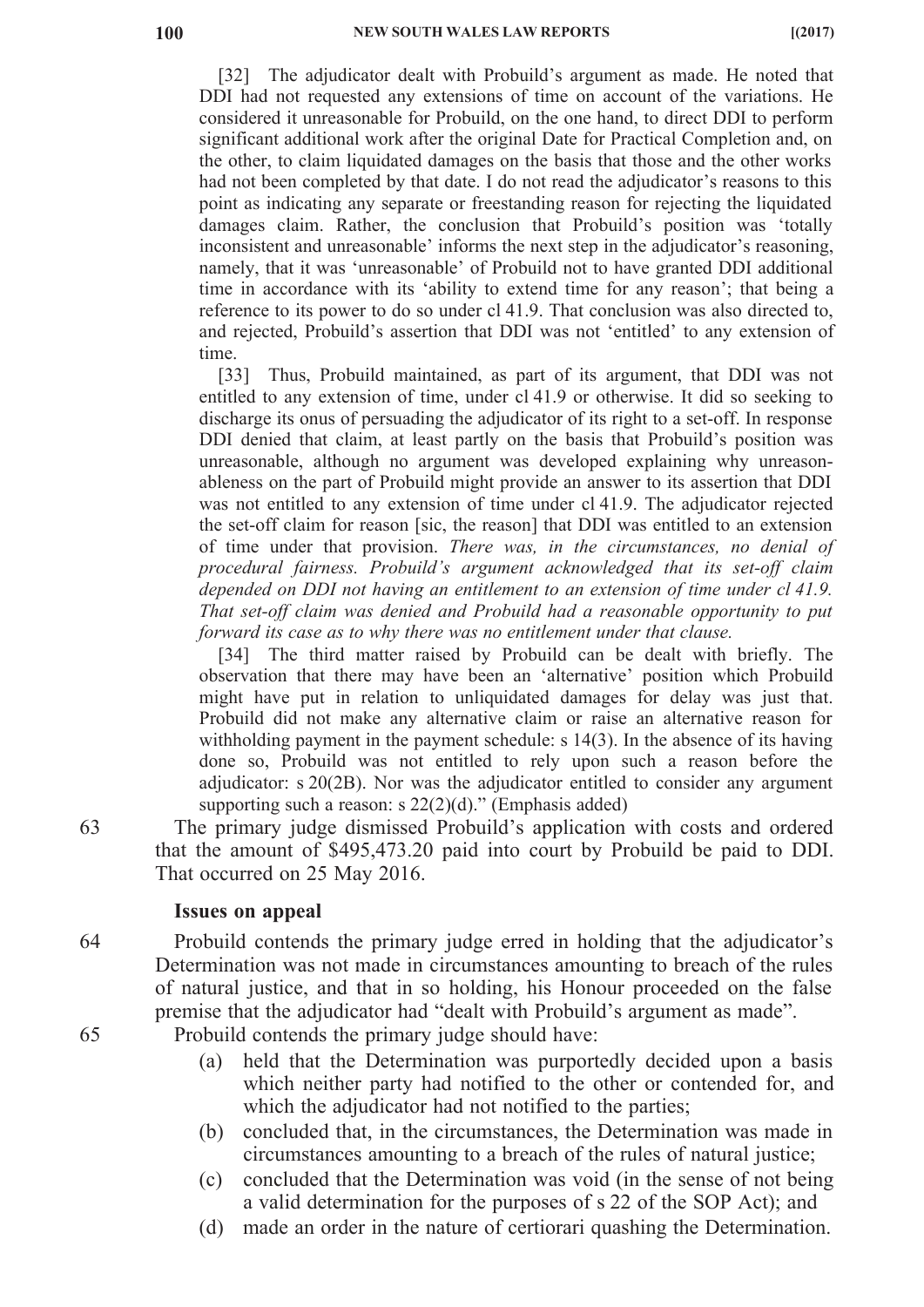## **Probuild's submissions**

Probuild's first submission is that the primary judge's reasoning proceeded on the false premise that the adjudicator "dealt with Probuild's argument as made" and that in the light of that error, his Honour's conclusion that Probuild was not denied procedural fairness does not follow. It emphasises that his Honour reached that conclusion even though DDI had accepted that neither party specifically addressed the adjudicator as to the consequences of Probuild directing variation work after the Date for Practical Completion.

Probuild argued that underpinning the adjudicator's rejection of its liquidated damages claim was the application of the prevention principle. That principle disentitles a principal from obtaining liquidated damages where its conduct has been the cause of the delay which underpinned that claim.

Probuild submitted that as the adjudicator had not notified either party of his intention to apply that principle, there had been a breach of the fundamental requirement of natural justice of the right to a hearing.

Probuild argued that even though no submission was made to the adjudicator to the effect that DDI was entitled to an extension of time under cl 41.9 of the Subcontract, the primary judge nonetheless held that there was no denial of procedural fairness in the adjudicator finding that such an entitlement existed. Probuild contended that in reaching that conclusion, the primary judge misapprehended the submissions it made to the adjudicator. It also argued that his Honour misapprehended both the nature and purpose of provisions in building contracts which confer on a principal a discretionary power to extend time, and the distinction between provisions of that nature and provisions which confer an entitlement to an extension of time as of right.

Probuild contended that in order to understand the operation of provisions such as cl 41.9 it was necessary to understand the operation of the "prevention principle" as it applies to building contracts. It submitted the principle stands for the proposition that where a contractor is prevented from completing its work on time by an act of the principal, the contractor is not liable for the default. Probuild further submitted that an understanding of the prevention principle insofar as it applies to building contracts confirms that:

- (a) discretionary powers to extend time such as that conferred by cl 41.9 of the Subcontract are, albeit counterintuitively, essentially conferred for the benefit of principals, in that they permit a principal to avoid the consequence that might otherwise follow from the operation of the "prevention principle" (that is, a disentitlement to claim liquidated damages for delay);
- (b) generally speaking, it is wrong to regard a principal as being subject to any obligation to exercise a discretionary power to extend time for the benefit of a contractor and wrong to regard a contractor as having an entitlement to have such a power exercised; and
- (c) in this context, Probuild's submissions before the adjudicator could not properly be understood as amounting to an admission that DDI would have an entitlement to the exercise of the discretionary power in cl 41.9 of the Subcontract, even if it were reasonable to do so.

Contrary to the primary judge's reasoning,<sup>39</sup> Probuild submitted it bore no "onus" to persuade the adjudicator that DDI was not entitled to an extension to

70

66

67

68

69

<sup>&</sup>lt;sup>39</sup> Primary judgment at [33].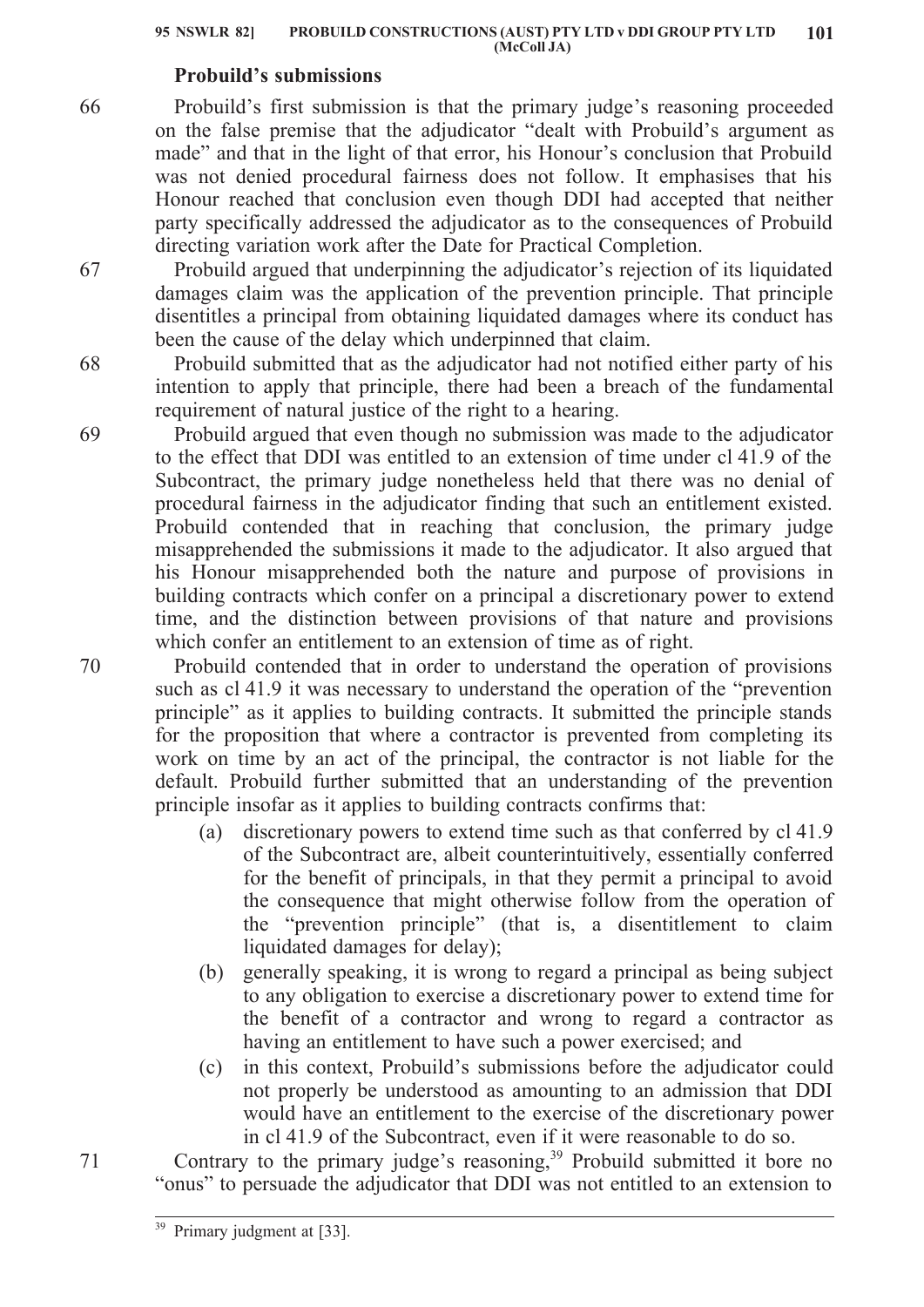the Date for Practical Completion nor did its argument depend on DDI not having an entitlement to an extension of time under cl 41.9.

- Rather, Probuild argued it fell to DDI to respond to Probuild's contention in paragraph 10 of its Payment Schedule, that DDI failed to meet construction program dates and did not advise Probuild that it was being delayed, or to demonstrate grounds on which the prima facie effect of cl 42 of the Subcontract could be avoided. However, DDI took neither of those courses. In particular, it made no submission either that it had been granted or was entitled to be granted an extension of time, or that the prevention principle operated to defeat Probuild's prima facie entitlement to liquidated damages.
- 73 74 Instead, as the primary judge held, DDI simply "denied that [Probuild's] claim was 'reasonable'; denied it had delayed the works; denied it was indebted to Probuild for liquidated damages; and asserted that because of the difficulties with access and the variations required it could never have completed the works by the original Date for Practical Completion."40 Nor, as the primary judge recognised, did DDI develop an argument explaining why unreasonableness on Probuild's part might provide an answer to its assertion that DDI was not entitled to an extension of time under  $c141.9<sup>41</sup>$  Indeed, Probuild argued none of DDI's submissions provided any answer to Probuild's contention that it was entitled to deduct liquidated damages for delay.

Accordingly, Probuild submitted there was no reason for its Adjudication Response to seek to demonstrate anything other than the matters identified in the first part of the Payment Schedule Table including the "thorny issue" as to when and how the prevention principle might apply.

Nonetheless, despite DDI making no submission to this effect, the adjudicator rejected Probuild's liquidated damages claim for the reason that DDI was *entitled* to an extension of time under cl 41.9 of the Subcontract.<sup>42</sup> However, the adjudicator did not invite the parties to make submissions, as he was empowered to under s 21(4) of the SOP Act, as to whether he should decide that aspect of the matter before him on that basis.

Probuild submitted that the primary judge's conclusion that the adjudicator's Determination did not amount to a denial of procedural fairness because the adjudicator had simply "dealt with Probuild's argument as made"<sup>43</sup> demonstrated that his Honour appeared to have misunderstood Probuild's argument. In particular, Probuild submitted that of the five steps the primary judge identified in his reasons,<sup>44</sup> Probuild's argument had only involved the first, namely that "there was a failure by DDI to complete the subcontract works by the original Date for Practical Completion".<sup>45</sup> Probuild contended establishing that matter was sufficient to make good its asserted entitlement to deduct \$2.16 million on account of liquidated damages.

Probuild contended that it was apparent from the Payment Schedule and the entry in the Payment Schedule Table that its defence to the Payment Claim was that it had a right to deduct (or "apply") liquidated damages for delay. In

72

75

76

<sup>&</sup>lt;sup>40</sup> Primary judgment at [31].

<sup>&</sup>lt;sup>41</sup> Primary judgment at [33].

<sup>42</sup> Primary judgment.

<sup>43</sup> Primary judgment at [32].

<sup>44</sup> Primary judgment at [30].

<sup>&</sup>lt;sup>45</sup> Probuild accepted it also had to demonstrate the extent of DDI's failure, that is to say the number of days between the Date for Completion and the Date of Practical Completion, in order to quantify its liquidated damages.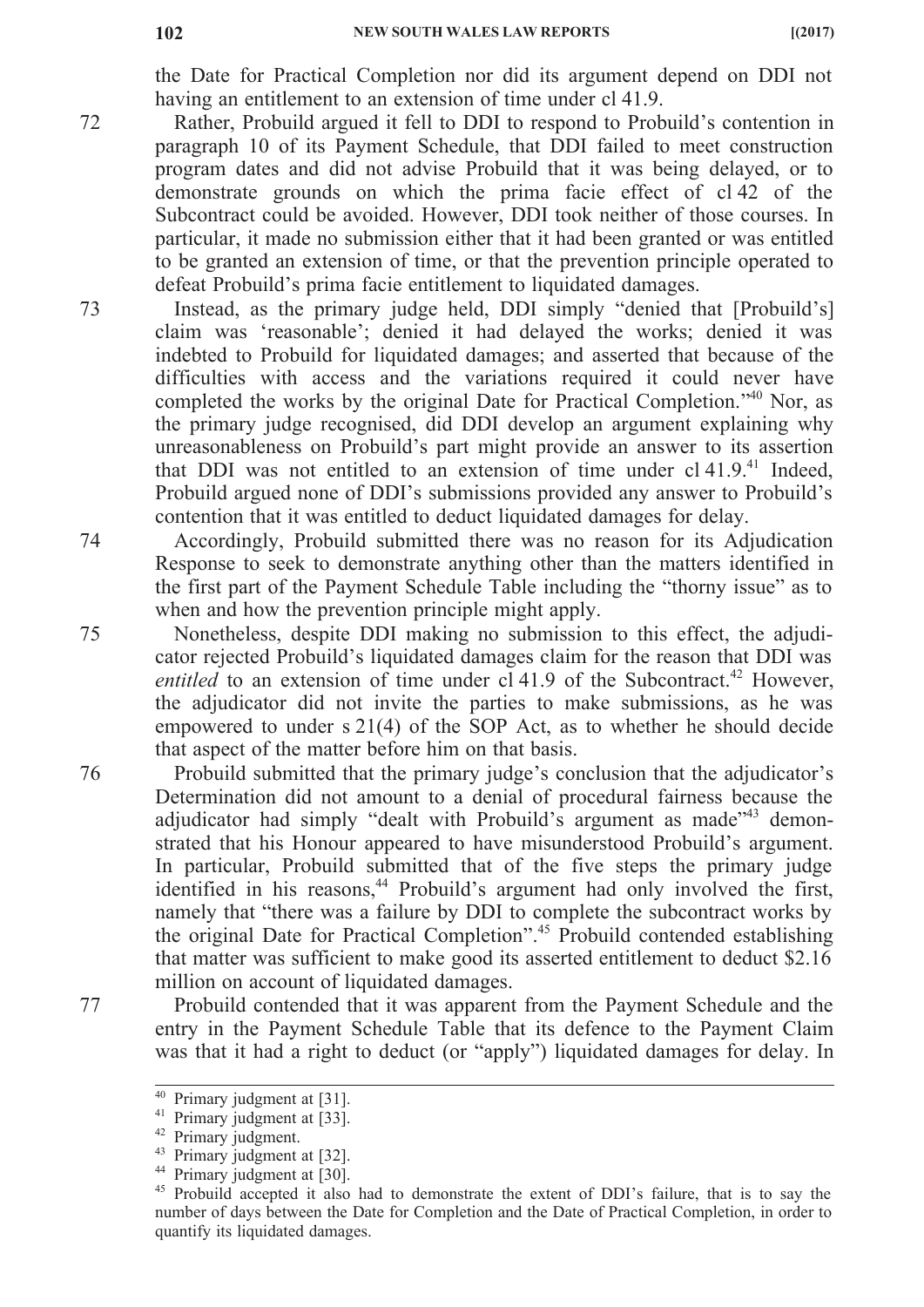#### **PROBUILD CONSTRUCTIONS (AUST) PTY LTD v DDI GROUP PTY LTD 95 NSWLR 82] 103 (McColl JA)**

the light of cl 42 of the Subcontract, it submitted that, as put in the first two sentences of the Payment Schedule Table, all it had to demonstrate to make good that defence was to work out the difference in days between the Date of Practical Completion and the Date for Practical Completion, then multiply it by the \$15,000 per calendar day permitted for liquidated damages. Otherwise, Probuild argued that what appeared in the Payment Schedule Table was anticipatory of the kinds of replies which may be made in an adjudication application.

Further, Probuild submitted, contrary to the primary judge's reasoning, its argument did not "acknowledge" that it "depended on" Probuild discharging an "onus" of proving a negative, namely that "DDI [did] not hav[e] an entitlement to an extension of time under cl 41.9".<sup>46</sup> Rather, Probuild reiterated it was sufficient for it to prove that the Date of Practical Completion was after the Date for Practical Completion, an onus it contended it had discharged.

Accordingly, Probuild submitted, the primary judge's error infected and defeated his Honour's conclusion that there was no denial of procedural fairness in the making of the Determination.

The second limb of Probuild's argument is that the primary judge should have found that the Determination was purportedly made in circumstances amounting to a breach of the requirements of procedural fairness, given that the adjudicator decided the matter before him on the basis that DDI was entitled to an extension of time under cl 41.9, even though neither party had contended before the adjudicator that DDI had such an entitlement.

Probuild contended the adjudicator was not entitled to make such a finding without exercising the power afforded by s 21(4) of the SOP Act, first giving it an opportunity to put on submissions as to whether he ought to do so.

Probuild argued that if the adjudicator had requested submissions on the question whether DDI was entitled to the exercise of the discretionary power to extend time in cl 41.9 of the Subcontract, it could have made arguments countering DDI's purported entitlement to an extension. Probuild acknowledged it was neither necessary nor appropriate for this court to hypothesise as to whether any such arguments would have been accepted by the adjudicator. However, it contended it is sufficient to uphold the appeal if there could have been a different result.

Probuild contended that in the circumstances, the primary judge should have reached the conclusion reached in what it contended were closely analogous circumstances in *Built Environs Pty Ltd v Tali Engineering Pty Ltd*, <sup>47</sup> namely that Probuild was not given adequate notice that DDI was relying upon, or that the adjudicator might determine the adjudication application by applying, the prevention principle or related principles. If this was accepted, Probuild submitted that it follows that the Determination was made in circumstances amounting to a breach of the requirements of procedural fairness. Accordingly, it was not a valid determination for the purposes of the SOP Act and was void.

# **DDI's submissions**

DDI submitted that its case before the adjudicator was that, in all the circumstances, Probuild was obliged to consider the discretionary extension of time cl 41.9 permitted. Accordingly, its fundamental submission is that the

79

80

78

82

81

83

<sup>46</sup> Cf primary judgment at [33].

<sup>47</sup> [2013] SASC 84 at [155].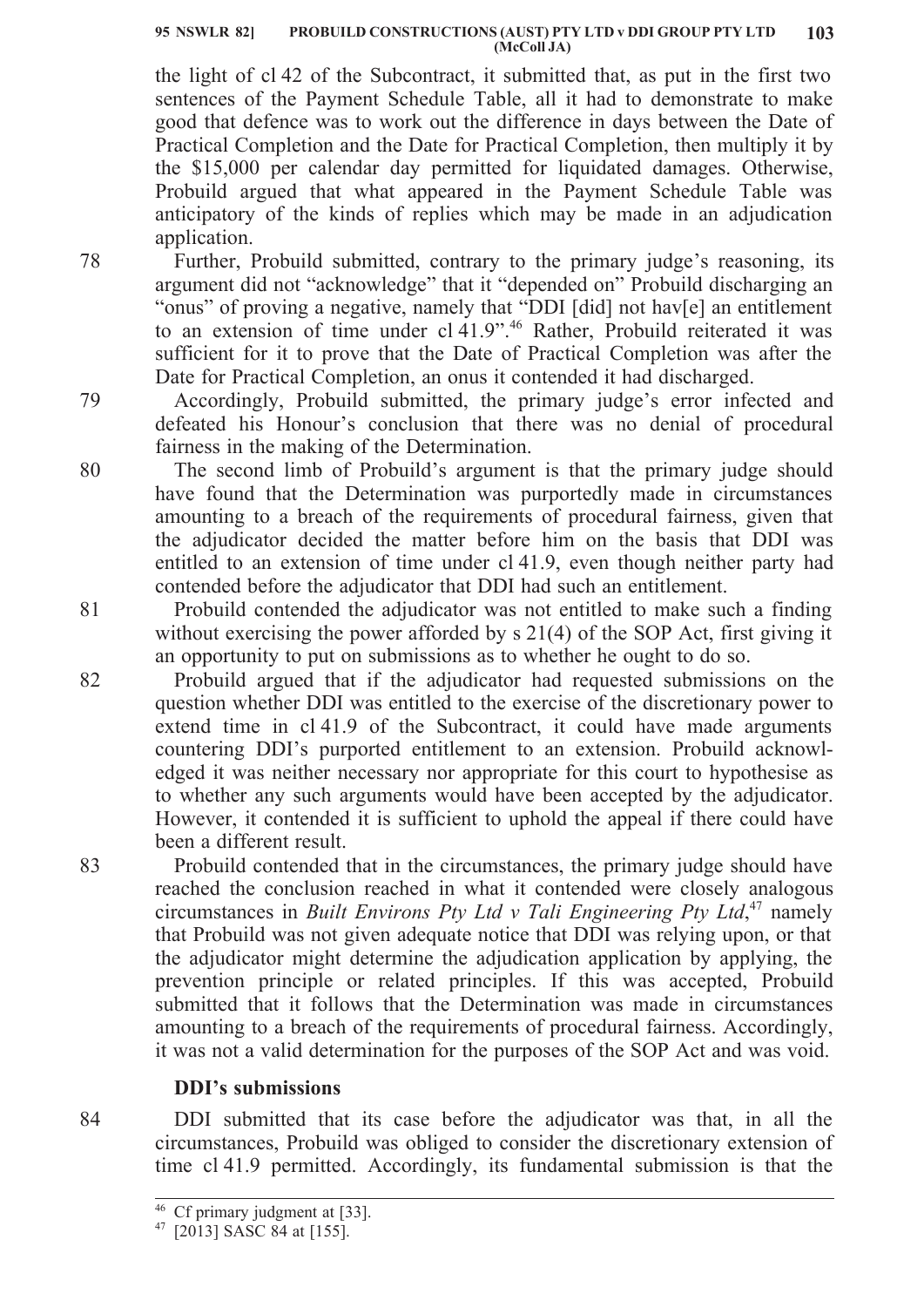adjudicator afforded Probuild procedural fairness, having regard to the totality of the material before him and the submissions made by the parties, and that the primary judge did not err in so finding. It argued that Probuild raised the issues which led to the adjudicator's findings in the Payment Schedule, and that those issues were addressed in DDI's adjudication application and submissions to the adjudicator, so that the substance and basis upon which the findings were open to be made was addressed without any necessity on the adjudicator's part to seek additional submissions from the parties.

Contrary to Probuild's first submission, DDI submitted that the submissions it made to the adjudicator addressed the issue on which it succeeded in the Determination. It argued that the adjudicator was entitled to have regard to the obvious reasons for the delay in completion of the works and the terms of the Subcontract in forming his view. In addition, DDI argued in the context of its liquidated damages claim, Probuild propounded the position that DDI was not entitled to any extension of time by specific reference to its ability to exercise a discretion to extend time where facts and circumstances were known to it which warranted such an extension.

DDI contended that Probuild's claim for set-off for liquidated damages had to be considered in the light of the factual matrix said to give rise to the additional costs DDI incurred. It submitted that the issue of an extension of time was squarely raised before the adjudicator when DDI provided Probuild with notice that its "Contract submissions for Adjudication Application" comprised a Notice of Delay and an extension of time claim pursuant to cll 41.5 and 41.8 of the Subcontract respectively. DDI submitted that the extension of time issue and the application of liquidated damages were both identified as issues in the Synopsis. DDI submitted that throughout the adjudication process, it consistently complained about Probuild's departure from the construction program and the likelihood of delays in it completing the works to justify its claim for additional costs by reason of delay as a contra argument to Probuild's set-off claim.

In this context, the issue of the unreasonableness of Probuild's conduct in administering the Subcontract and DDI's entitlement to an extension of time was agitated by both parties.

DDI submitted it had, albeit informally, sought an extension of time in its contract submissions. Accordingly, the primary judge did not err in holding there was no denial of procedural fairness in circumstances where the adjudicator found there was such an entitlement. DDI accepted that it was more accurate for the primary judge to say that the adjudicator determined he was not satisfied there was an entitlement to liquidated damages for all the days claimed, rather than saying the adjudicator found that DDI was entitled to an extension of time. It submitted that the primary judge correctly identified that it was open to the adjudicator to hold that it was unreasonable for Probuild not to grant an extension of time having regard to the additional work it directed. It was in this context that Probuild expressly raised DDI's lack of entitlement to an extension under cl 41 of the Subcontract.

DDI further argued the primary judge did not err in finding the adjudicator had dealt with "Probuild's argument as made" because Probuild itself had propounded parts of cl 41 in its Adjudication Response. It could not, on the one hand, lead the adjudicator to the clause but, on the other hand, resile from his observance of facts which indicated a necessity to apply the full effect of

86

87

88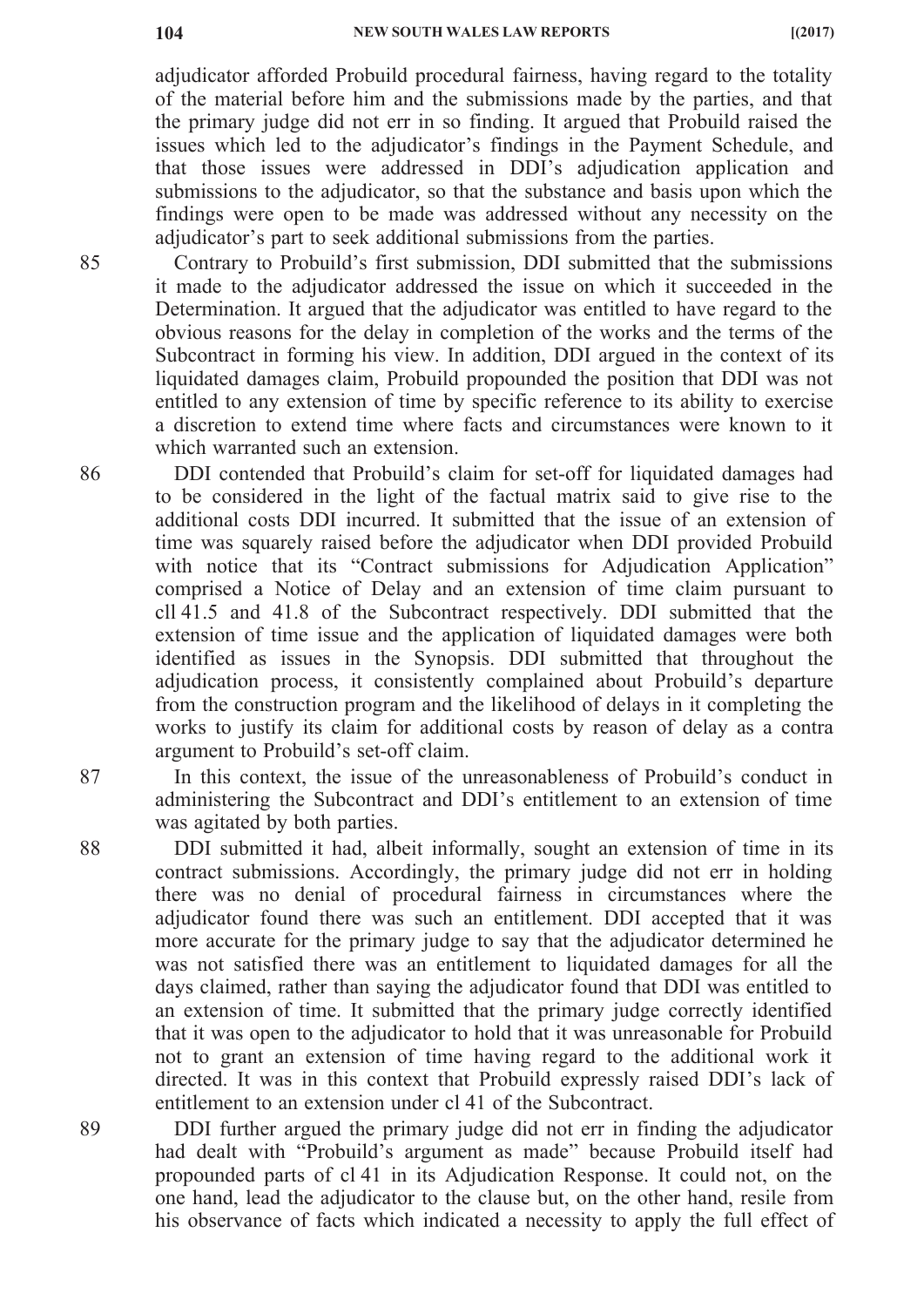the clause. Having raised the denial of entitlement, the issue was "on the table".

DDI also contended that the primary judge correctly identified that by Probuild maintaining that there was no entitlement to an extension of time under cl 41.10, it acknowledged that it would be an answer to its liquidated damages claim that DDI was entitled to an extension of time. Accordingly, his Honour did not err in determining that Probuild had a reasonable opportunity to put forward its case as to why DDI was not entitled to an extension of time.

DDI did not cavil with Probuild's submissions explaining the nature of the prevention principle. It reiterated that the issue of an entitlement to an extension of time under cl 41.9 was raised by Probuild in the adjudication. It also emphasised part of the adjudicator's reasons in which he pointed out how unreasonable it was that Probuild did not grant DDI additional time having regard to the significant volume of additional work it had directed be performed after the original date for Practical Date for Completion.<sup>48</sup> DDI contended that the primary judge was clearly addressing that part of the adjudicator's reasons in concluding that the adjudicator dealt with Probuild's argument as made. Viewed correctly, DDI contended the adjudicator did not find it was entitled to an extension of time, but, rather did not accept Probuild was entitled to claim the number of days sought for liquidated damages.

DDI submitted that the bare requirement of Probuild to act fairly must arise in the context of cll 41.9 and 41.10 of the Subcontract and in accordance with the principle established in *Peninsula Balmain*. 49

Next, in response to Probuild's second submission that the adjudicator did not deal with Probuild's argument as made, DDI submitted that Probuild's contention oversimplified the analysis the primary judge undertook.

DDI accepted that Probuild's main defence was its right under the Subcontract to liquidated damages, but submitted it was not sufficient that Probuild merely identify the number of days the Subcontract ran over. Rather, cl 41.9 had to be considered and too, the facts that must have been known to Probuild in granting approval for variations in the period of the overrun. DDI argued that the exercise of any right of set-off pursuant to cl 48.6 of the Subcontract was required to be reasonable, and Probuild's unreasonableness in exercising that right formed the basis of DDI's complaint.

DDI also contested Probuild's submission that the primary judge found it had to persuade the adjudicator that DDI was not entitled to an extension of time. Rather, DDI argued his Honour had observed that Probuild raised the proposition that DDI was not entitled to an extension of time under cl 41.9 in the context of seeking to discharge its onus of persuading the adjudicator of its right to set-off. $50$ 

DDI contested Probuild's submissions that it was required to either traverse the matters raised in the Payment Schedule concerning the failure to seek extensions of time or demonstrate a basis on which the liquidated damages clause did not apply by way of a reply. It submitted that its statement in the Reply to paragraph 12 of the Payment Schedule that liquidated damages were not due and payable and that Probuild was acting unreasonably in making that claim was sufficient to join issue in this respect. It submitted that, in making

90

91

92

93

94

95

<sup>&</sup>lt;sup>48</sup> Determination at [185].

<sup>49</sup> At [71].

<sup>&</sup>lt;sup>50</sup> Primary judgment at [33].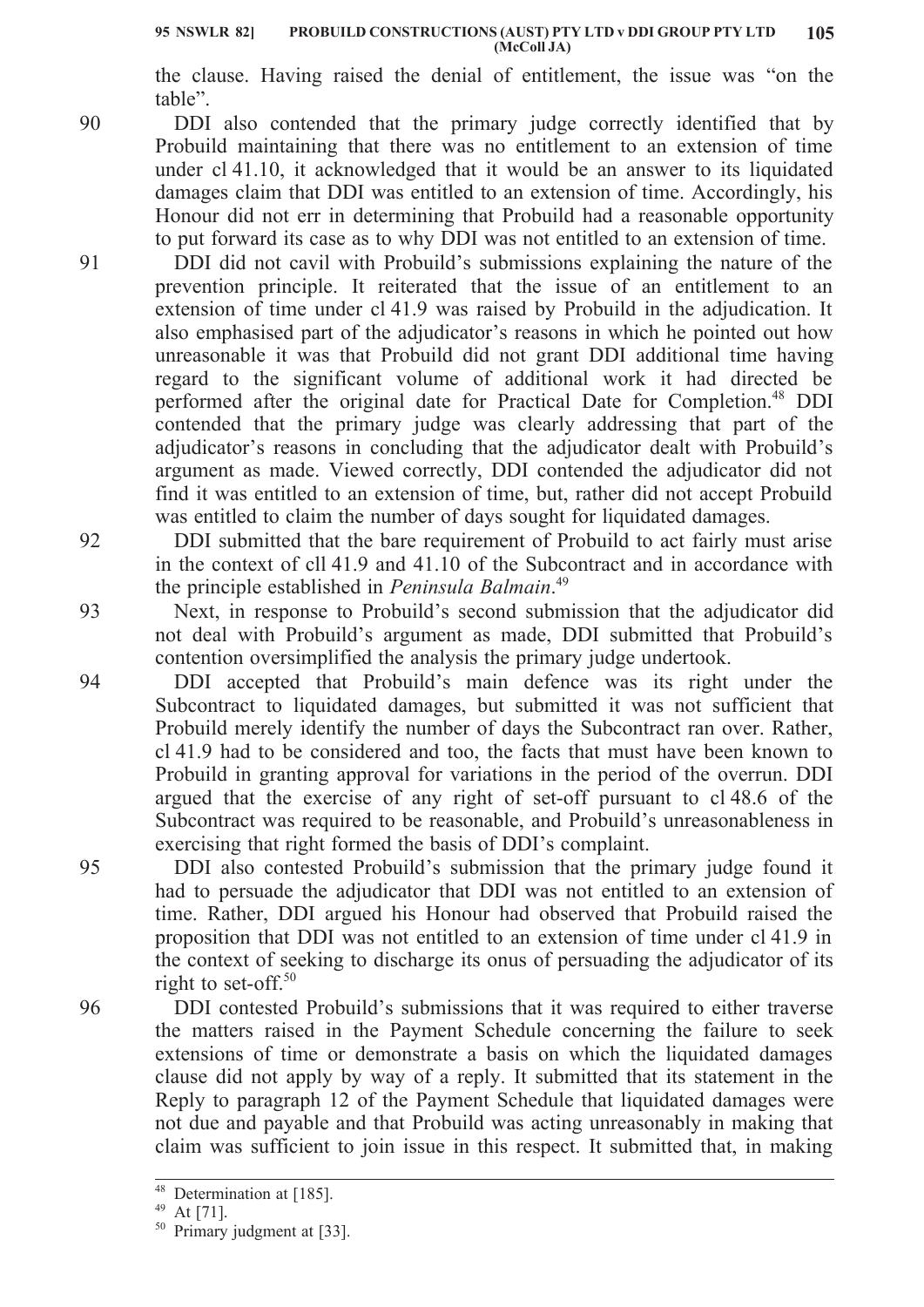those submissions, it was raising Probuild's preventative acts. It accepted that it did not develop its unreasonableness argument, but submitted that did not involve any error on its part as raising those acts was sufficient to warrant the adjudicator to consider the position under the Subcontract. Accordingly, DDI submitted that there was no need for the adjudicator to seek submissions pursuant to s 21(4) of the SOP Act.

Next, DDI contested Probuild's submissions that, contrary to the primary judgment,<sup>51</sup> Probuild's argument in relation to liquidated damages involved only one step. DDI submitted that the five steps the primary judge identified had to be taken in the context of his Honour's consideration of the argument in support made by Probuild in its Payment Schedule referred to in the immediately preceding paragraphs of the primary judgment.

Finally, DDI submitted *Built Environs* was distinguishable. Rather, it was the well-established principle of requirements for natural justice encapsulated in *Musico v Davenport* which applied.

### **The SOP Act**

99 It is uncontroversial that a denial of procedural fairness if made good, and if material, would establish jurisdictional error entitling Probuild to have the Determination set aside.<sup>52</sup>

- 100 As the primary judge observed, it is also uncontroversial that the requirements of procedural fairness applied to the decision-making process of the adjudicator. His Honour referred to that in contest here, most usually described as the right to be heard, or the hearing rule, namely the right of "a party to a dispute [to] have 'a reasonable opportunity of learning what is alleged against him and of putting forward his own case in answer to it'."<sup>53</sup>
- 101 The content of the requirement of procedural fairness (or natural justice) turns on the scheme of the SOP Act.<sup>54</sup> The statutory power must be exercised in accordance with procedures that are fair to the individual considered in the light of the statutory requirements, the interests of the individual and the interests and purposes, whether public or private, which the statute seeks to advance or protect or permits to be taken into account as legitimate considerations.55 What must always be borne in mind is that "[w]hether one talks in terms of procedural fairness or natural justice, the concern of the law is to avoid practical injustice."56

102

The broad scheme of the SOP Act is to provide a coherent, expeditious and self-contained scheme for resolving disputes with respect to payment claims.<sup>57</sup> How it achieves that end deserves some exposition by reference to both its

 $51$  At [30].

<sup>52</sup> *Shade Systems Pty Ltd v Probuild Constructions (Aust) Pty Ltd (No 2)* (2016) 95 NSWLR 157; [2016] NSWCA 379 at [3] (Basten JA; Bathurst CJ, Beazley P, Macfarlan and Leeming JJA agreeing); *Stead v State Government Insurance Commission* (1986) 161 CLR 141 at 145; [1986] HCA 54 per curiam (Mason, Wilson, Brennan, Deane and Dawson JJ); *Re Refugee Review Tribunal; Ex parte Aala* (2000) 204 CLR 82; [2000] HCA 57 at [104] (McHugh J); see also *Watpac Constructions v Austin Corp* [2010] NSWSC 168 at [142]–[145] (McDougall J).

<sup>53</sup> At [3]; citing *Musico v Davenport* at [108].

<sup>54</sup> *Kioa v West* (1985) 159 CLR 550 at 584–585; [1985] HCA 81 (Mason J (as his Honour then was)).

<sup>55</sup> *Kioa* at 585.

<sup>56</sup> *Re Minister for Immigration and Multicultural Affairs; Ex parte Lam* (2003) 214 CLR 1; [2003] HCA 6 at [37] (Gleeson CJ).

<sup>57</sup> *Shade Systems* at [59].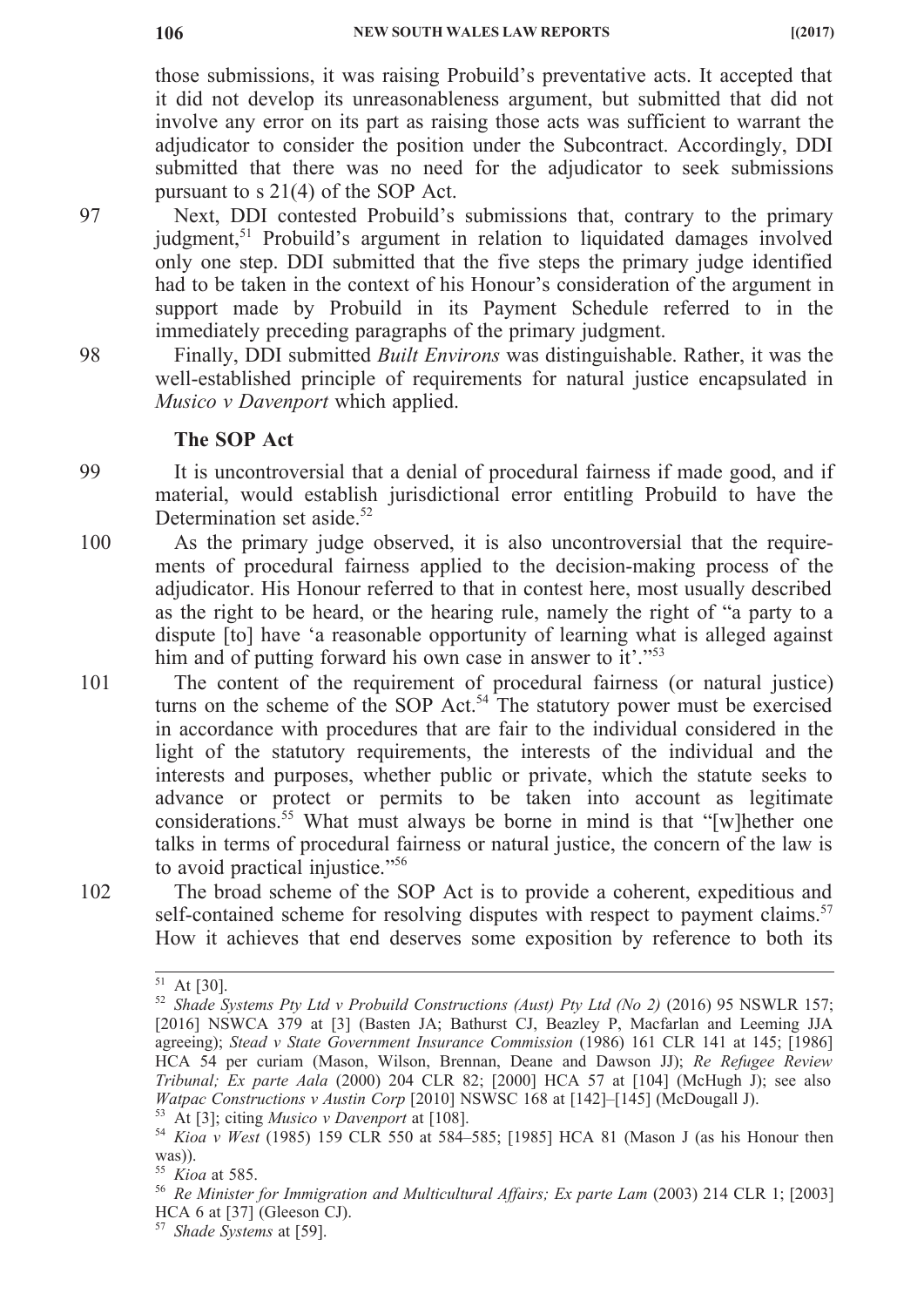legislative history and its provisions.<sup>58</sup> However, in short, it creates a "pay" now, argue later" system for the prompt resolution of disputes concerning progress payments.59

- 103 The SOP Act was enacted "to reform payment behaviour in the construction industry", $60$  by "stamp[ing] out the practice of developers and contractors delaying payment to subcontractors and suppliers".<sup>61</sup> It is designed "to ensure that a person who has carried out construction work under a construction contract can recover progress payments on an interim basis in circumstances of a protracted contractual dispute"<sup>62</sup> It confers "statutory rights on a builder to receive an interim or progress payment and enables that right to be determined informally, summarily and quickly, and then summarily enforced without prejudice to the common law rights of both parties which can be determined in the normal manner."<sup>63</sup>
- 104 Amendments effected to s 13 in 2002 by the addition of the phrases "or who claims to be" and "or may be liable" were intended "to ensur[e] that a person on whom the Act conferred an entitlement to a progress payment was to be able to make a valid payment claim even though it may ultimately be proved that no payment was due under the construction contract."<sup>64</sup>
	- Thus, the SOP Act operates to alter, in a fundamental way, the incidence of the risk of insolvency during the life of a construction contract by seeking to preserve the cash flow to a builder notwithstanding the risk that the builder might ultimately be required to refund the cash in circumstances where the builder's inability to repay could be expected to eventuate. The risk of inability to repay, in the event of successful action by the other party, is one that the legislature has assigned to that other party.<sup>65</sup>
	- As McDougall J observed in *Chase Oyster Bar*,<sup>66</sup> the SOP Act "operates in a way that has been described as 'rough and ready' or, less kindly, as 'Draconian' [by] impos[ing] a mandatory regime regardless of the parties' contract: s 34 [and] … provid[ing] extremely abbreviated time frames for the exchange of payment claims, payment schedules, adjudication applications and adjudication responses [and] … a very limited time for adjudicators to make their decisions on what, experience shows, are often extremely complex claims involving very substantial volumes of documents".

<sup>62</sup> *Southern Han Breakfast Point* at [51].

106

<sup>58</sup> Cf *Southern Han Breakfast Point* at [48].

<sup>59</sup> *Multiplex Constructions Pty Ltd v Luikens* [2003] NSWSC 1140 at [96] (Palmer J); cited with approval in *John Holland Pty Ltd v Roads and Traffic Authority of New South Wales* (2007) 23 BCL 434; [2007] NSWCA 140 at [44] (Giles JA; Tobias and McColl JJA agreeing).

<sup>60</sup> *Southern Han Breakfast Point* at [3], referring to Second Reading Speech, Legislative Assembly, New South Wales, Building and Construction Industry Security of Payment Bill 1999 (No 2), *Parliamentary Debates* (Hansard), 8 September 1999, 104.

<sup>61</sup> *Southern Han Breakfast Point* at [4], referring to Second Reading Speech, Legislative Assembly, New South Wales, Building and Construction Industry Security of Payment Bill 2002, *Parliamentary Debates* (Hansard), 12 November 2002, 6542.

<sup>63</sup> *Falgat Constructions Pty Ltd v Equity Australia Corporation Pty Ltd* (2005) 62 NSWLR 385; [2005] NSWCA 49 at [22] (Handley JA; Santow JA and Pearlman AJA agreeing); referred to with approval in *Shade Systems* at [62]; see also *Shellbridge Pty Ltd v Rider Hunt Sydney Pty Ltd*  $[2005]$  NSWSC 1152 at  $[37]$ - $[38]$  (Barrett J (as his Honour then was)).

<sup>64</sup> *Southern Han Breakfast Point* at [54], [57].

<sup>65</sup> *Chase Oyster Bar* at [207] (McDougall J; Spigelman CJ agreeing at [52]), referring to *RJ Neller Building Pty Ltd v Ainsworth* [2009] 1 Qd R 390; [2008] QCA 397 at [40] (Keane JA; Fraser JA and Fryberg J agreeing).

<sup>66</sup> *Chase Oyster Bar* at [208].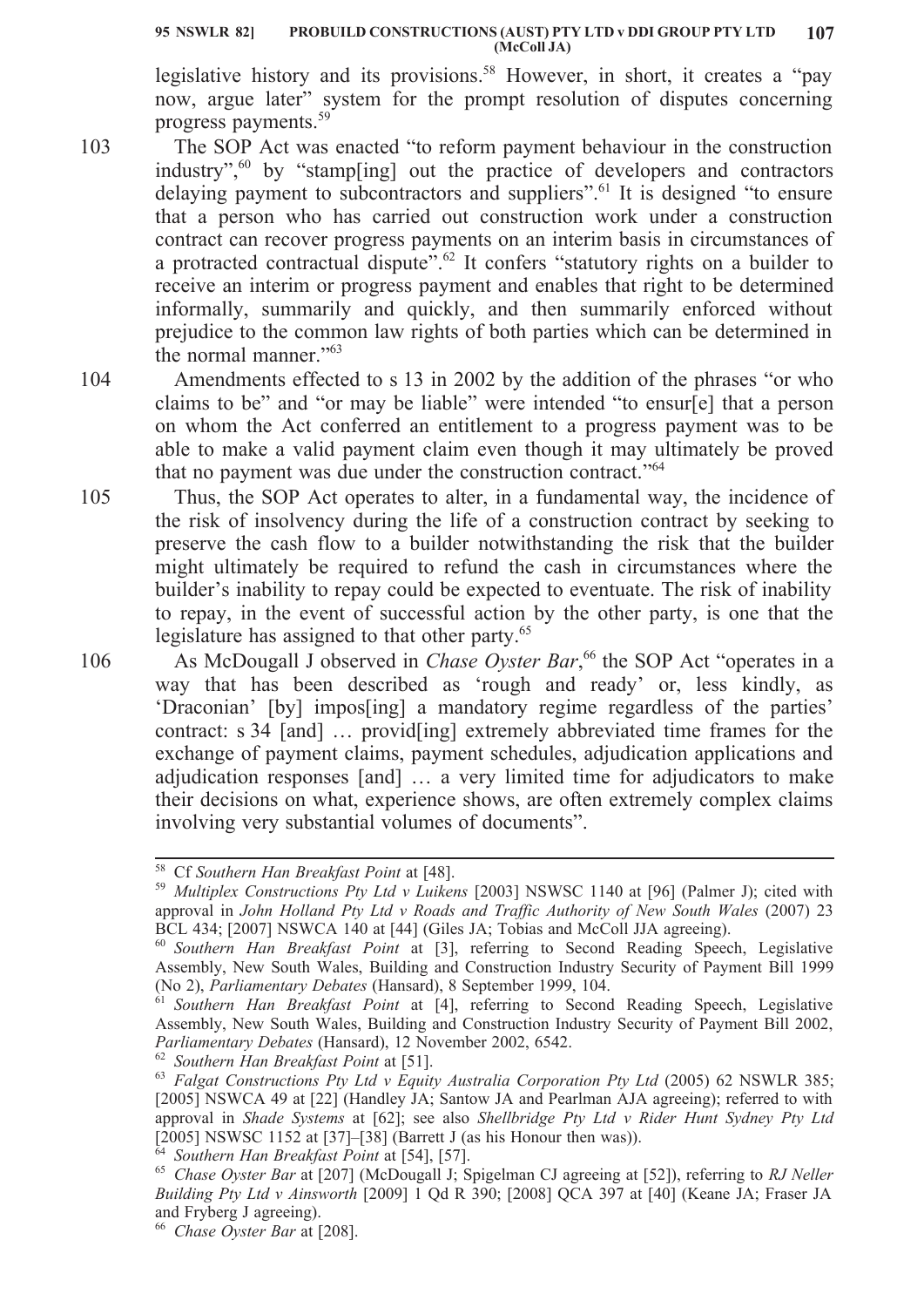- 107 The exiguous time limit the SOP Act imposes on the adjudicator and the interim nature of an adjudication determination also inform the requirement of procedural fairness in any adjudication.<sup>67</sup> Having regard to the fact that the SOP Act provides for the "speedy, interim only determination by adjudicators of disputed claims under construction contracts … adjudications are not intended to be scrutinised in the same way as considered final determinations".<sup>68</sup>
- 108 The adjudicator's primary obligation is to make a decision on the material the parties have submitted.<sup>69</sup> However, s 21(4) confers a discretion on the adjudicator as to whether or not to take any of the steps referred to in s 21(4)(a)–(d). The adjudicator is not obliged to call for additional material under s  $21(4)$ .<sup>70</sup> Exercise of the s  $21(4)$  discretion will depend upon the adjudicator's judgment as to whether or not he or she will be assisted by further submissions in reaching a decision within the constraints, particularly the time constraints, imposed by the Act.<sup>71</sup> The s 21(4) discretion is informed, in part, by s 21(5) which permits an adjudicator to determine an adjudication application notwithstanding the failure of either or both of the parties to make a submission or comment within time. However, at least one intended function of s 21(4) is to require an adjudicator "minded to come to a particular determination on a particular ground for which neither party has contended then … to give the parties notice of that intention so that they may put submissions on it".<sup>72</sup>
- 109 It is necessary to say something about the documents the parties bring into existence under the SOP Act. They are not pleadings in the sense of the documents brought into existence pursuant to the *Civil Procedure Act 2005* (NSW) and the Uniform Civil Procedures Rules 2005 (NSW). The requirements for the parties' documents should not be approached in an "unduly technical manner" but, rather, insofar as they "are used in relation to events occurring in the construction industry, they should be applied in a common sense practical manner."<sup>73</sup>
- 110 SOP Act documents should be read bearing in mind that they "are, in many cases, given and received by parties who are experienced in the building industry and are familiar with the particular building contract, the history of construction of the project and the broad issues which have produced the dispute as to the claimant's payment claim". Further, while "a payment claim and a payment schedule must be produced quickly; much that is contained therein in an abbreviated form which would be meaningless to the uninformed reader will be understood readily by the parties themselves". Nevertheless, while a payment claim and a payment schedule should not be required to be as precise and as particularised as a pleading, precision and particularity must be

<sup>67</sup> See generally *Grocon Constructors Pty Ltd v Planit Cocciardi Joint Venture (No 2)* (2009) 26 VR 172; [2009] VSC 426 at [143] (Vickery J).

<sup>68</sup> *Northbuild Construction Pty Ltd v Central Interior Linings Pty Ltd* [2012] 1 Qd R 525; [2011] QCA 22 at [3] (M McMurdo P); applied in *Cardinal Project Services Pty Ltd v Hanave Pty Ltd* (2011) 81 NSWLR 716; [2011] NSWCA 399 at [58]–[59] (Basten JA).

<sup>69</sup> *Abel Point Marina (Whitsundays) Pty Ltd v Uher* [2006] QSC 295 at [20] (Wilson J).

<sup>70</sup> *TransGrid v Walter Construction Group Ltd* [2004] NSWSC 21 at [68]–[69] (McDougall J).

<sup>71</sup> *Luikens* at [88].

<sup>72</sup> *Musico v Davenport* at [107].

<sup>73</sup> *Hawkins Construction (Australia) Pty Ltd v Mac's Industrial Pipework Pty Ltd* [2002] NSWCA 136 at [20] (Davies AJA; Handley and Stein JJA agreeing).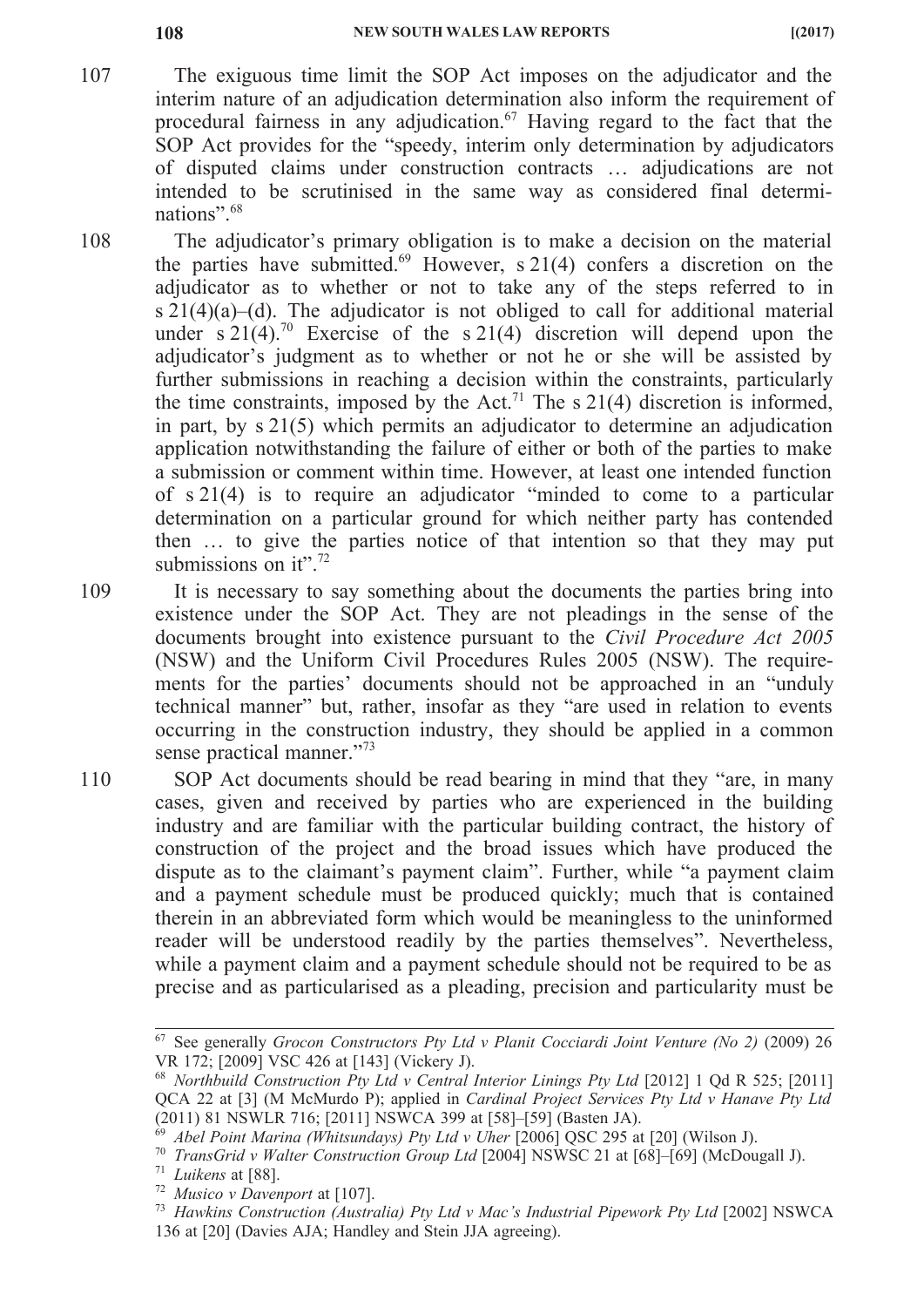required to a degree reasonably sufficient to apprise the parties of the real issues in the dispute. $74$ 

- 111 In the present case, the parties' documents demonstrate either or both the lack of legal input to their drafting and/or the speed with which they were no doubt prepared, not least in the frequent erroneous references to provisions of the Subcontract. Thus, in the Payment Schedule Table in which Probuild identified its liquidated damages claim,<sup>75</sup> the reference to cl 41.10 in the context of the assertion that DDI was not entitled to any extension of time was clearly intended to be to cl 41.9. Clause 41.10 did not confer any entitlement to an extension of time, but dealt with the consequences of Probuild delaying or failing to grant one. An alternative, and available, view which DDI advanced was that where Probuild referred to cl 41.10, it was necessary to read that as also requiring cl 41.9 to be taken into account.
- 112 Similarly, in DDI's contract submissions which formed part of its adjudication application, it sought an extension of time under cl  $41.8$ ,<sup>76</sup> a reference, as I have said, the parties agree was incorrect, without agreeing on the clause to which it was intended to refer.
	- In my view, DDI's submission that this reference should be understood to be to cl 41.9 is more probable as that provision applied to the circumstances in which it found itself: seeking a discretionary extension of time as it had not hitherto sought an extension of time. In contrast cl 41.6, for which Probuild contended, concerned extensions of time to the Date for Practical Completion, a date which had long since passed by the time DDI served its contract submissions as part of the adjudication application.

# **The prevention principle**

113

114

115

- In *Spiers Earthworks Pty Ltd v Landtec Projects Corporation Pty Ltd (No 2)*, <sup>77</sup> McLure P (with whom Newnes JA agreed), by reference to *Hudson's Building and Engineering Contracts*, <sup>78</sup> observed that "[t]he essence of the prevention principle is that a party cannot insist on the performance of a contractual obligation by the other party if it itself is the cause of the other party's non-performance". As frequently observed, there is debate about the juridical basis for the principle.79 In *Spiers Earthworks*, McLure P observed that it "may be regarded as a particular manifestation of the obligation to cooperate implied as a matter of law in all contracts", referring to *Secured Income Real Estate (Australia) Ltd v St Martins Investments Pty Ltd*. 80
- The prevention principle applies to delays in practical completion caused by variations resulting from the act or default of the principal.<sup>81</sup> Ordering variations after the due date which must substantially delay completion will, unless the contract provides otherwise, and in the absence of an applicable

<sup>79</sup> See generally, *SMK Cabinets* at 394–395.

<sup>74</sup> *Luikens* at [76]; see also *Clarence Street Pty Ltd v Isis Projects Pty Ltd* (2005) 64 NSWLR 448; [2005] NSWCA 391 at [31] (Mason P; Giles and Santow JJA agreeing); *Nepean Engineering Pty Ltd v Total Process Services Pty Ltd (in liq)* (2005) 64 NSWLR 462; [2005] NSWCA 409.  $75$  See [39] above.

 $76$  See [41] above.

 $77$  (2012) 287 ALR 360; (2012) 28 BCL 282; [2012] WASCA 53 at [47]. Her Honour's observations about the prevention principle were not essential to the conclusion as she had already held that the liquidated damages clause in the building contract was a penalty.

<sup>&</sup>lt;sup>78</sup> (12th ed, 2010, Sweet & Maxwell) at pars  $6-025-6-035$ .

<sup>80</sup> (1979) 144 CLR 596 at 607; [1979] HCA 51 (Mason J).

<sup>81</sup> *Spiers Earthworks* at [48].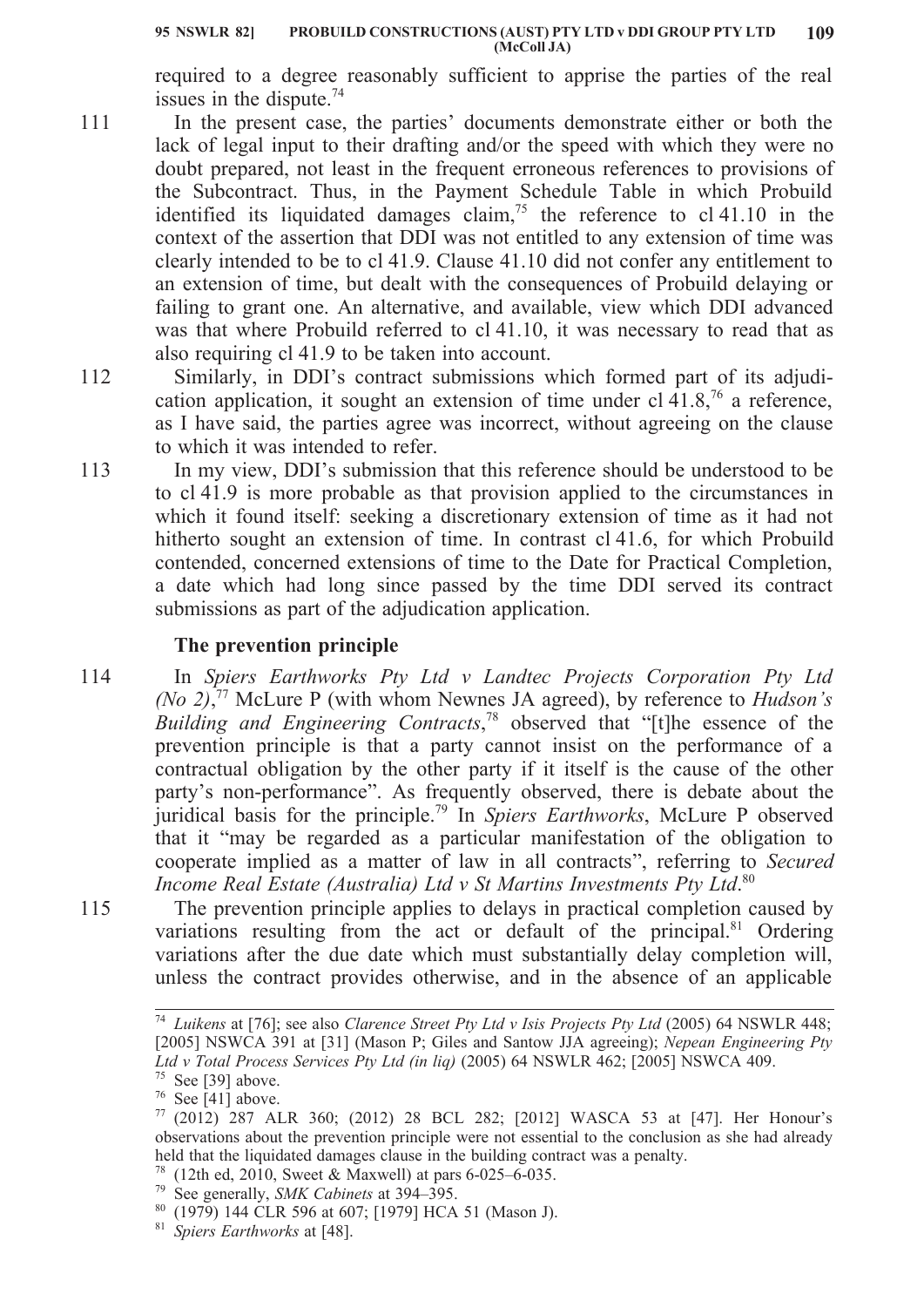the due date for completion, the prevention principle "is grounded upon

extension of time clause, disable the proprietor from recovering or retaining liquidated damages which might otherwise have accrued after the giving of the order.82 In the context of delaying variations, whether ordered before or after

- 116 considerations of fairness and reasonableness".<sup>83</sup> The prevention principle may preclude an owner recovering liquidated damages for delay in the completion of works by the contractor where that delay has been caused by an act or omission of the owner in breach of the contract.84 This is because, if it applies, the contractual date for practical completion ceases to be the proper date for the completion of the works and, if there is no contractual mechanism for the substitution of a new date in the events which have occurred, then there is no date from which liquidated damages can run and the right to liquidated damages will be lost.<sup>85</sup> In other words, the time for performance is "at large", $86$  although it should be undertaken within a reasonable time. $87$
- 117 The operation of the prevention principle can be modified or excluded by contract.88 The manner in which this can be done, as relevant to the present case, is by extension of time provisions such as cll 41.5–41.6. Those clauses established a procedure by which, in the event of an actual or likely delay caused as provided in cl 41.6(b)(i), DDI could advise Probuild of the matters set out in cl 41.5, including whether it sought an extension of time to the Date for Practical Completion.
- 118 In the event, which Probuild contends occurred, that DDI failed to seek an extension of time pursuant to that provision, it is arguable (depending upon the proper construction of the Subcontract) that the prevention principle did not operate. This is, in essence, because, as Cole J explained in *Turner (No 1)*, DDI failed to exercise a contractual right which would have negated the effect of the preventing conduct.<sup>89</sup>
	- Probuild submitted such extension of time provisions were inserted for the benefit of the principal to a building contract. That is only true in part. Clearly they are capable of having that effect to the extent they preclude the operation of the prevention principle. But they are also capable of operating for the contractor's benefit, by enabling an extension of time to be granted and thus meaning the contractor is not exposed to a liquidated damages claim.<sup>90</sup>

<sup>82</sup> *SMK Cabinets* at 397–398; applied in *Turner Corp Pty Ltd (rec and mgr apptd) v Austotel Pty Ltd* (1994) 13 BCL 378 at 384 (*Turner (No 1)*) (Cole J (as his Honour then was)); see also *Multiplex Constructions (UK) Ltd v Honeywell Control Systems Ltd (No 2)* [2007] EWHC 447 (TCC); [2007] BLR 195 at [61] (*Multiplex Constructions*) (Jackson J).

<sup>83</sup> *SMK Cabinets* at 397.

<sup>84</sup> *Built Environs* at [152(1)] (Blue J), referring to, among other cases, *SMK Cabinets* at 394.

<sup>85</sup> *Spiers Earthworks* at [49].

<sup>86</sup> *Holme v Guppy* (1838) 3 M&W 387 at 390; 150 ER 1195 at 1196 (Parke B); *Hudson's Building and Engineering Contracts* (13th ed, 2015, Sweet & Maxwell) at par 6-028.

<sup>87</sup> *Multiplex Constructions* at [48]; *Hudson's* (13th ed) at par 6-028.

<sup>88</sup> *SMK Cabinets* at 395.

<sup>89</sup> *Turner (No 1)* at 384–385; see also *Turner Corporation Ltd (in prov liq) v Co-ordinated Industries Pty Ltd* (1994) 11 BCL 202 at 217 (*Turner (No 2)*) (Rolfe J), upheld on appeal *Turner Corporation Ltd (in prov liq) v Co-ordinated Industries Pty Ltd* (1995) 12 BCL 33; *SMK Cabinets* at 394–396; *Peak Construction (Liverpool) Ltd v McKinney Foundations Ltd* [1970] 1 BLR 111 at 121 (Salmon LJ); at 127 (Phillimore LJ).

<sup>90</sup> In *Multiplex Constructions* at [49] Jackson J also expressed the view, albeit without discussion, that extension of time clauses exist for the protection of both parties to a construction contract or subcontract.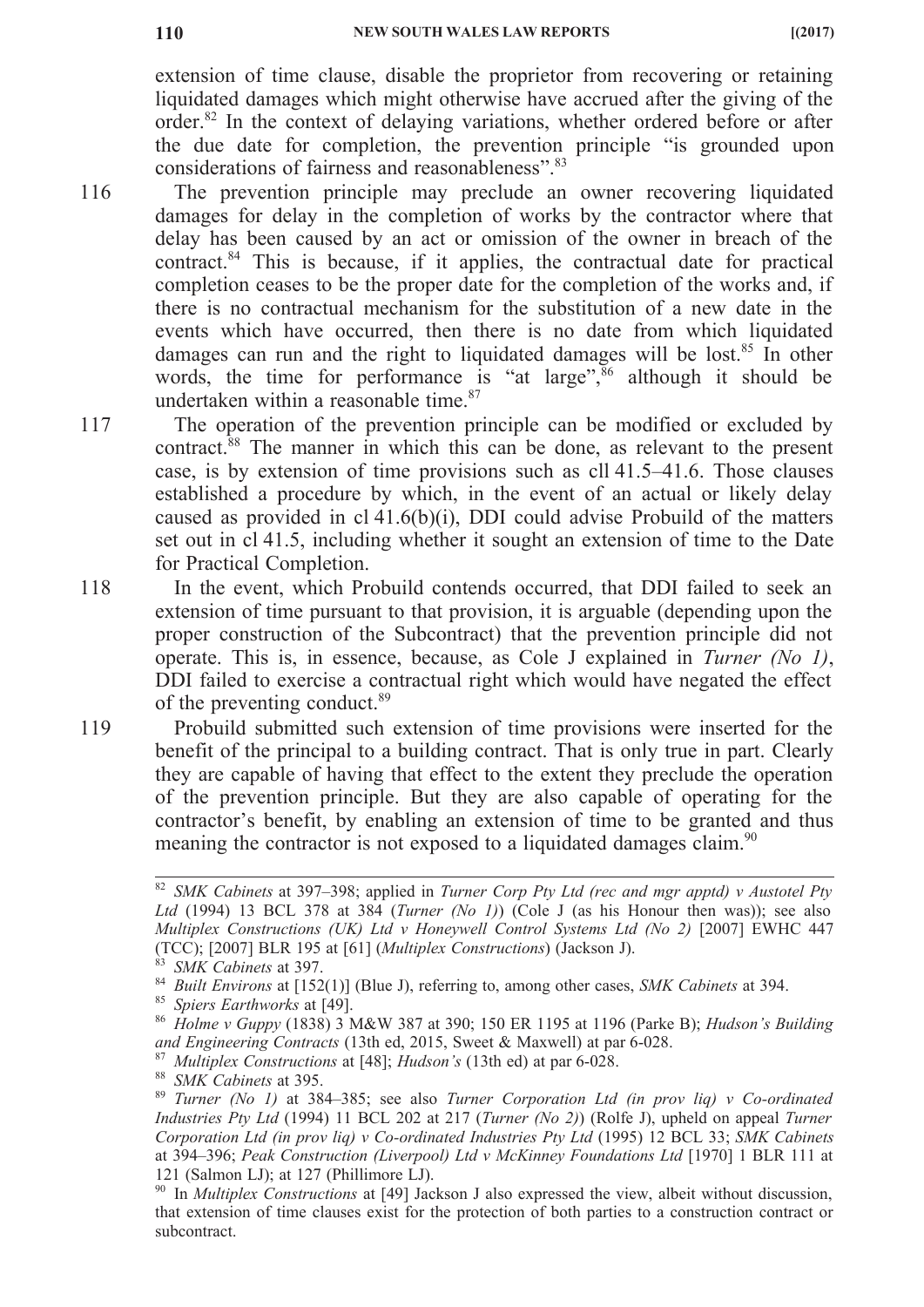- 120 In *Spiers Earthworks*, <sup>91</sup> McLure P observed that there was a conflict of authority between the two *Turner* decisions as to the consequence of a principal relying on a contractor's failure to comply with the notice requirements as a ground for rejecting the contractor's claim for an extension of time and Bailey J's decision in *Gaymark Investments Pty Ltd v Walter Construction Group Ltd*. <sup>92</sup> Her Honour also observed that the Court of Appeal upheld the correctness of the *Turner* cases in *Peninsula Balmain*, <sup>93</sup> a decision the Western Australian Court of Appeal was obliged to follow unless convinced *Peninsula Balmain* was clearly wrong. Her Honour did not need to determine this issue as she resolved the case via a different route.<sup>94</sup>
- 121 Neither party invited this court to resolve the "conflict" between the *Turner* decisions and *Gaymark*, a "conflict" which may be more apparent than real, as the latter case, in my view, turned on the construction of the contract in question,95 rather than a rejection of the principle in the *Turner* decisions. Further, as Jackson J observed in *Multiplex Constructions*, <sup>96</sup> Professor Wallace, the late editor of *Hudson's Building and Engineering Contracts*, argued that *Gaymark* was wrongly decided in an article with which Hodgson JA agreed in *Peninsula Balmain*, implicitly rejecting *Gaymark*. 97
- 122 More important than resolving that debate, in my view, is the fact that neither *Turner* case considered the effect of the discretionary power present in each of the contracts being considered to grant an extension of time. *Turner (No 1)* relevantly concerned the construction of the JCCA form of contract, in particular, cll 9.01, 9.02 and 9.07 permitting extensions of time at the builder's behest,<sup>98</sup> which bore some similarity to cll 41.5 and 41.6 of the Subcontract. Cole J described them as "entitl[ing] the Builder to apply for a contractual variation extending time for performance".<sup>99</sup> It was the fact that those provisions permitted the builder to apply for an extension of time which led his Honour to conclude the prevention principle had no operation. Significantly, his Honour did not consider the effect on the builder's submissions concerning the operation of the prevention principle on cl 9.05 which empowered the architect, notwithstanding that the builder had not given either of or both notices pursuant to cll 9.01 and 9.02, at any time by notice in writing addressed to the builder to extend the time for practical completion of the works if in his opinion the builder would otherwise be entitled to such an extension.<sup>100</sup>
- 123 *Turner (No 2)* concerned a building contract, the general conditions of which conformed with NPWC Edition 3 (1981) and, in particular, cl 35.4 which bore some similarity to cl 41.5 of the Subcontract. Rolfe J referred to, but did not consider, the effect of a provision which his Honour described as providing for "the Superintendent's determining … whether additional time for practical

 $91$  At [53].

<sup>&</sup>lt;sup>92</sup> (1999) 16 BCL 449; [1999] NTSC 143.

<sup>93</sup> *Spiers Earthworks* at [54]–[55]; *Peninsula Balmain* at [78].

<sup>94</sup> *Spiers Earthworks* at [57]ff.

<sup>95</sup> See *Gaymark* at [69]–[71].

<sup>96</sup> At [100]–[101].

<sup>97</sup> IND Wallace, "Prevention and liquidated damages: a theory too far" (2002) 18 *Building and Construction Law* 82.

<sup>98</sup> See *Turner (No 1)* at 381, 384.

<sup>99</sup> *Turner (No 1)* at 385.

<sup>100</sup> *Turner (No 1)* at 381.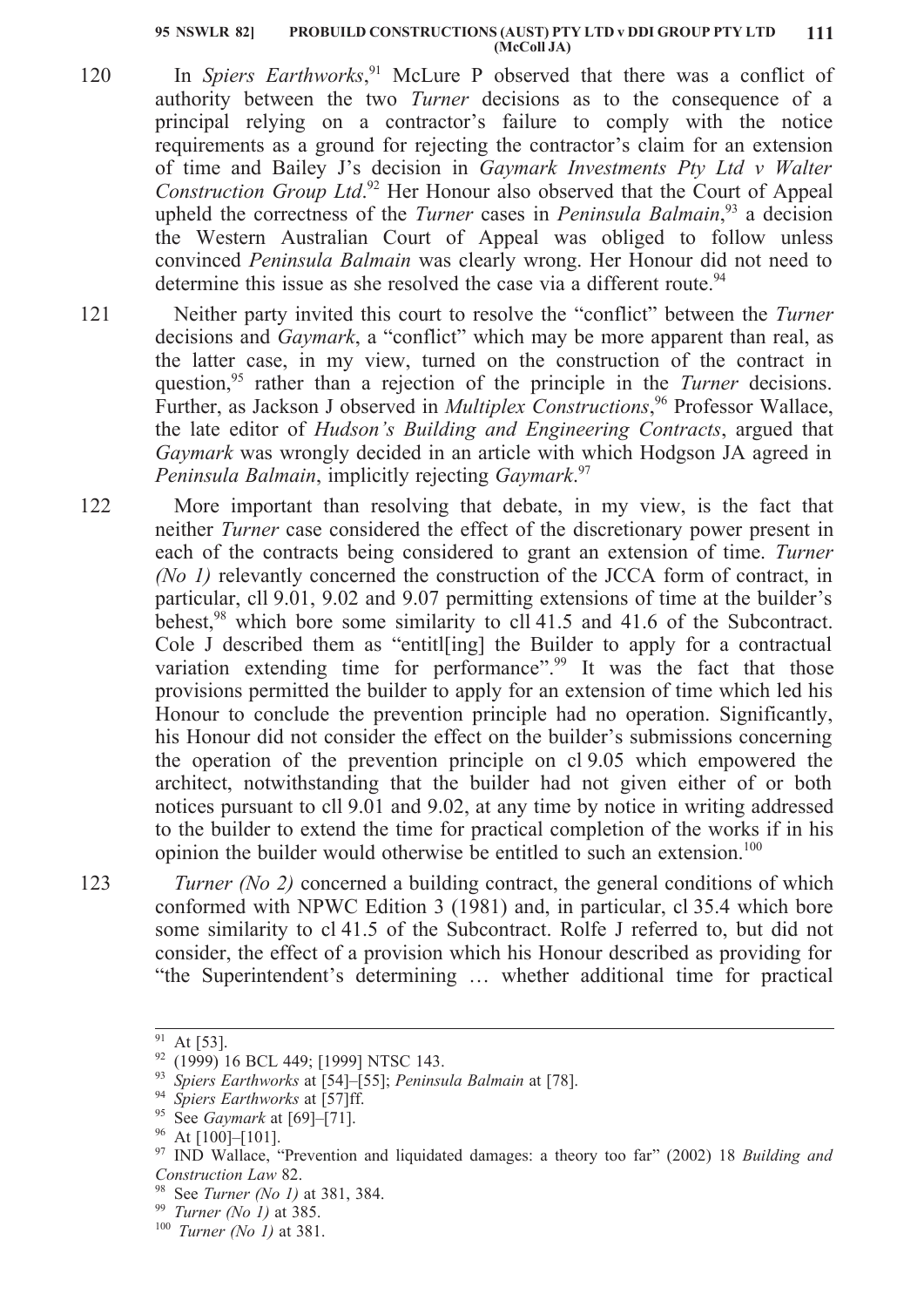completion should be allowed notwithstanding the Contractor has made no such claim".<sup>101</sup>

- 124 Such a clause was considered in *Peninsula Balmain*. That case concerned a clause in a building contract which incorporated the Australian Standard General Conditions of Contract (AS2124–1992) with certain modifications and additions provided by special conditions. Clause 35 dealt with times for commencement and practical completion and bore some broad resemblance to cll 41.5–41.6 in requiring the contractor to make a written claim for an extension of time in the event of possible delay of the work under the Contract.<sup>102</sup> It also included a provision that " $[n]$ otwithstanding that the Contractor is not entitled to an extension of time the Superintendent may at any time and from time to time before the issue of the Final Certificate by notice in writing to the Contractor extend the time for Practical Completion for any reason" (reserve power).<sup>103</sup> As can be seen that provision is conceptually similar to cl 41.9 in that it permits an extension of time to be granted, notwithstanding that the contractor was not entitled to one.
- 125 The contractor failed relevantly to seek extensions of time. Hodgson JA held that, absent the reserve power, if an extension of time claim had not been made within time, that failure would have precluded the operation of the prevention principle and rendered the contractor liable for liquidated damages.<sup>104</sup> However, in his Honour's view, the reserve power was "capable of being exercised in the interests both of the owner and the builder, and … the Superintendent is obliged to act honestly and impartially in deciding whether to exercise [it]".<sup>105</sup>
- 126 In *Spiers Earthworks*, McLure P thought it "arguable that the prevention principle is a relevant consideration in the exercise of the superintendent's discretion to extend time in relation to the 'non-breach' causes of delay specified in cl 35.5" and that "[i]f a court or another decision-maker concludes that the superintendent should have exercised the power and granted an extension of time, the principal will be prevented from claiming liquidated damages for the relevant (proven) delay".<sup>106</sup>
- 127 Osborn J followed *Peninsula Balmain* in *620 Collins Street Pty Ltd v Abigroup Contractors Pty Ltd (No 2)*<sup>107</sup> in relation to a provision almost identical to cl 41.9 save that, as in *Peninsula Balmain*, the reserve power was vested in the Superintendent. In his Honour's view, the reserve power was to be exercised "effectively where it [was] just and equitable to do so; … [was] expressly directed to situations where 'the contractor is not entitled to or has not claimed an extension of time …'; … is expressed to arise on a separate and distinct basis from the provision for the extension of time pursuant to the

<sup>101</sup> *Turner (No 2)* at 205. His Honour did discuss cases (at 215–216) such as *Peak Construction* which appeared to concern an extension of time provision not dependent on the builder's application, but when he resolved the case considered that part of cl 35.4 which gave the contractor a contractual right to seek extensions of time, the mechanism for determining which was established by the contract, and which his Honour held meant there was no room for the prevention principle to operate: at 217.

<sup>102</sup> *Peninsula Balmain* at [9].

<sup>103</sup> *Peninsula Balmain* at [9].

<sup>104</sup> *Peninsula Balmain* at [78].

<sup>105</sup> *Peninsula Balmain* at [79].

 $106$  At [62].

 $107$   $[2006]$  VSC 491. The discretionary extension power is set out in [20].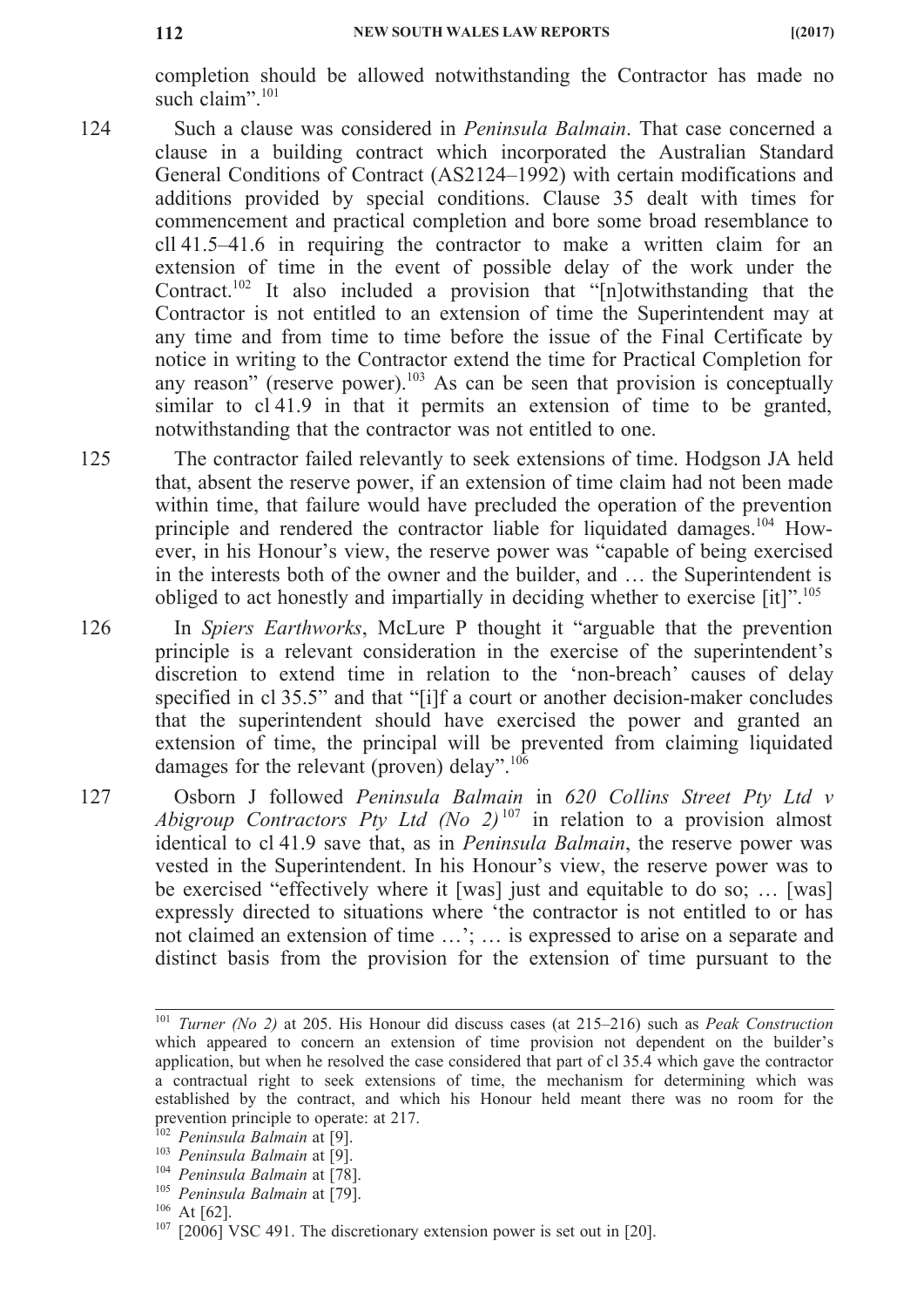#### **PROBUILD CONSTRUCTIONS (AUST) PTY LTD v DDI GROUP PTY LTD 95 NSWLR 82] 113 (McColl JA)**

primary mechanism; … [and] [t]he grounds for exercise of the reserve power [were] expressed in the broadest possible terms".<sup>108</sup>

- In my view, and contrary to Probuild's submissions, Probuild was obliged to exercise the reserve power to grant extensions conferred by cl 41.9 honestly and fairly having regard to the underlying rationale of the prevention principle to which I have earlier referred or, if necessary, because there is an implied duty of good faith in exercising the discretion cl 41.9 conferred.<sup>109</sup>
- 129 It needs hardly be said that whether there have been relevant acts of prevention, and whether, in all the circumstances, Probuild was entitled to liquidated damages, or DDI was entitled to an extension of time for the entire period encompassed by Probuild's liquidated damages, turned on the terms of the Subcontract in the events which had happened.<sup>110</sup> However, as a matter of general principle, both the liquidated damages and extension of time clauses in printed forms of contract must be construed strictly *contra proferentem*. 111

## **Conclusion**

- 130 It is important in considering the content of the procedural fairness requirement in the context of the SOP Act to bear in mind that a valid payment claim may be made under the SOP Act "even though it may ultimately be proved that no payment was due under the construction contract". This underscores the rough justice the adjudication procedure entails.<sup>112</sup> There is no, or little, time for fine arguments about legal principle. Indeed, having regard to the fact that there is no requirement that adjudicators have legal qualifications, and, again the constrained time period for adjudications, it might be concluded the legislature intended such matters are left to the courts to which the parties may in due course resort, after the adjudication process is complete.
- 131 When the operation of the prevention principle is understood as I have explained it, it is apparent in my view that its application was squarely an issue in the adjudication process. Its inferential application by the adjudicator could not, or should not, have come as a surprise to Probuild.
- 132 From the outset in its Payment Schedule, Probuild raised the question whether any events delayed DDI performing the Subcontract in a manner which would entitle it to an extension of time. This was apparent in the general reasons set out in its Payment Schedule which noted, proleptically, that should it "not provide an extension of time to DDI the parties have agreed by virtue of [cl 41.10] that time is not set at large."<sup>113</sup> That reference is clearly capable of being understood to refer to all provisions of the Subcontract by virtue of which DDI might be entitled to an extension of time, including cl 41.9. A similar statement appears in the Payment Schedule Table albeit, in this context, by reference, again, incorrectly, to cl 41.10, clearly intended to be, or capable of being read to be, a reference to cl 41.9. It was open to the adjudicator to conclude it was the latter.

<sup>108</sup> *620 Collins Street* at [26].

<sup>109</sup> *Alcatel Australia Ltd v Scarcella* (1998) 44 NSWLR 349 at 369 (Sheller JA; Powell and Beazley JJA agreeing).

<sup>110</sup> *Turner (No 1)* at 384; *Turner (No 2)* at 222.

<sup>111</sup> *Peak Construction* at 121; see also *Multiplex Constructions* at [56] as to an ambiguous extension of time clause.

<sup>&</sup>lt;sup>112</sup> Cf *Gipping Construction Ltd v Eaves Ltd* [2008] EWHC 3134 (TCC) at [8] (Akenhead J).

 $113$  See [ $38$ ] above.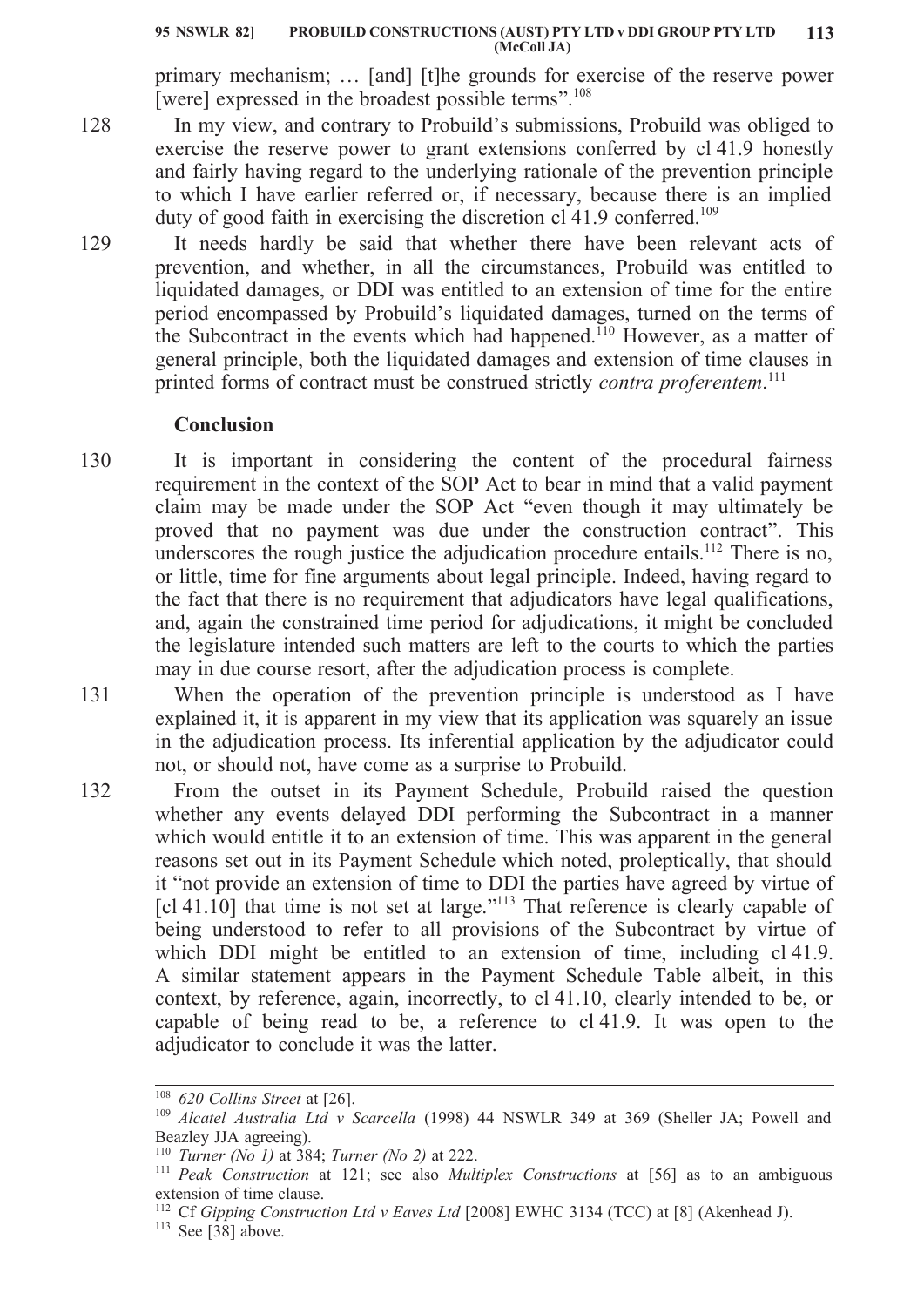- 133 Thus, in my view, from the outset, Probuild's submissions reflected a recognition that by virtue of the fact it sought to claim liquidated damages in respect of the period after the Date for Practical Completion during which it had directed DDI to undertake variations, such directions were capable of being regarded as acts of prevention invoking the prevention principle which would, or could, disentitle it to its liquidated damages claim. It was in that context that it sought to avoid the operation of the prevention principle by invoking the principle Cole J articulated in *Turner (No 1)* by submitting, in effect, that it was DDI's failure to seek an extension of time which prevented performance of the contractual obligations within time.<sup>114</sup>
- 134 DDI responded to that contention in its adjudication application documents by both submitting a notice of delay pursuant to cl 41.5 and seeking an extension of time pursuant, in my view, to  $cl 41.9$  of the Subcontract.<sup>115</sup> It asserted that the variation procedure for which the Subcontract provided had been abandoned by Probuild. It also asserted, as Probuild had anticipated, that Probuild had engaged in what might prima facie be regarded as acts of prevention in restricting DDI's access to areas where it was supposed to work, not following the construction program and varying the program work all of which caused DDI to be delayed.<sup>116</sup>
- 135 In this way and explicitly in response to paragraph 10 of the Payment Schedule, and contrary to Probuild's submissions, $117$  DDI clearly asserted that it was Probuild which had varied the construction program in such a manner that it was inevitable that it was aware that program was being delayed. In its Synopsis (at par 27(ii)) and in those circumstances it denied that the liquidated damages claim was reasonable.<sup>118</sup> Albeit expressed in lay language, the contention that Probuild had so acted invoked the underlying rationale of the prevention principle to which I have referred.
- 136 In its Adjudication Response, when dealing with its liquidated damages claim, once again Probuild referred to the various ways in which an extension of time might be granted. That submission referred generally to the fact that DDI had not made a claim for an extension under cl  $41$ ,<sup>119</sup> albeit at this stage in its submissions it appears to have lost sight of the fact that it had earlier recognised that DDI had sought an extension of time in box 15 of its contract submissions.<sup>120</sup> However, it should have been apparent to Probuild that the claim for an extension of time in box 15 of DDI's contract submissions by reference to "cl 41.8" was, in fact, an application for Probuild to exercise the reserve discretionary power found in cl 41.9.
- 137 More to the point is the fact that Probuild was clearly on notice of the following matters. First, that the adjudicator was being asked to determine its liquidated damages claim in the face of a strong claim by DDI that its acts of prevention had caused the performance of the Subcontract to be delayed past the Date for Practical Completion. Secondly, that it had abandoned the variation procedure in the Subcontract such that it could not place reliance on assertions that DDI was not entitled to extensions of time under those

<sup>114</sup> See *Turner (No 1)* at 385.

 $115$  See [41] above.

<sup>116</sup> Synopsis at pars 10–13; see [44] above.

 $117$  See [72] above.

<sup>&</sup>lt;sup>118</sup> Synopsis at pars  $22-23$ ; see [44] above.

 $119$  See [50] above.

 $120$  See [48] above.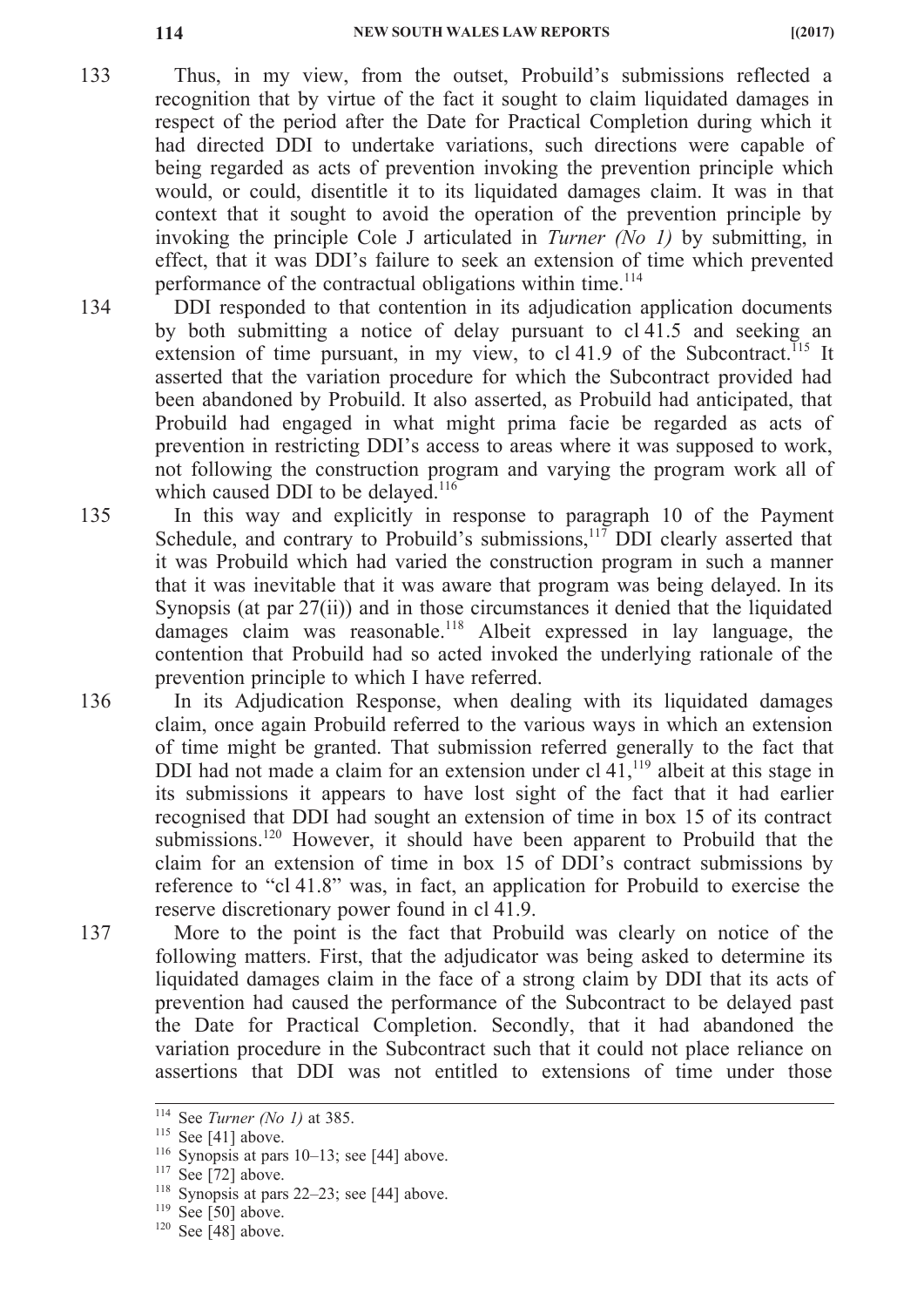provisions by virtue of failing to comply with the time periods they prescribed. Thirdly, in any event, that there was a freestanding, albeit discretionary, extension of time provision which DDI had, or could arguably have been understood to have, invoked.

- 138 In such circumstances, *Built Environs* is, as DDI submitted, readily distinguishable. In that case, Built Environs sought to set aside an adjudication determination as a nullity on a number of grounds, one of which was that it was denied natural justice insofar as the adjudicator determined that the prevention principle negated Built Environs' entitlement to liquidated damages. Blue J upheld that contention in circumstances where he found Tali had not sought, or suggested an entitlement to, an extension of time, nor articulated any reliance upon the prevention principle before the adjudication application.121 Further, while Tali's submissions in the adjudication application were not inconsistent with its invoking the prevention principle, they did not expressly do so, nor did they identify the issues and its contentions which, according to Blue J, it would necessarily air if it was invoking the prevention principle.<sup>122</sup> As is apparent, that is not this case.
- 139 It is apparent in my view that the adjudicator most probably formed the view that Probuild's acts of prevention were such that, acting honestly and fairly in exercising the cl 41.9 power, it ought to have extended the Date for Practical Completion. As the primary judge found at paragraph [31] of his reasons, each of the matters which underpinned paragraph [185] of the Determination had been raised by DDI in its adjudication application documents.
- 140 In concluding that Probuild was not entitled to liquidated damages for the period of 144 days as sought in its Payment Schedule Table, it is apparent that the adjudicator did, as the primary judge found, deal "with Probuild's argument as made".<sup>123</sup> In short, the adjudicator found Probuild had not made good its liquidated damages claim because, as it had anticipated might be found, Probuild should have granted DDI an extension of time.
- 141 It is also apparent that on the adjudication materials, the adjudicator could not determine the date to which Probuild ought to have granted the extension. His remark that he found in DDI's favour "absent an alternative [Probuild] position" was not a recognition that Probuild had such a position. Rather it was a statement that Probuild had not made a fallback submission. Contrary to Probuild's submissions in this court, he was not required to give it another chance to formulate its set-off claim.
- 142 Probuild's argument that it needed only to demonstrate the difference between the Date for Practical Completion and the Date of Practical Completion to make good its claim for liquidated damages begs the point. It raised, and sought to kill off, the prospect of DDI being entitled to any extension of time in the Payment Schedule. It is untenable in the light of the process in which it was engaged and, too, in the light of its own submissions. Paragraph [30] of the primary judgment succinctly, and correctly in my view, sets out the matters Probuild recognised it had to make good in order to succeed in its claim to liquidated damages. But, in any event, it simply fails to recognise the fact the adjudicator also had to deal with DDI's submissions.

<sup>121</sup> *Built Environs* at [132].

<sup>122</sup> *Built Environs* at [138].

<sup>&</sup>lt;sup>123</sup> Primary judgment at [32].